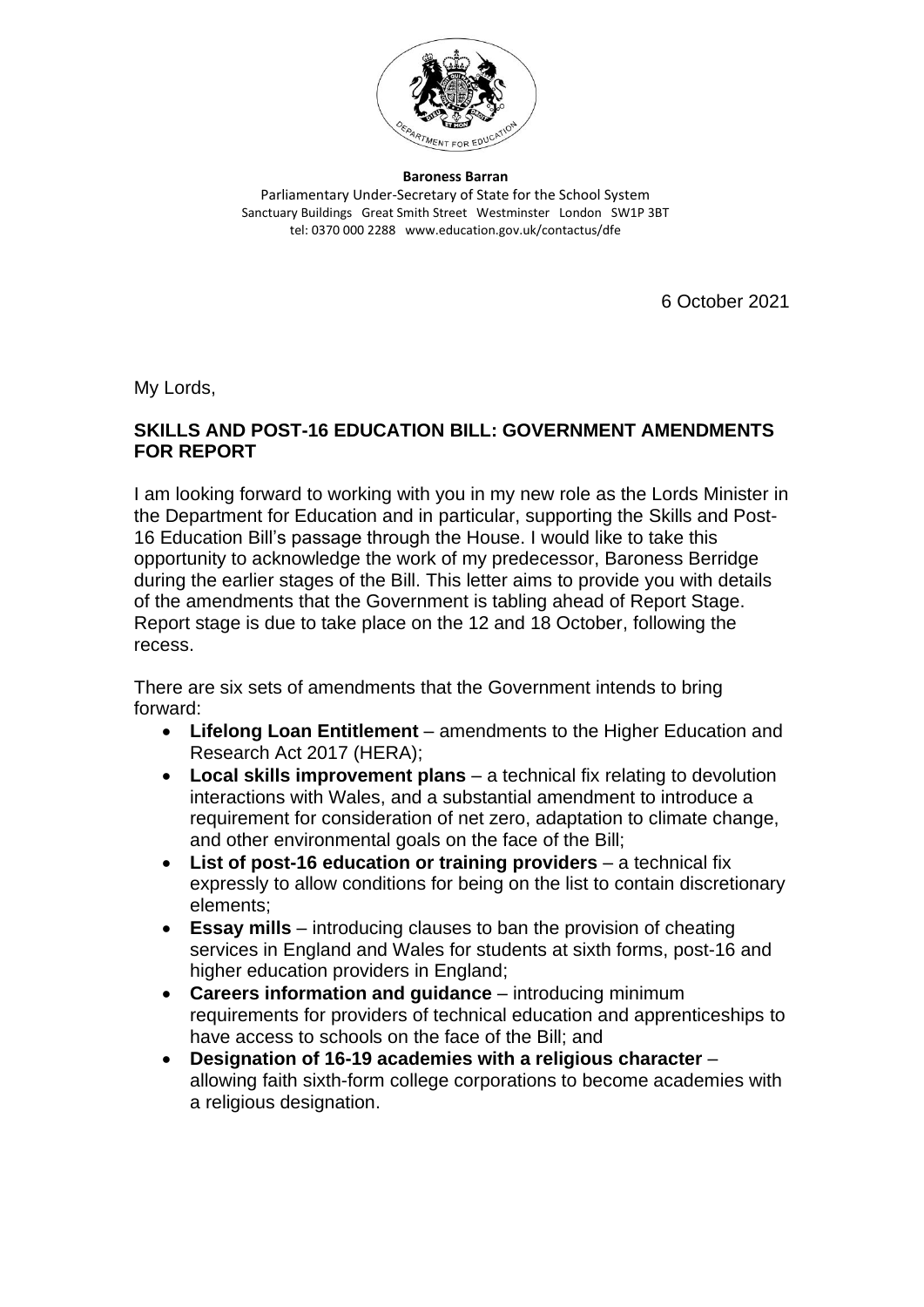## **Lifelong Loan Entitlement (LLE) – amendments to the Higher Education and Research Act 2017 (HERA)**

During Committee Stage, there was a robust and engaging debate on the LLE clauses in the Bill. In that debate, the Government set out its intention to bring forward further amendments at Report Stage, which would introduce powers to enable the setting of fee limits for modules under the LLE policy.

Over the summer, the Government has carefully considered the concerns that were raised. After concluding further policy work, we have decided that it would be best not to lay these amendments ahead of consulting on the LLE. This is because the consultation will inform the policy details of the LLE, and we want to ensure that we get every aspect of it right. The Government intends to publish the LLE consultation in due course.

The Government will continue to develop the policy of fee limits for modules, engaging with stakeholders and Parliament and, following the LLE consultation, will bring forward new primary legislation. Therefore, the Government will not bring forward an amendment relating to Section 11 of HERA as was tabled at Committee. The Section 11 amendment directly related to the introduction of modular fee limits, which we now believe should be provided for as an entire package in future primary legislation. We remain committed to introducing the LLE from 2025 and this change will have no impact on the timing of the introduction of the policy.

You will also recall that the Government laid amendments on the LLE at Committee Stage. I can set out here that the Government intends to re-table the majority of these amendments, which whilst more technical in nature, are still an important part of laying the legislative foundation for the LLE. These will be proposed changes to the Higher Education and Research Act 2017 (HERA) and include:

- Amendments to section 83(1) and section 85(1) which further amend the definition of "higher education course" to make clear that there are two categories of such a course (full courses and modules). They also introduce a new defined term - "full course" which is an HE course which is not a module of another course;
- An amendment to section 9 which ensures certain existing information sharing or publication requirements apply less onerously in relation to modules than they might otherwise have done; and,
- Paragraph 3(3) of Schedule 2 which corrects an anomaly relating to when a provider has to have a high quality rating in order to charge the Teaching Excellence Framework tuition fee uplift.

I attach a copy of these proposed amendments as an annex to this letter below, with a description of its associated policy objectives and functional impact.

These amendments were discussed in detail at Committee and withdrawn to allow your Lordships to consider further these amendments for Report. I hope you will agree that these amendments are not contentious and will be happy to support these changes. Should you wish to discuss these amendments in detail further, please get in touch with the Bill team

[\(skills.billteam@education.gov.uk\)](mailto:skills.billteam@education.gov.uk), who would be happy to arrange a further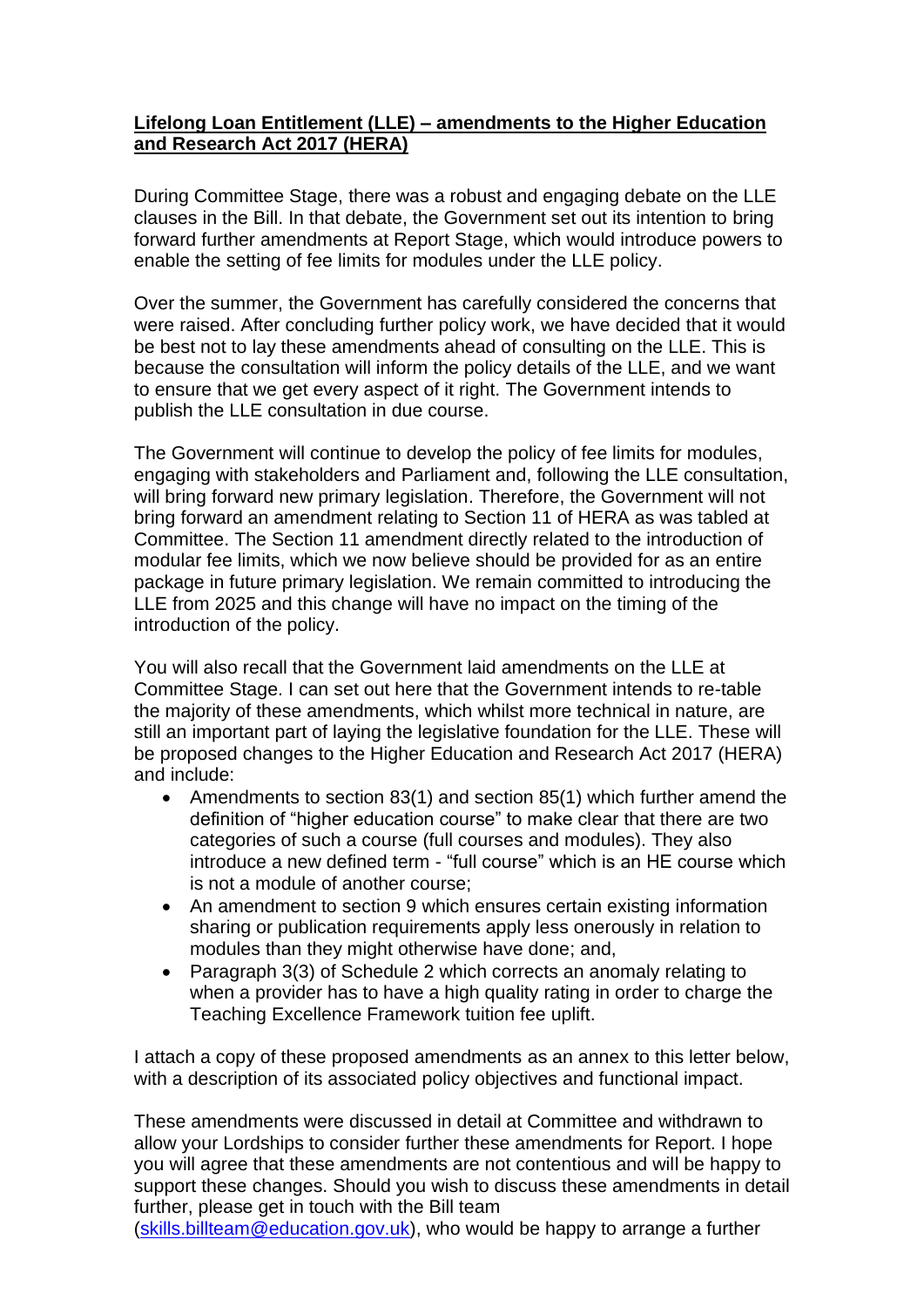#### briefing.

There is one other amendment that was tabled at Committee, which the Government will not bring forward at Report stage. This relates to Section 65 of HERA. Section 65 related to the frequency of data publication in respect of modules. Following further work with the Office for Students, we have determined that it would be better to engage further and test the balance of transparency for learners and burden on providers with stakeholders before making this change.

#### **Local skills improvement plans**

The Government is bringing forward two amendments in relation to local skills improvement plans.

The first is technical in nature, and is intended to ensure that the legislation has the intended policy effect. The Government, after discussion with the Welsh Government, has agreed that it must clarify how the duties set out in the Bill might affect Welsh providers. The policy intent of this change is to ensure that providers will *only* be subject to the duties in respect of any post-16 technical education for provision that is funded by the Secretary of State, and so long as it meets the existing requirement of being material to a specified area in England. This will ensure that we do not inadvertently impact the devolved powers of the Senedd.

The second amendment will introduce a specific requirement to consider net zero, adaptation to climate change, and other environmental goals in developing local skills improvement plans on the face of the Bill. This was an issue of significant discussion during Committee, and the Government has heard clearly the concerns raised by peers. In developing local skills improvement plans, employer representative bodies will need to have regard to critical national priorities as set out in statutory guidance. Supporting a green industrial revolution and accelerating our path to net zero is clearly such a priority and local skills systems will need to support the increasing number of jobs relating to climate change and environmental goals.

This amendment will require the Secretary of State to be satisfied that skills, capabilities or expertise required in relation to jobs that directly or indirectly support the net zero target, adaptation to climate change, and other environmental goals have been considered by employer representative bodies in the process of developing a plan. As we have already seen through the trailblazers, net zero, green technology and decarbonisation are common themes in terms of local priorities.

## **List of post-16 education or training providers**

This is an amendment that is technical in nature, which affects clause 18 of the Bill on the list of post-16 education or training providers. The policy intent of this change is expressly to allow for the regulations setting out the conditions for being on the list to include an element of discretion when it comes to considering whether that condition has been met. This ensures that a level of judgement could be applied by the Secretary of State or another suitable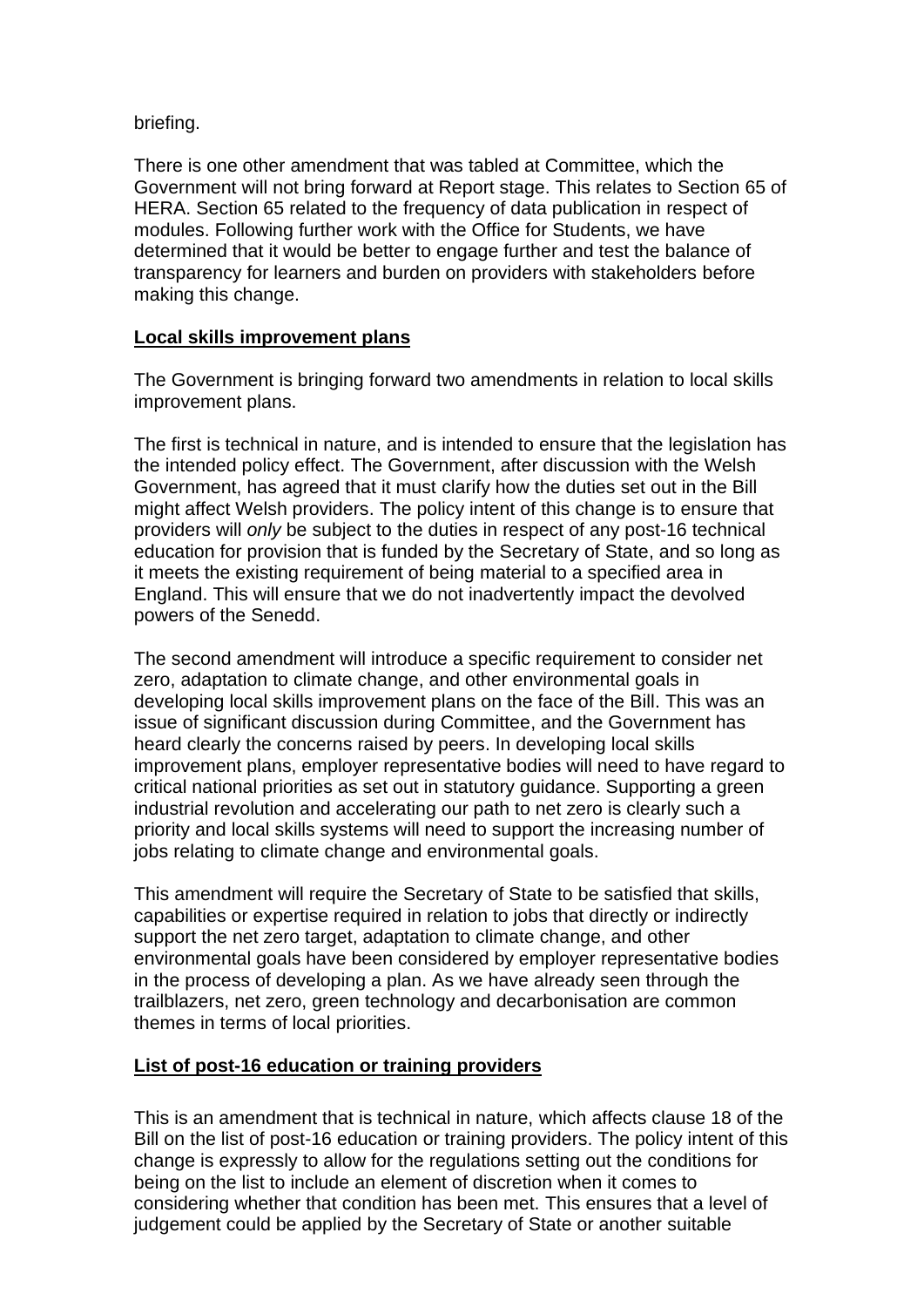person or organisation (to be set out in the regulations) when considering if providers meet a condition - for example, in relation to deciding if a student support plan is of a reasonable quality. This will ensure that the policy can be applied in a sensible and proportionate way.

## **Essay mills**

The issue of cheating services has been a long-standing issue that your Lordships have rightly raised during the passage of the Bill, and in particular from Lord Storey. We have listened, and the Government is bringing forward amendments relating to essay mills. These provisions will make it a criminal offence in England and Wales, to provide, arrange or advertise cheating services, in commercial circumstances, to students who are either taking regulated qualifications at, sixth forms, and other post-16 education providers in England, or who are enrolled at HE providers in England. It would make it clear that such services are illegal and thus act as a strong deterrent to providers of such essay writing services.

The Government is continuing to discuss with the devolved administrations on how a UK-wide approach can be taken to these proposals.

#### **Careers information and guidance**

The Government is bringing forward amendments to the legislation that governs providers access to schools which will introduce a set of minimum requirements that is easy for schools and providers to follow and has very clear measures of compliance. This was an important issue raised by Lord Baker and other peers during Committee. These amendments will ensure that every pupil has sufficient time with providers of approved technical education qualifications or apprenticeships to allow them to build up a full picture of the options available, leading to well-informed choices about education and training options at key transition points.

Specifically, the Government proposes to amend the Education Act 1997, so that all pupils will have two mandatory encounters with providers of approved technical education qualifications or apprenticeships. This will be one encounter in either year 8 or year 9 (before 28 February if in year 9) and again in either year 10 or year 11 (before 28 February if in year 11). A third encounter must be arranged for pupils in either year 12 or 13 but will be optional for the pupils to attend.

This strikes the right balance between widening access to providers to ensure that pupils have information about all of their options at key decision points in a school year, while managing the burden on schools. We want to retain some flexibility for schools to manage provider encounters across each key phase and not limit them to a narrow window every year that could lead to congestion. We also want to safeguard the quality of provider encounters, by having legislation that will set parameters around their duration and content. If needed, secondary legislation can specify the number and types of providers that are to be included in each encounter.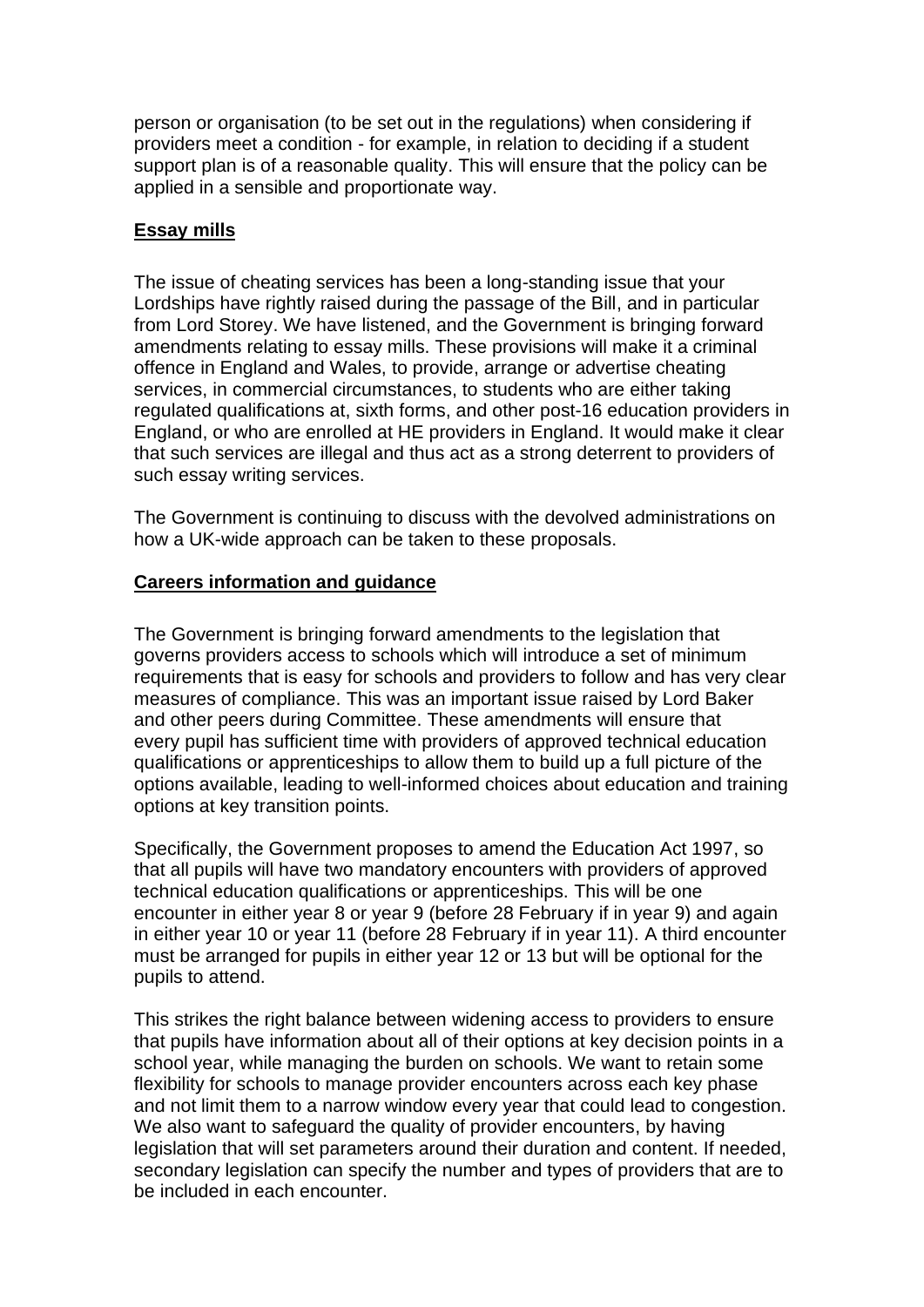#### **Designation of 16-19 academies with a religious character**

The Government is bringing forward amendments to provide the Secretary of State with an order making power to enable the designation of 16-19 academies with a religious character. This important issue was raised by Lord Touhig during Committee and met with broad agreement across the House. The effect of this would be to allow sixth form colleges converting to 16-19 academies and new 16-19 academies to be designated with a religious character. This will enable existing sixth form college corporations with a faith character to convert to become academies while still retaining the freedoms and protections they require due to their religious character.

#### **Conclusion**

The Government is tabling these amendments now in order to give you sufficient time to scrutinise these proposals ahead of the first day of Report. I have included a set of supplementary policy notes as an annex to this letter, to support you in understanding these proposed measures and to address wider issues that were raised during Committee.

I hope you find this letter informative, and I am very happy to meet colleagues to discuss the Bill ahead of Report stage. The Bill team also stand ready to provide any official briefing or further detail on the amendments, and can be contacted on [skills.billteam@education.gov.uk.](mailto:skills.billteam@education.gov.uk)

I will place a copy of this letter in the House library.

Yours sincerely,

Frank Banke

**BARONESS BARRAN**

**PARLIAMENTARY UNDER-SECRETARY OF STATE**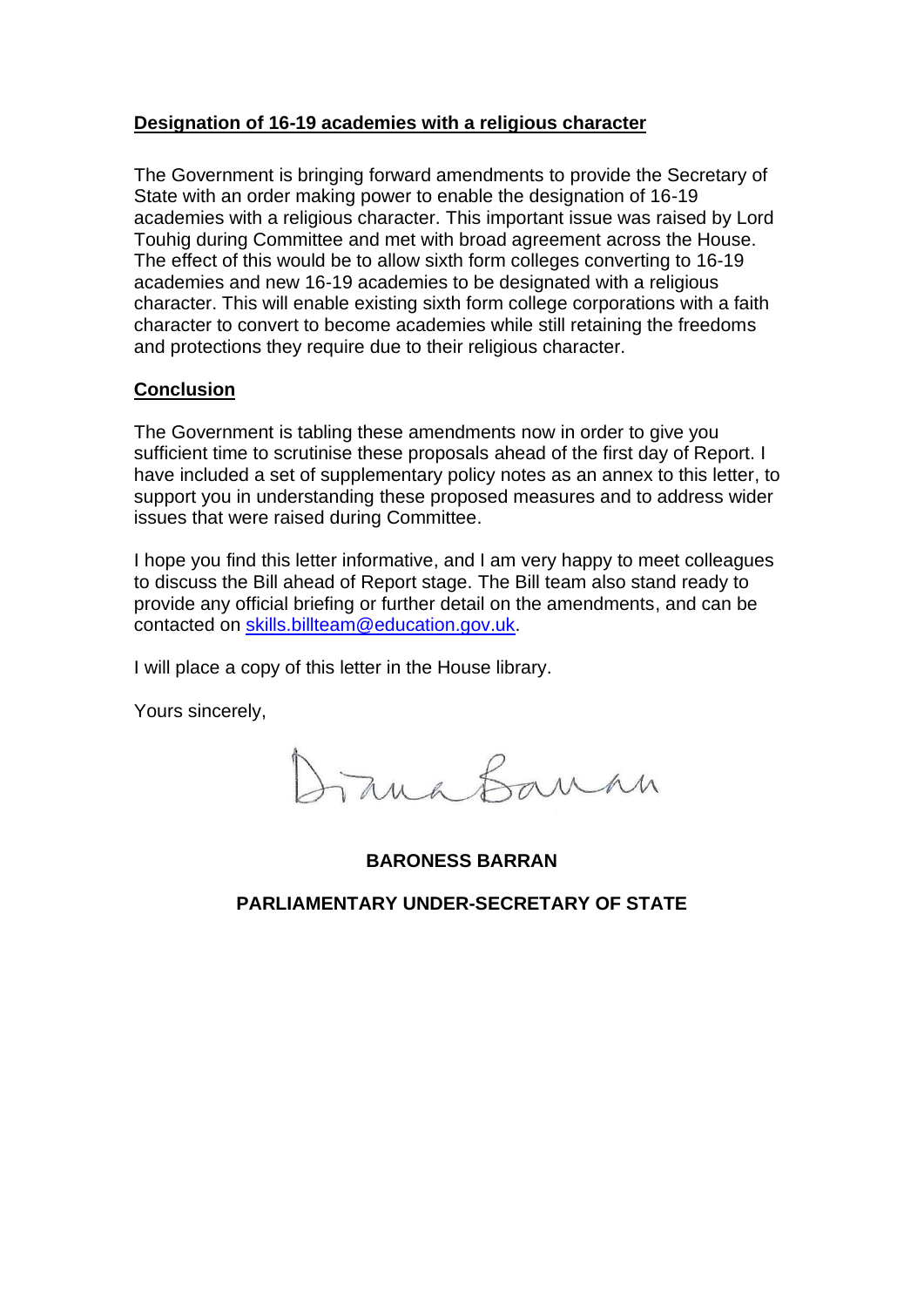# **Annex: Lifelong Loan Entitlement – amendments to the Higher Education and Research Act 2017**

| <b>Amendment</b>                                                                                                                                                                                                                                                                                                                                                                                                                  | <b>Description - Policy Objective</b>                                                                                                                                                                       | Functional Impact - how will this work in<br>practice                                                                                                                                                                                                                                                                                                                               |
|-----------------------------------------------------------------------------------------------------------------------------------------------------------------------------------------------------------------------------------------------------------------------------------------------------------------------------------------------------------------------------------------------------------------------------------|-------------------------------------------------------------------------------------------------------------------------------------------------------------------------------------------------------------|-------------------------------------------------------------------------------------------------------------------------------------------------------------------------------------------------------------------------------------------------------------------------------------------------------------------------------------------------------------------------------------|
| Amendment to section 9 of HERA<br>Page 18, line 17, leave out "In section 83(1) of"<br>Page 18, line 17, after "2017" insert "is amended as<br>follows. (2) In section 9 (mandatory transparency<br>condition for certain providers), after subsection (3)<br>insert— "(3A) The OfS must not request information<br>relating to modules of full courses by virtue of a<br>transparency condition more frequently than it requests | Section 9 requires a mandatory<br>transparency condition to be imposed<br>be certain (currently all registered)<br>providers.<br>Amending this is aimed at reducing<br>administrative burdens on providers. | Ensure certain information sharing or<br>publication requirements apply less<br>onerously in relation to modules than they<br>might otherwise have done. Section 9<br>relates to information about offers and<br>acceptances, completion rates and<br>attainment, not information about HE<br>provision generally.                                                                  |
| information relating to full courses by virtue of the<br>condition." (3) In section 83(1)"                                                                                                                                                                                                                                                                                                                                        |                                                                                                                                                                                                             |                                                                                                                                                                                                                                                                                                                                                                                     |
| Amendment to section 83(1) of HERA<br>Page 18, line 23, leave out from "course" to end of line 24 Schedule 6 to the Education Reform<br>and insert ", where it is undertaken otherwise than as part Act 1988, and be something taken<br>of that course;".                                                                                                                                                                         | To clarify that a module must be<br>derived from a course mentioned in<br>other than as part of that course.                                                                                                | Clause 15 of the Bill has the effect of<br>including a module as a type of HE course.<br>Specifically, section 83(1) would, as<br>amended, read: higher education course"<br>$mean$ s—<br>1. a course of any description<br>mentioned in Schedule 6 to the<br>Education Reform Act 1988, or<br>2. a module of such a course<br>undertaken otherwise than as part of<br>that course; |
|                                                                                                                                                                                                                                                                                                                                                                                                                                   |                                                                                                                                                                                                             |                                                                                                                                                                                                                                                                                                                                                                                     |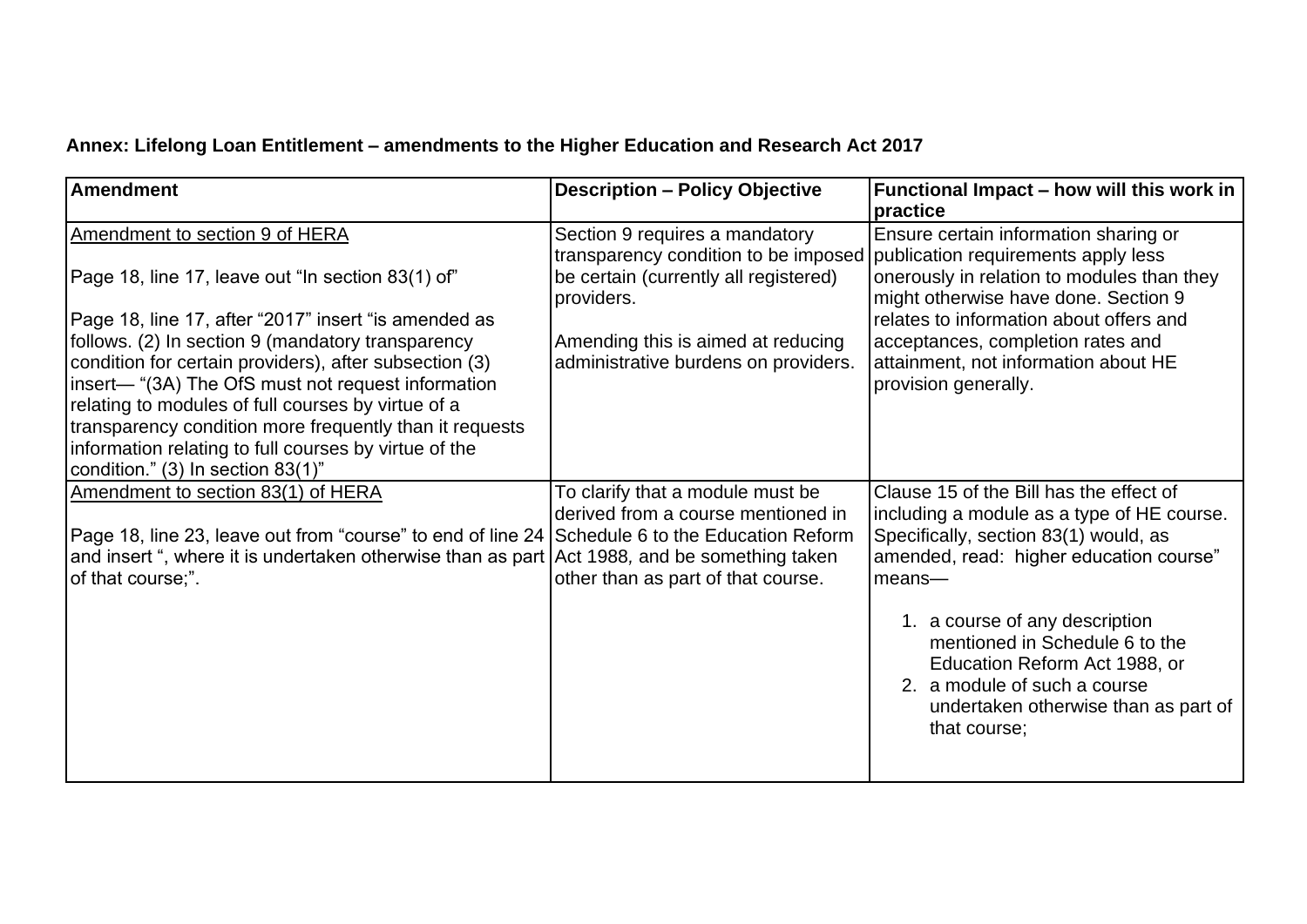|                                                                                                                                                                                                                                                                                                                                                                                                                                                                                                                                                        |                                                                                                                                                                                                                                                                                                | This amendment would then carry through<br>to the rest of HERA, making explicit the OfS<br>ability to regulate the provision of modular<br>courses.                                                                                                       |
|--------------------------------------------------------------------------------------------------------------------------------------------------------------------------------------------------------------------------------------------------------------------------------------------------------------------------------------------------------------------------------------------------------------------------------------------------------------------------------------------------------------------------------------------------------|------------------------------------------------------------------------------------------------------------------------------------------------------------------------------------------------------------------------------------------------------------------------------------------------|-----------------------------------------------------------------------------------------------------------------------------------------------------------------------------------------------------------------------------------------------------------|
| Amendment to section 85 of HERA<br>$(6)$ In section 85 (definitions)— (a) in subsection $(1)$ , at<br>the appropriate place insert— ""full course" means a<br>higher education course that is not a module of another<br>higher education course;"; (b) after subsection (1)<br>insert— "(1A) References in this Part to modules (except<br>in relation to references to the full course of which the<br>module forms part) are to modules which are— (a)<br>modules of full courses, but (b) undertaken otherwise<br>than as part of those courses."" | Introduces the concept of a "full"<br>course" as distinct from a module<br>and ensures that further references<br>to modules are to modules taken<br>otherwise than as part of the full<br>course from which they are derived.                                                                 | This amendment distinguishes a ""full<br>course" from a module and enables other<br>provisions (such as the amendment to<br>section 9 above) to be applied to modules<br>only, to full courses only, or to both, in<br>accordance with the policy intent. |
| After clause 25 of the bill<br>Amendment to paragraph 3(3) of Schedule 2 to HERA<br>Insert the following new Clause-<br>Higher education course fee limits: administration<br>"Relevant date for purposes of fee limit for certain higher<br>education courses In paragraph 3(3) of Schedule 2 to the<br>Higher Education and Research Act 2017 (the fee limit<br>where the provider has no access and participation plan),<br>omit "before the calendar year".                                                                                        | Correcting an error in the existing<br>legislation, ensuring that providers<br>must have a high-quality rating on<br>the 1 January in the calendar year in<br>which the relevant academic year<br>begins (rather than in the year<br>before) in order to charge the TEF<br>tuition fee uplift. | This corrects an anomaly relating to when a<br>provider has to have a high-quality rating in<br>order to charge the Teaching Excellence<br><b>Framework tuition fee uplift.</b>                                                                           |
| Amendment to clause 26 of the Bill<br>Page 31, line 12, after "15" insert "(3)"                                                                                                                                                                                                                                                                                                                                                                                                                                                                        | These amendments clarify that the<br>amendments to section 83(1) of<br>HERA relating to the definition of a<br>"higher education course" extend to                                                                                                                                             | The effect of these amendments is that the<br>amendments of the Higher Education and<br>Research Act 2017 made by clause 15<br>have the same extent as the provisions of                                                                                  |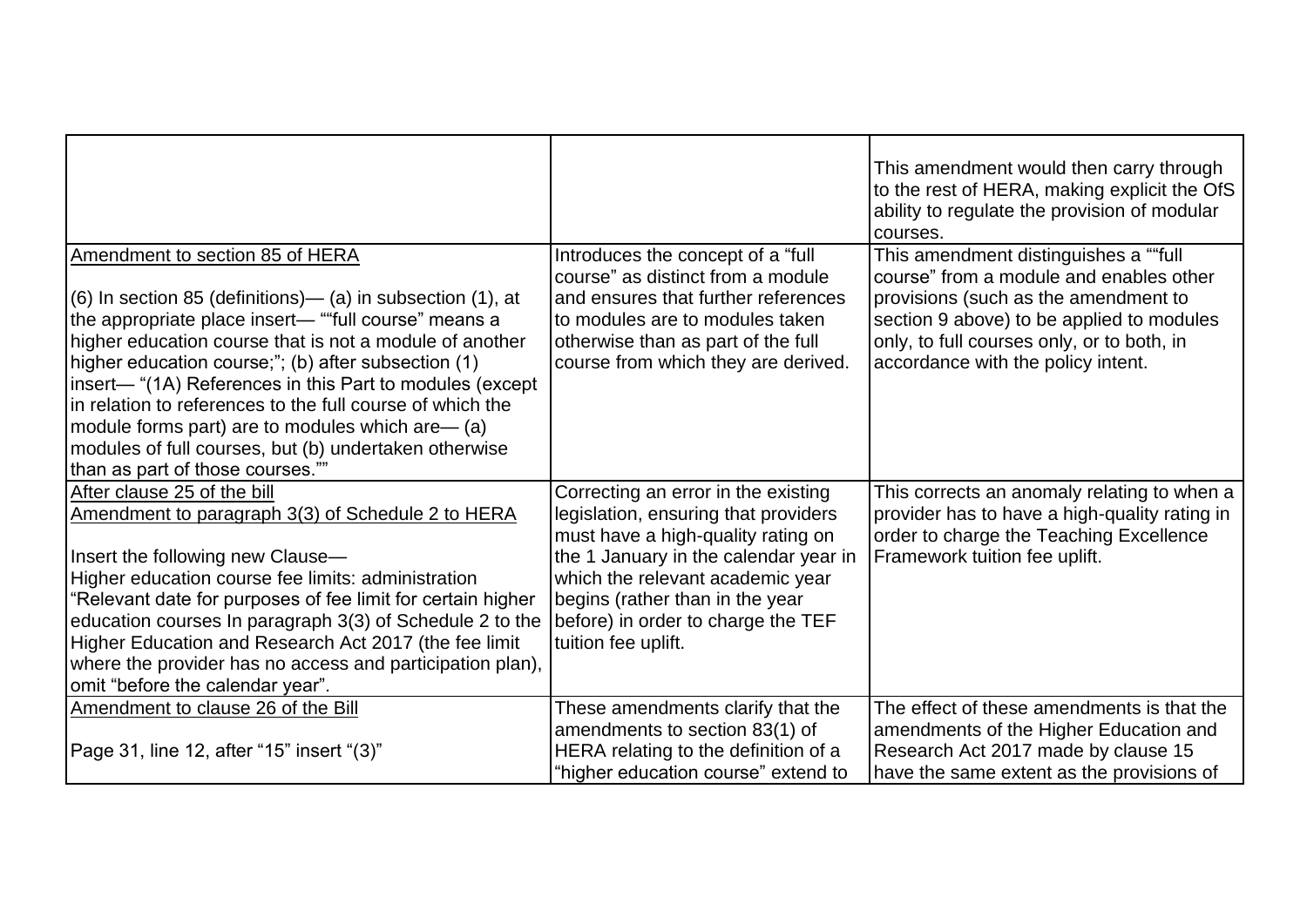| Page 31, line 20, after "15" insert "(3)"                   | Scotland and Northern Ireland, as for that Act which they amend. |                                          |
|-------------------------------------------------------------|------------------------------------------------------------------|------------------------------------------|
|                                                             | limited purposes, the existing section                           |                                          |
|                                                             | 83(1) has that extent.                                           |                                          |
| Amendment to clause 27 of the Bill                          | This amendment provides that the                                 | This amendment provides for the new      |
|                                                             | new clause (amendment to                                         | clause (amendment to paragraph 3(3) of   |
| Page 31, line 24, leave out "25" and insert "(Relevant      | paragraph 3(3) of Schedule 2 to                                  | Schedule 2 to HERA) to come into force 2 |
| date for purposes of fee limit for certain higher education | HERA) will come into force 2 months                              | months after the Act is passed.          |
| courses)"                                                   | after the Act is passed.                                         |                                          |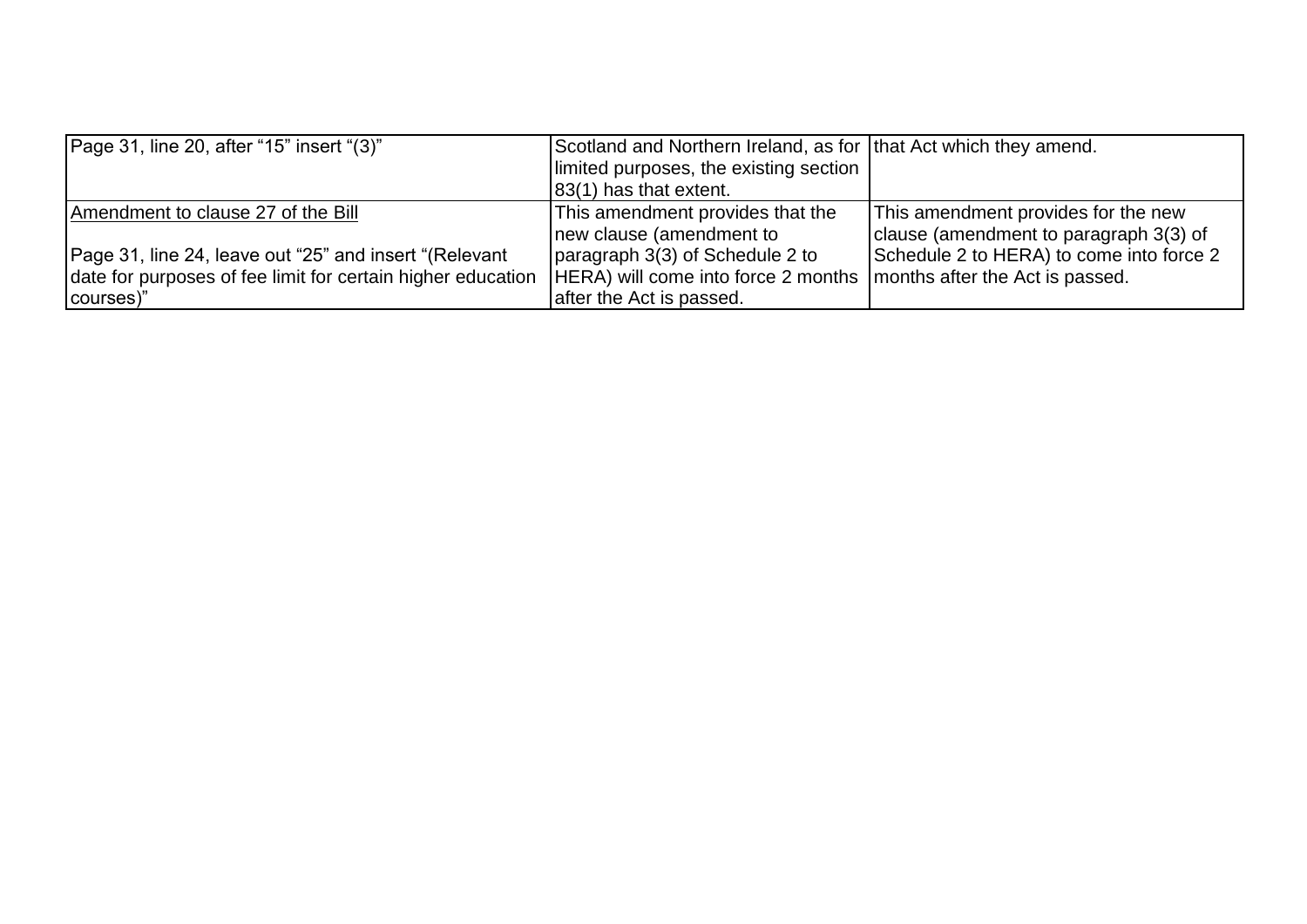

# **Skills and Post-16 Education Bill**

**Supplementary policy notes** 

**October 2021**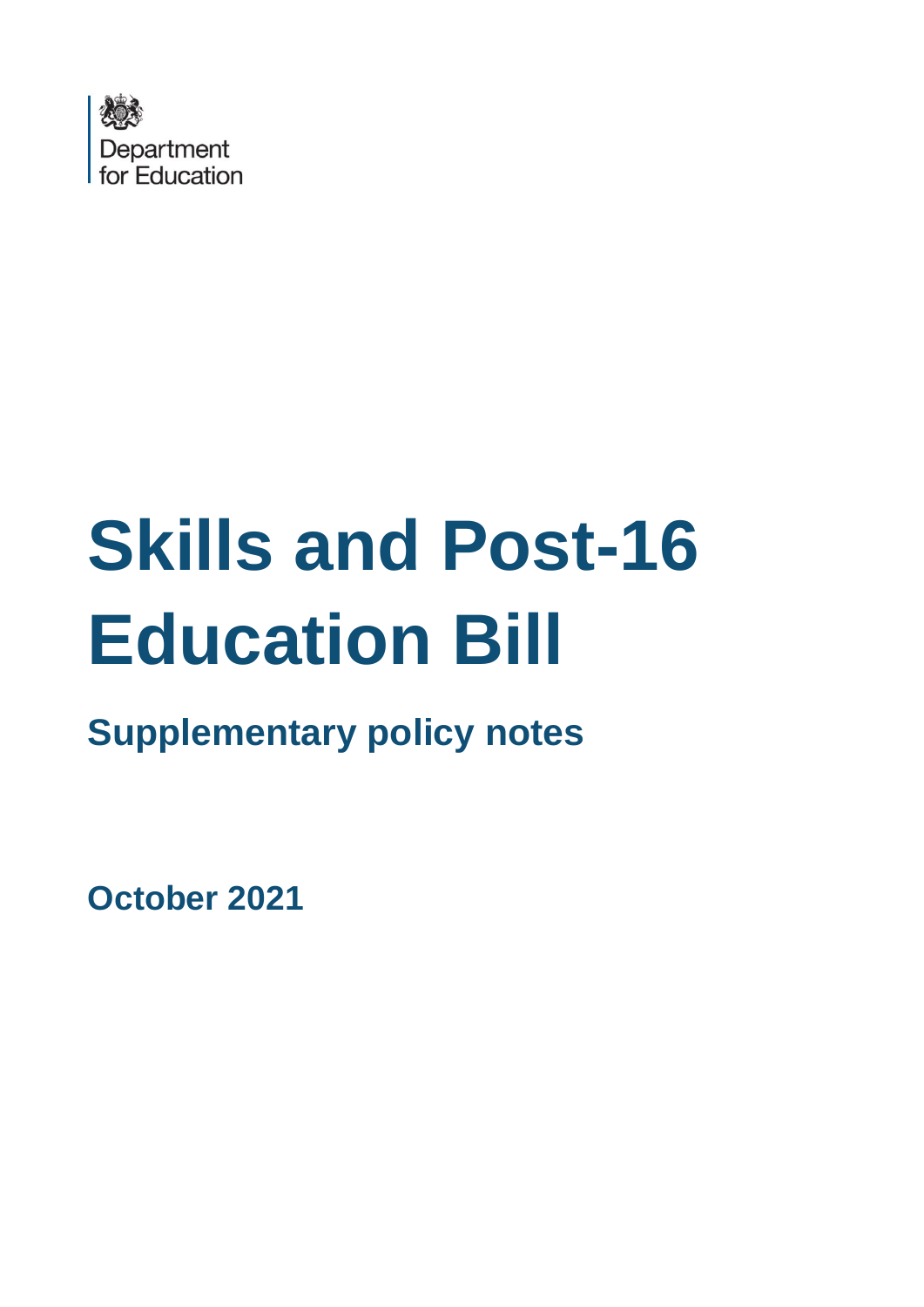# **Contents**

| Summary                                                                                                                                                                     | 3              |
|-----------------------------------------------------------------------------------------------------------------------------------------------------------------------------|----------------|
| Skills and Post-16 Education Bill: Supplementary note on amendments to the Higher<br>Education and Research Act 2017, including relating to the Lifelong Loan Entitlement 4 |                |
| Skills and Post-16 Education Bill: Careers information                                                                                                                      | $\overline{7}$ |
| Skills and Post-16 Education Bill: Supplementary note on list of post-16 education or<br>training providers                                                                 | 13             |
| Skills and Post-16 Education Bill: Statutory underpinning for local skills improvement<br>plans – update                                                                    | 18             |
| Skills and Post-16 Education Bill: Designation of 16-19 academies as having a<br>religious character                                                                        | 23             |
| Skills and Post-16 Education Bill: Essay mills                                                                                                                              | 28             |
| Skills and Post-16 Education Bill: Duty on colleges and designated institutions in<br>relation to local needs - update                                                      | 36             |
| Skills and Post-16 Education Bill: Office for Students (OfS) quality assessment -<br>update                                                                                 | 39             |
| Skills and Post-16 Education Bill: Links between Universal Credit and education or<br>training                                                                              | 44             |
| Skills and Post-16 Education Bill: Supplementary note on the approval and regulation<br>of technical education qualifications                                               | 48             |
| Skills and Post-16 Education Bill: Apprenticeship policy                                                                                                                    | 55             |
| Support for those with special educational needs and disabilities in the further<br>education system                                                                        | 59             |
| Skills and Post-16 Education Bill: Mental Health in Higher Education                                                                                                        | 65             |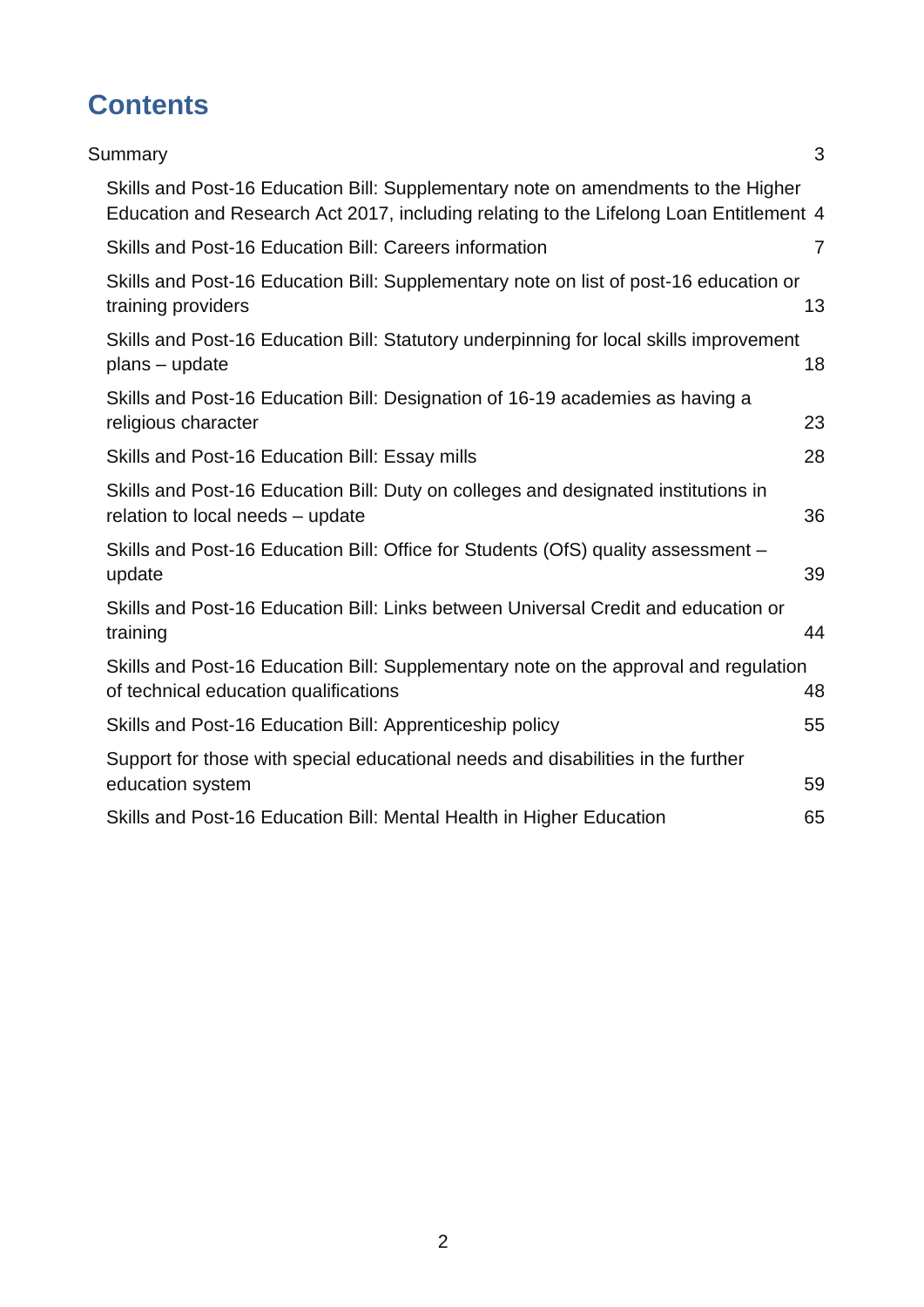# <span id="page-10-0"></span>**Summary**

The following notes provide further information on the Skills and Post-16 Education Bill as it continues its passage through Parliament.

They should be read alongside the government's publication of its first set [of policy notes](https://assets.publishing.service.gov.uk/government/uploads/system/uploads/attachment_data/file/988605/Skills_and_Post-16_Education_Bill_-_Summary_Policy_Notes.pdf) in May 2021.

Some of these notes provide more information on amendments that the government intends to bring forward to the Skills and Post-16 Education Bill at Report Stage in the House of Lords.

Other notes provide further information on measures in the Bill, or issues raised in Parliament as the Bill has been debated.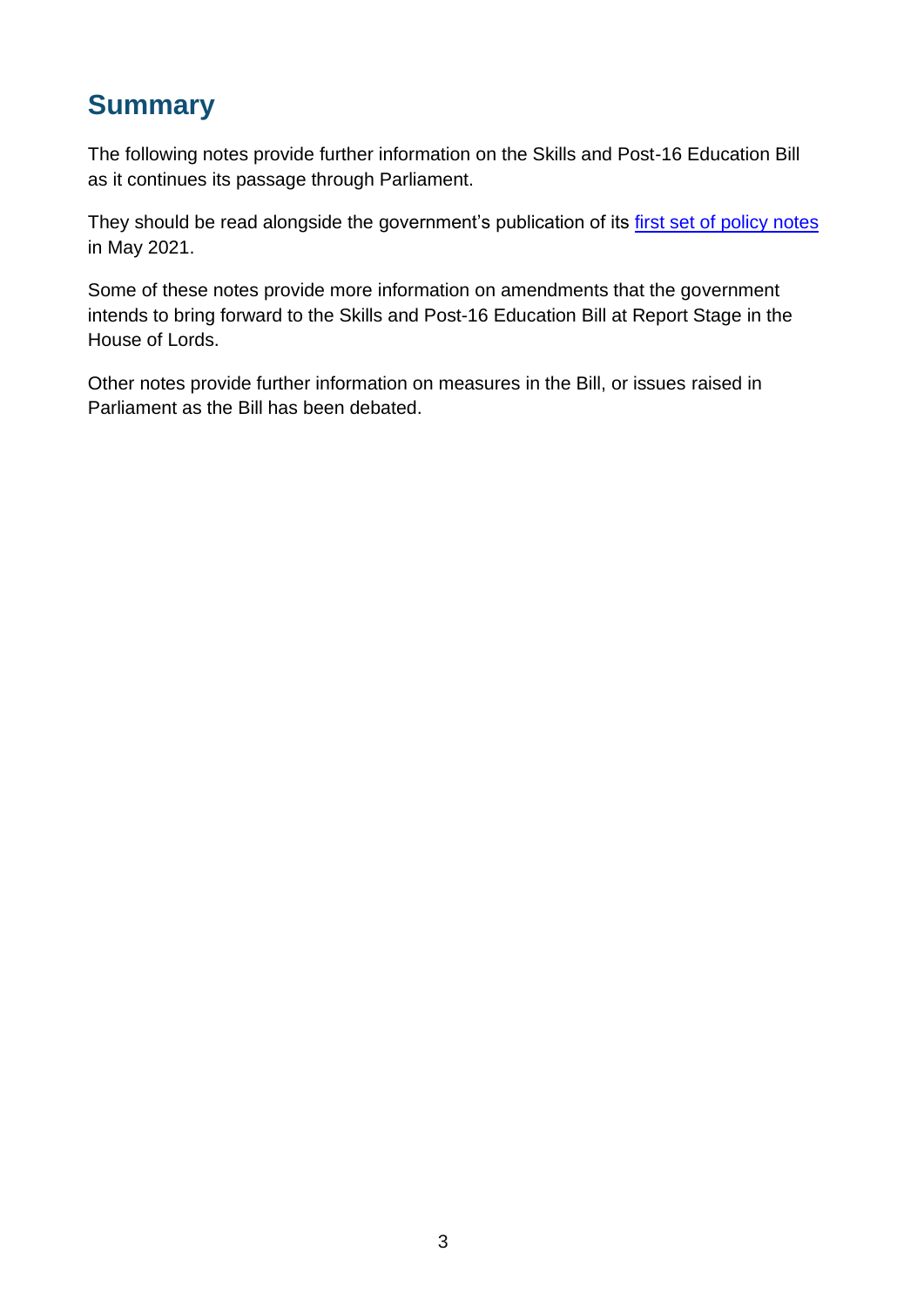

# <span id="page-11-0"></span>**Skills and Post-16 Education Bill: Supplementary note on amendments to the Higher Education and Research Act 2017, including relating to the Lifelong Loan Entitlement**

*This is to be read in addition to the lifelong loan entitlement policy summary note published [in May 2021.](https://assets.publishing.service.gov.uk/government/uploads/system/uploads/attachment_data/file/988605/Skills_and_Post-16_Education_Bill_-_Summary_Policy_Notes.pdf) This note provides further information on amendments relating to the Lifelong Loan Entitlement.* 

The government has brought forward amendments to the Higher Education and Research Act 2017 (HERA) as part of amendments to the Skills and Post-16 Education Bill at Report Stage in the House of Lords. This is primarily part of supporting the introduction of a Lifelong Loan Entitlement (LLE) from 2025. Additionally, they will ensure that the tuition fee uplift connected to the Teaching Excellence Framework awards can be applied in a timely fashion.

The government recognises that consultation and engagement are a critical part of delivering this transformation of student finance, so intends to consult and engage on the scope and policy of the Lifelong Loan Entitlement.

## **What is the government's policy objective?**

Through the LLE, the government aims to enable student loan funding for modules of both higher and further education courses at levels 4-6. It seeks to facilitate more flexible study, particularly learning undertaken on a basis other than by reference to a full course.

Through these amendments to the Skills and Post-16 Education Bill, the government aims to make express provision for the regulation of modules within the Higher Education and Research Act 2017 (HERA).

#### **How will these amendments work in practice?**

The Skills and Post-16 Education Bill already includes clauses to modify the regulationmaking powers of the Secretary of State, under the Teaching and Higher Education Act 1998. These modifications make specific provisions for funding of modules of higher education and further education courses. They also enable the Secretary of State to prescribe an overall maximum amount of funding that learners can access (i.e. a 'lifetime limit') and make clear that maximum amounts in relation to any loan or payment can be provided for on a basis other than an academic year.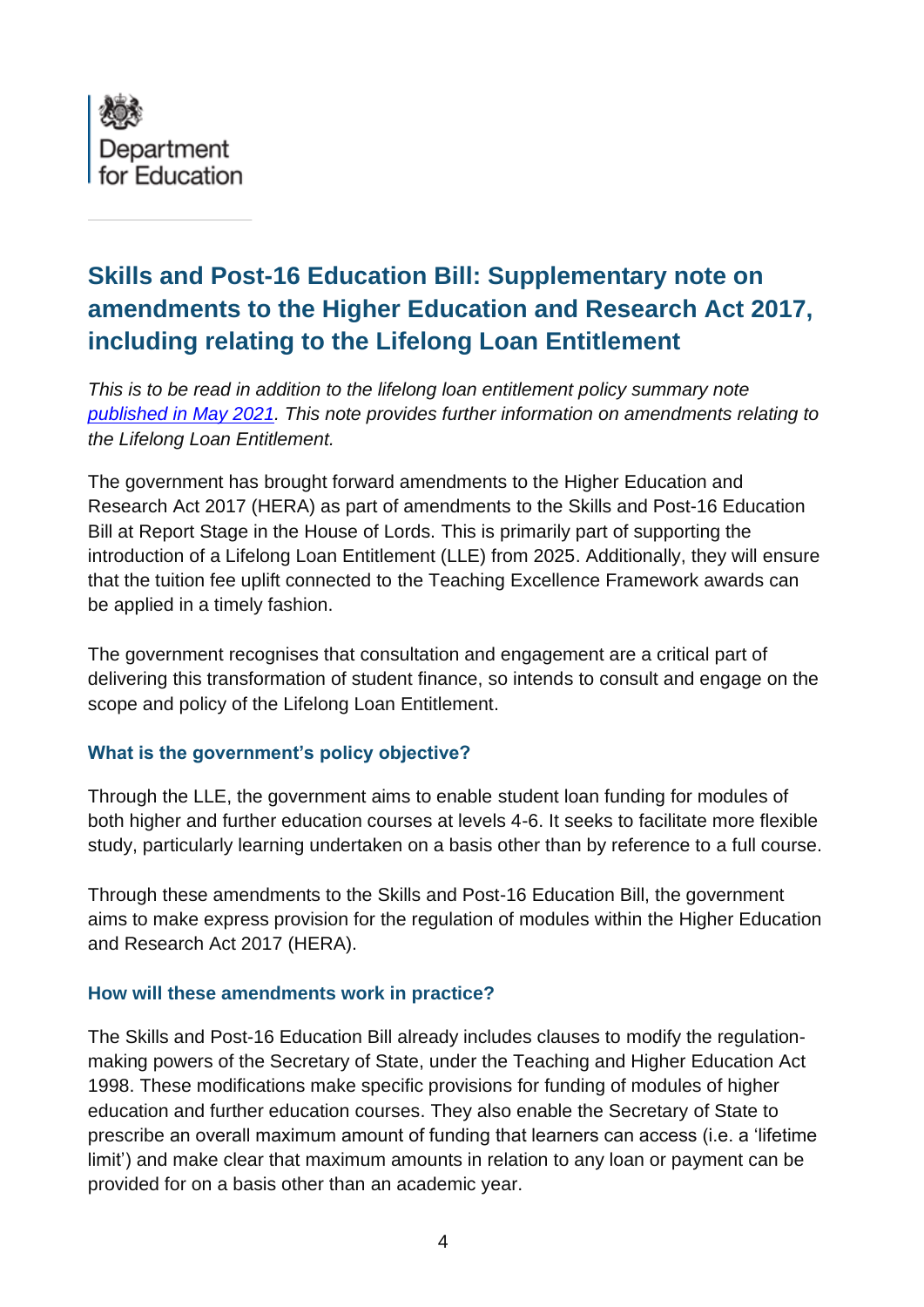The further amendments the government has tabled will add to the definition of 'Higher Education Course' in HERA, setting out clearly that it includes a module as a selfcontained concept distinct from the full course itself. Thus, the regulatory regime already set out within the Higher Education Research Act 2017 (HERA) will be better and more precisely extended to modules when not undertaken as part of a full course. The amendments do not change the existing territorial reach of HERA, which, aside from a few minor exceptions, extends to England and Wales and applies to England only.

At this stage, the government is content that the initial *impact assessment* published alongside the Bill sufficiently addresses the impact of the primary legislation, including these further amendments. However, the government intends to continue assessing the wider impact of the whole LLE policy as it develops, as we receive further information from consultation feedback and develop regulations.

#### **Modular fee limits**

Previously, the government had outlined our intention to lay further amendments to the Bill relating to modular fee limits. Following further engagement and policy development, the government has decided not to lay these amendments to the Bill before the consultation on the LLE has been conducted. The consultation will inform the policy details of this amendment and other aspects of the LLE. It is important that the impact on learners and providers has been carefully and more fully considered. The government's intention is to provide for modular fee limits after assessing the information gathered from further engagement, including a consultation.

## **Key questions and answers**

## **How are modules catered for in the Skills and Post 16 Education Bill?**

- The original definition of "higher education course" in HERA was a course of any description mentioned in Schedule 6 to the Education Reform Act 1988.
- With our amendments to section 83(1), the Bill continues to define a "higher education course" in that way but includes in the definition "a module of such a course "if it is undertaken in its own right and not as part of a full course.
- The government seek to amend section 85 of HERA to introduce the concept of a "full course" as distinct from a module, and to provide that a full course is a higher education course which is not itself a module."
- Together these clarify that for the purposes of HERA 2017, there are two categories of higher education course: a) full courses and b) modules of full courses, when taken otherwise than as part of those courses, and make explicit the power of the OfS to regulate modular study.

#### **Will these changes mean that the Secretary of State for Education can decide the content of a module?**

These changes do not impact the institutional autonomy of Higher Education providers to determine the content of their courses, or the way they are taught or delivered.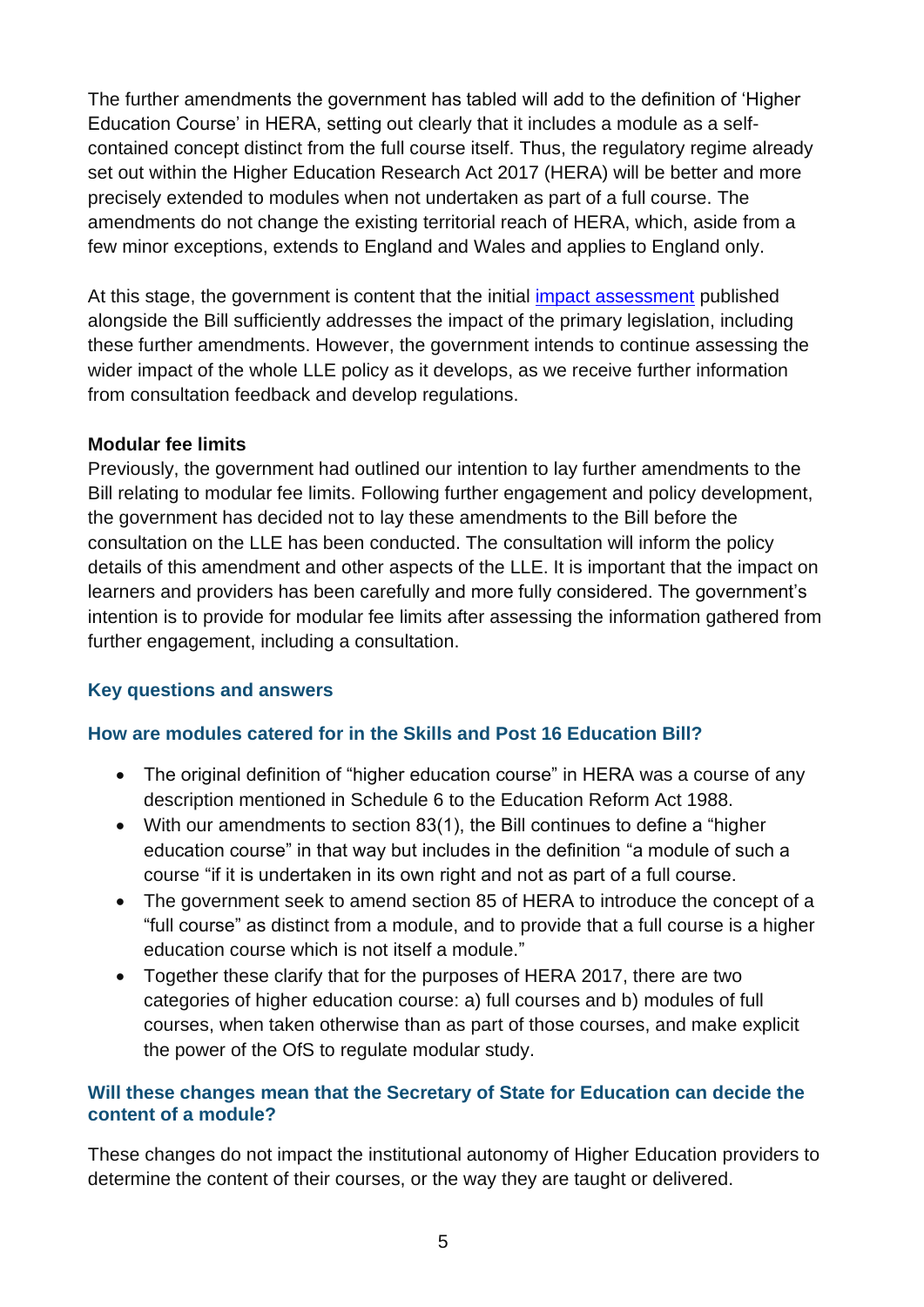#### **What do your proposed changes to section 9 of HERA do?**

Section 9 is a mandatory transparency condition for certain providers, relating to information about offers and acceptances, completion rates and attainment. The government is amending this in order to reduce administrative burden on providers, by ensuring information sharing and/or publication requirements do not apply any more onerously in relation to modules than to full courses.

#### **What do your proposed changes to the Teaching Excellence Framework do?**

Our amendment corrects an anomaly relating to when a provider has to have a highquality rating in order to charge the Teaching Excellence Framework (TEF) tuition fee uplift. It does this by ensuring that providers must have a high-quality rating on the 1 January in the calendar year in which the relevant academic year begins (rather than in the year before as previously) in order to charge the TEF tuition fee uplift. This thereby reflects the government's policy intent of accurately and fairly measuring quality.

#### **Will you be consulting on the LLE?**

Yes. The government will consult and engage with the sector on the scope and policy of the Lifelong Loan Entitlement in due course. Consultation and engagement area critical part of delivering this transformation of student finance.

#### **What else is the government doing?**

As part of the pathway towards the Lifelong Loan Entitlement, the government will:

- Stimulate the provision of high-quality higher technical education (level 4 and 5).
- Introduce pilots to test how to incentivise more flexible and modular types of provision.
- Examine the fee limits that apply to different qualifications at higher levels to ensure value for money for the learner and the taxpayer.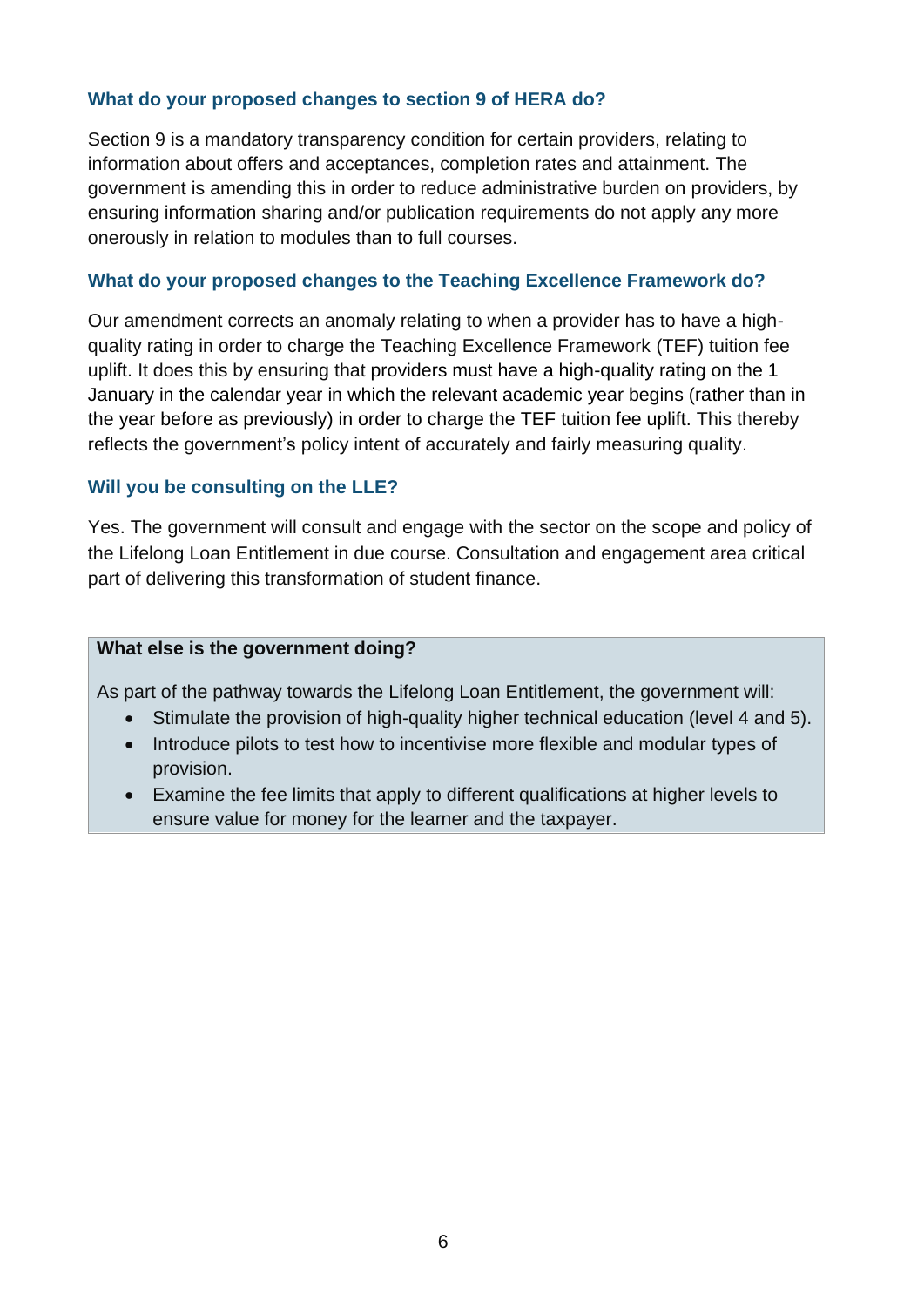<span id="page-14-0"></span>

# **Skills and Post-16 Education Bill: Careers information**

High-quality careers education and guidance in school or college is critical to young people's futures. It helps to prepare them for the workplace by providing a clear understanding of the world of work, including the routes to jobs and careers that they might find engaging and rewarding.

It supports them to acquire the self-development and career management skills they need to achieve positive employment destinations. This helps students to choose their pathways, improve their life opportunities and contribute to a productive and successful economy.

## **What is the government's policy objective?**

The government wants to make sure that there are opportunities for providers of technical education and apprenticeships to visit schools for the purpose of informing year 8-13 pupils about approved technical education qualifications and apprenticeships. Schools must allow providers to have a reasonable amount of time to meet the pupils and to provide all pupils with 'career-focussed' experiences, which will include:

- sharing information about both the provider and the approved technical education qualification and apprenticeships that the provider offers;
- explain what career routes those options could lead to;
- provide insights into what it might be like to learn or train with that provider: and
- answer questions from pupils.

## **How will this work in practice?**

The government proposes to amend the Education Act 1997, via the Skills and Post-16 Education Bill, so that all pupils will have two mandatory encounters with providers of approved technical education qualifications or apprenticeships. One encounter in either year 8 or year 9 (before 28 February if in year 9) and again in either year 10 or year 11 (before 28 February if in year 11).

These provider visits must be made available to, and attended by, **all** pupils and not preselected groups of pupils. The school must give each provider a reasonable amount of time to meet the cohort of pupils and must timetable their minimum number of provider visits during normal school hours. They may supplement this with provider visits at other times.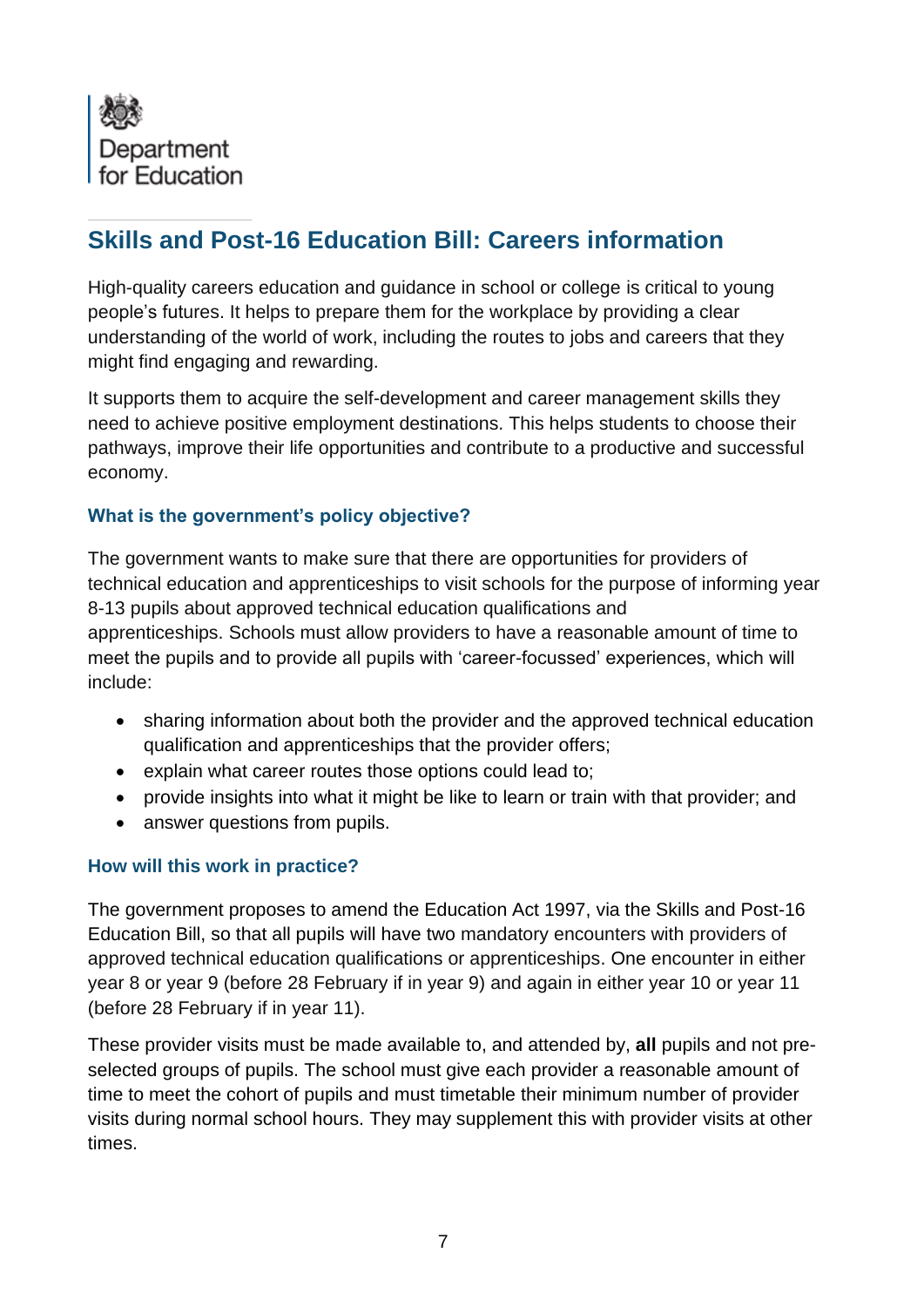Schools will also be required to offer a third encounter with providers of approved technical education qualifications and apprenticeships, in either year 12 or year 13 (before 28 February if in year 13) which will be optional for pupils to attend.

The Secretary of State for Education will also have the power to set out further detail in secondary legislation of the provider encounter in each key phase. For example, he could specify the number and type of providers that every pupil must meet. This could, for instance, include a requirement for pupils to meet a representative from an FE college or University Technical College where there is one within reasonable travelling distance of the school.

# **Key questions and answers**

# **How does this amendment fit with current provider access legislation?**

Provider access legislation, commonly known as the 'Baker Clause', was introduced in 2018. This law requires all state schools to ensure that there are opportunities for providers of technical education and apprenticeships to visit schools for the purpose of informing year 8-13 pupils about approved technical education qualifications or apprenticeships.

The proposed amendment to the Skills and Post-16 Education Bill will strengthen the existing legislation so that every pupil meets providers to learn about technical options and inform decisions about their next steps. The government will require schools to provide two encounters that are mandatory for all pupils – one in year 8 or 9 and one in year 10 or 11 – as well as a further encounter in year 12 or 13 that is optional for pupils to attend. The amendment will also ensure that all encounters are meaningful for pupils by establishing new minimum legal requirements about their duration and content. There is also scope for the government to specify further detail about the number and type of provider encounters in secondary legislation.

# **What evidence is there that young people need better information about technical education and apprenticeships?**

Recent evidence has shown that more needs to be done to ensure young people receive information about approved technical qualifications and apprenticeship pathways. 38% of year 8 pupils and above reported that during the last 12 months, their school had provided them the opportunity to learn about vocational or technical options from FE colleges. 32% of the same group had been provided with this opportunity from apprenticeship providers, 25% from university technical colleges (UTCs), and 5% from Studio Schools.

In years 9 and 10, most young people reported that they were spoken to about GCSEs (95%) and A levels (53%). Far fewer reported being spoken to about BTECs (45%) and vocational choices (15%). 

The March 2021 UCAS report 'Where next?' highlighted that two in five young people said that more information and advice would have led to them making better choices.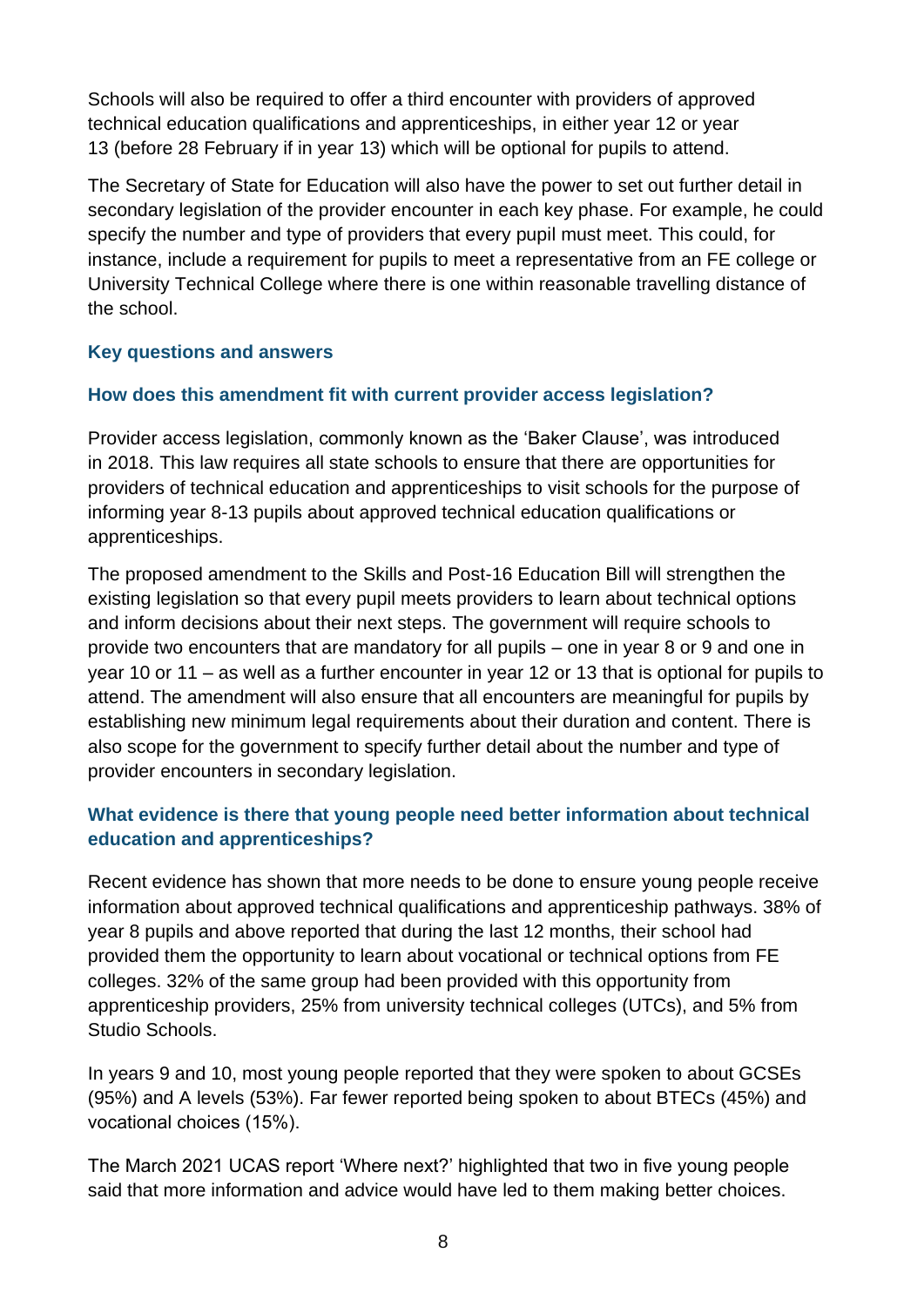Almost one in three said they did not receive any information about apprenticeships from their school.

The government is therefore seeking to strengthen the legislation to make it clearer what the requirement to allow access to providers of technical education or apprenticeships should mean in practice.

# **Why has the government decided to act now to strengthen provider access legislation?**

On 21 January 2021, the government published *Skills for Jobs: Lifelong Learning for Opportunity and Growth*. The government announced a three-point-plan to enforce the Baker Clause:

- 1. Create a more specific set of minimum legal requirements for provider access to pupils, specifying who is to be given access to which pupils and when (which is now being introduced through the amendments to the Skills and Post-16 Education Bill).
- 2. Take tougher formal action against non-compliance with the Baker clause.
- 3. Make government-funded careers support for schools conditional on compliance with the provider access legislation.

Having engaged with and listened to peers during Committee Stage of the Skills and Post-16 Education Bill, the government believes now is the right time to bring forward these reforms. This amendment covers the first part of the three-point plan. The government will provide further details about enforcement under parts two and three of the Baker Clause three-point-plan in due course.

## **Why the lack of consultation that was announced earlier?**

The government remains committed to consulting on new statutory guidance for schools on careers guidance and access to education and training providers. The statutory guidance will set out in more detail how the amended legislation will work in practice, including case studies and good practice. The government will provide further details in that statutory guidance about enforcement under parts two and three of the Baker Clause three-point-plan.

## **When does the government expect to commence the new legislation?**

The government expects the legislation to commence in the academic year 2022/23.

## **Why don't you extend the Baker Clause duty to year 7 pupils?**

The Baker Clause is designed to allow pupils to meet providers to inform decision points when there is an opportunity to pursue education or training opportunities beyond the school. Year 8 or 9 is the most appropriate time to meet providers to inform the first of these key transition points at age 14.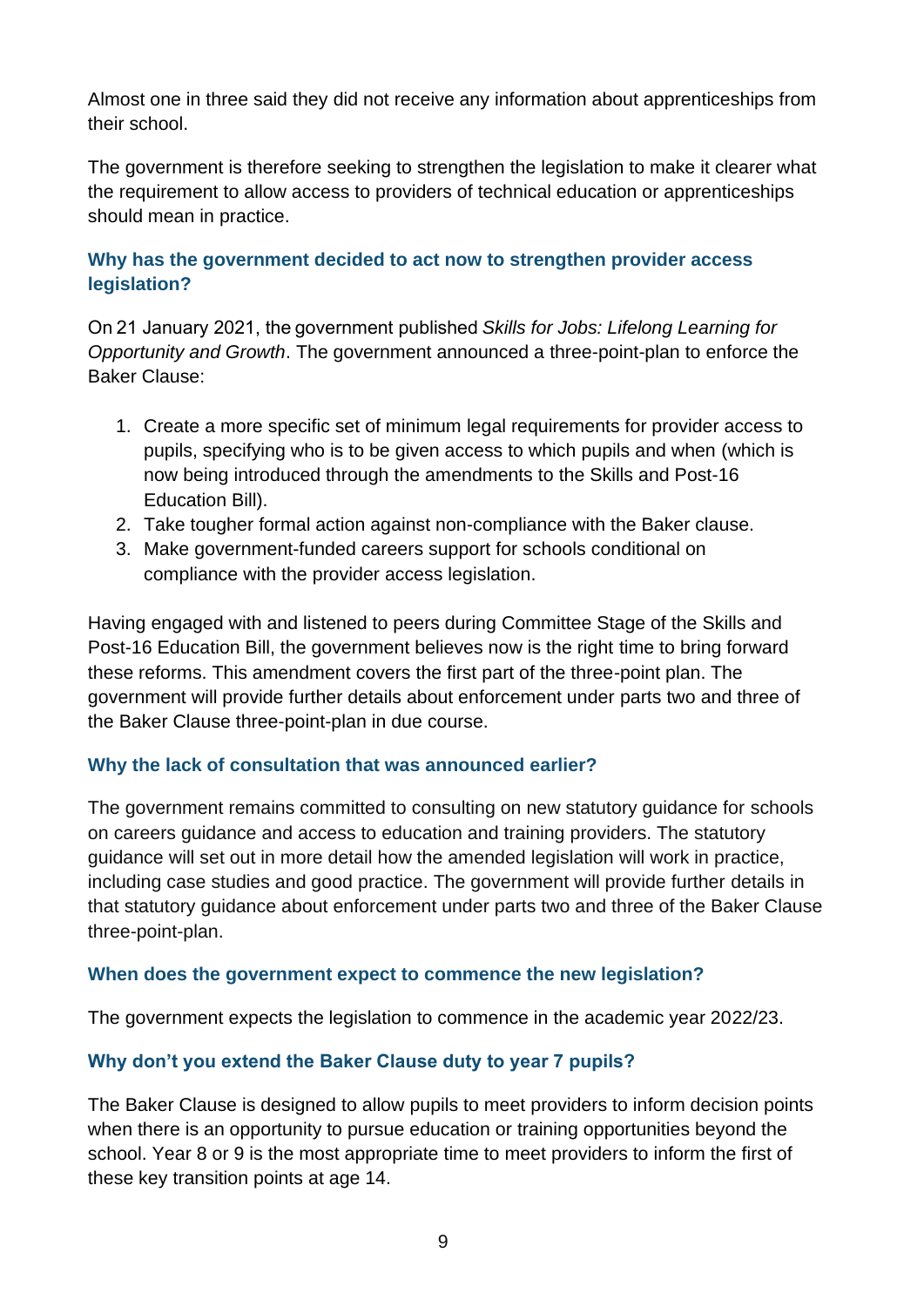## **How does this fit with other careers legislation?**

Since September 2013, maintained schools have had a statutory duty to secure independent careers guidance for all year 8-13 pupils. For pupils of compulsory school age, this must include information on the full range of 16-18 education and training options, including apprenticeships. Most academies have an equivalent requirement in their funding agreement.

Mark Jenkinson MP has introduced a government-supported Private Members' Bill that will extend this statutory duty to ensure all state school pupils receive independent careers guidance throughout their secondary education, regardless of their age or the type of state-funded school they attend. The Bill passed its Second Reading on Friday 10 September 2021 and will extend the duty to secure independent careers guidance:

- To pupils in year 7; and
- To academy schools and alternative provision academies.

All further education colleges and sixth-form colleges have a requirement in their funding agreements to secure independent careers guidance. This applies to all students up to and including the age of 18 and students aged up to 25 with current education, healthand care plan in place under section 37 of the Children and Families Act 2014.

The government also requires maintained schools and expects academies and colleges to publish details of their careers programme online, including a named Careers Leader.

## **What else is the government doing?**

The government is funding The Careers & Enterprise Company to roll out a careers infrastructure across England to help secondary schools and colleges to improve their careers programmes. This includes Careers Leader training and Careers Hubs that support collaboration and sharing of good practice.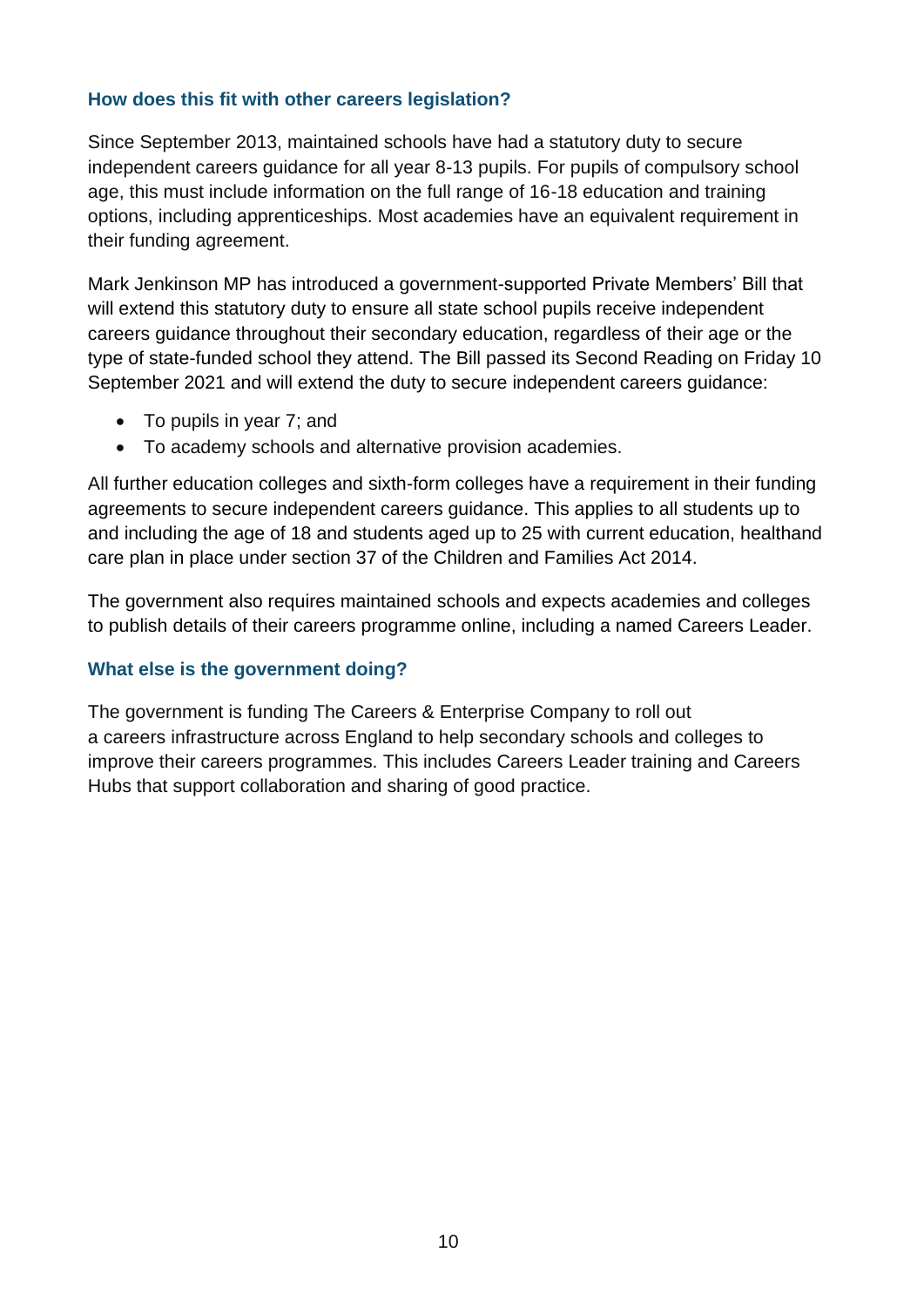# **Annex A – Overview of Impacts**

# **Who will be impacted by the change to the legislation?**

Schools and providers of approved technical qualifications and apprenticeships will be impacted by the change to the legislation. Schools must provide two encounters that are mandatory for all pupils – one in year 8 or 9 and one in year 10 or 11 – as well as a further encounter in year 12 or 13 that is optional for pupils to attend. The amendment will also ensure that all encounters are meaningful for pupils by establishing new minimum legal requirements about their duration and content. Providers will be given the opportunity to request access to visit the school to meet young people to:

- share information about both the provider and the approved technical education qualification and apprenticeships that the provider offers;
- explain what career routes those options could lead to;
- provide insights into what it might be like to learn or train with that provider; and
- answer questions from pupils.

## **Costs**

The strengthened legislation simply reflects existing good practice. We want to bring all schools up to the standard of those that comply fully with the Baker Clause.

## **Benefits**

All young people will be given the opportunity to have two encounters before the end of year 11 and an optional encounter before the end of year 13 to meet providers of approved technical qualifications and apprenticeships. This will ensure that all young people are aware of the options available to them post year 9, year 11 and year 13. If young people are aware of the options available and where they can find out more information, they will be better able to choose training options that work for them – and enable them to get good jobs.

This will lead to two core benefits: a reduction in the number of young people not in employment, education or training (NEET) after leaving school, and improved employment outcomes. Further, more young people will be aware of technical routes which may lead to increased take-up of technical qualifications and apprenticeships which will, in turn, improve the skills supply to address local skills needs.

## **Compliance**

The government knows that more needs to be done to correct the imbalance between the amount of information between academic and technical pathways that young people receive.

• Pupils in year 8+ reported in 2019 that their schools had provided them with the opportunity to learn about vocational or technical options from FE colleges (38%),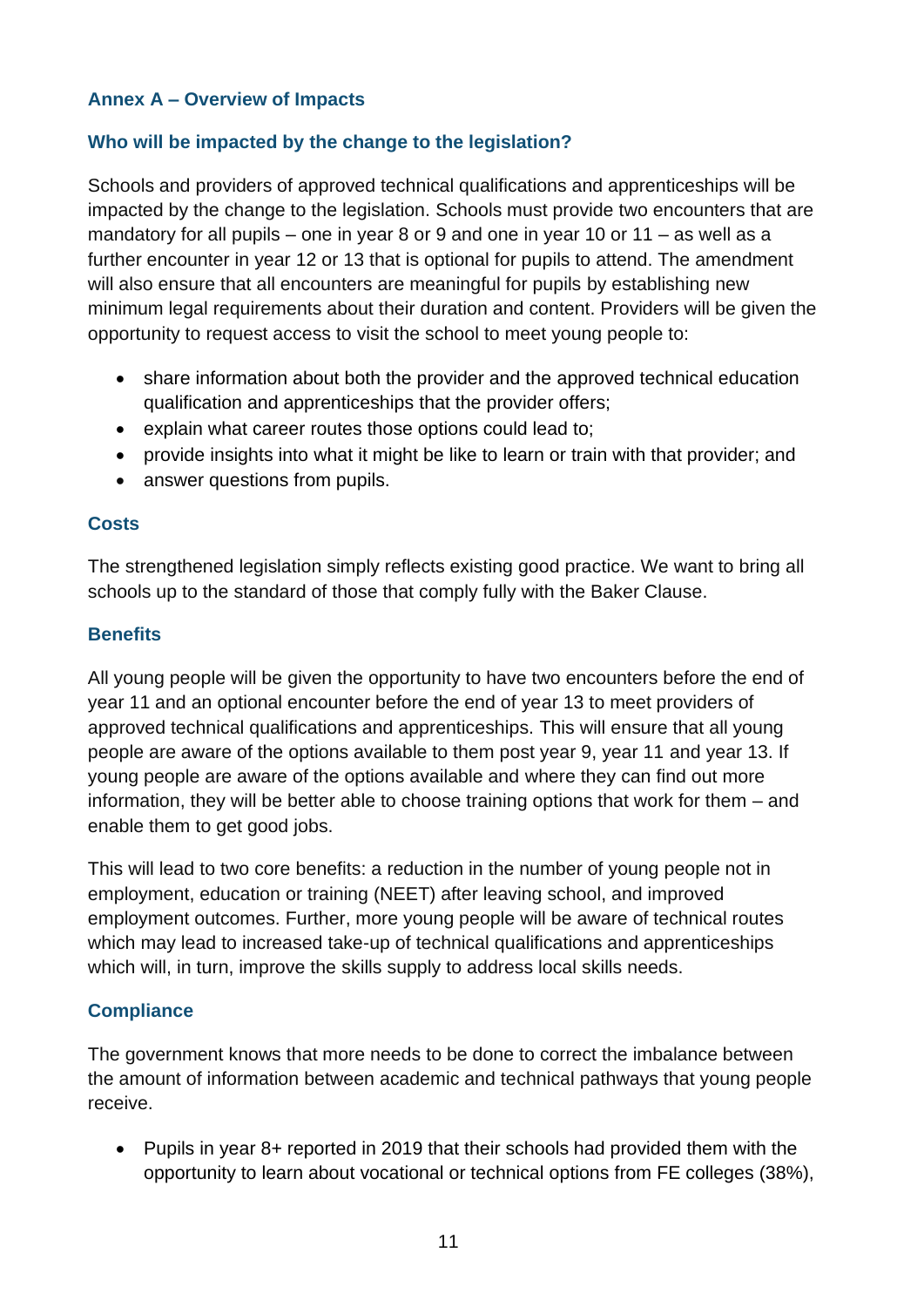apprenticeship providers (32%), university technical colleges (UTCs) (25%), and Studio Schools (5%). 1

- In years 9 and 10, most young people reported that they were spoken to about GCSEs (95%) and A levels (53%). Far fewer reported being spoken to about BTECs (45%) and vocational choices (15%).<sup>2</sup>
- We commenced the 'Baker Clause' in 2018 to require schools to invite providers of apprenticeships and technical options to speak to pupils.<sup>3</sup>
- We expect compliance in the Baker Claise to increase because of this amendment – we are more tightly defining the requirements on schools and will publish underpinning statutory guidance that will have examples of good practice that will showcase how schools can comply with the legislation.

<sup>&</sup>lt;sup>1</sup> [Pupils and their Parents or Carers \(PPC\) Wave 5](https://assets.publishing.service.gov.uk/government/uploads/system/uploads/attachment_data/file/786040/survey_of_pupils_and_their_parents_or_carers-wave_5.pdf)

<sup>2</sup> [2019-Youth-Employment-UK-Report\\_FINAL-1.pdf \(youthemployment.org.uk\)](https://www.youthemployment.org.uk/dev/wp-content/uploads/2019/05/2019-Youth-Employment-UK-Report_FINAL-1.pdf)

<sup>3</sup> Section 42B of the Education Act 1997 requires the proprietor of all schools and academies to ensure that there is an opportunity for a range of education and training providers to access all pupils in year 8 to year 13 for the purpose of informing them about approved technical education qualifications or apprenticeships. This is commonly known as the 'Baker Clause'.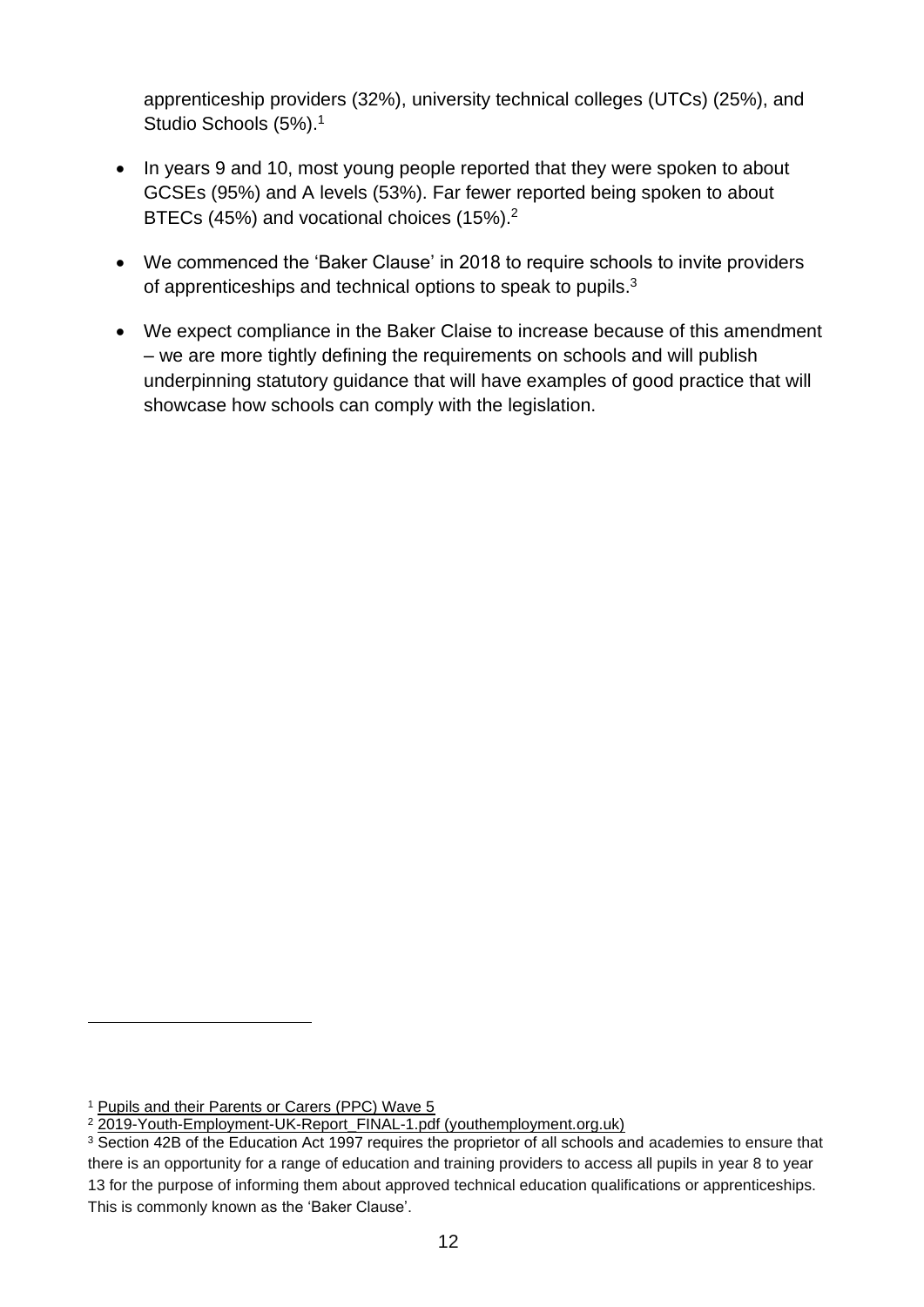<span id="page-20-0"></span>

# **Skills and Post-16 Education Bill: Supplementary note on list of post-16 education or training providers**

*This is to be read in addition to the list of post-16 education or training providers policy summary note published [in May 2021.](https://assets.publishing.service.gov.uk/government/uploads/system/uploads/attachment_data/file/988605/Skills_and_Post-16_Education_Bill_-_Summary_Policy_Notes.pdf) It provides further information on the example conditions and provisions that are included in the Skills and Post-16 Education Bill.*

#### **What is the purpose of this summary note?**

Clauses 18-21 of the Skills and Post-16 Education Bill give powers for the Secretary of State to create a list of post-16 education or training providers. Clause 18 includes example conditions that the Secretary of State for Education may specify in regulations that relevant providers would be required to meet to be on the list. Any conditions specified in regulations must assist in preventing or mitigating the adverse effects of a disorderly cessation of the provision of education or training. The Bill also includes examples of provisions that may be specified in regulations in connection with the keeping of the list and deliver a well-functioning, transparent and fair scheme for those involved.

As set out on the face of the Bill, we will consult on the conditions and provisions for being on the list prior to making the first set of regulations to help ensure that those conditions manage and mitigate the risk of a disorderly exit. That consultation will allow us to take into account fully the views of those affected by the scheme.

This summary note provides further information on the example conditions and provisions that are included in the Bill. It also includes information on an amendment the government plans to table to clause 18.

## **Example conditions and provisions included in the Bill:**

## **Allowing for the provision of and access to information by the Secretary of State for Education**

This condition is likely to be for a provider to give access to, or provide, certain information to the Secretary of State for Education that assists in preventing or mitigating the effects of an exit. There are likely to be two aims for the receipt of specified information from the provider. One is to maintain learner engagement when a provider exits the marketplace, with an expectation that the information provided will result in actions that make a transition faster and smoother leading to completion of learning. The other is to assess the risk of provider failure.

Subject to consultation, the following types of information are likely to be specified: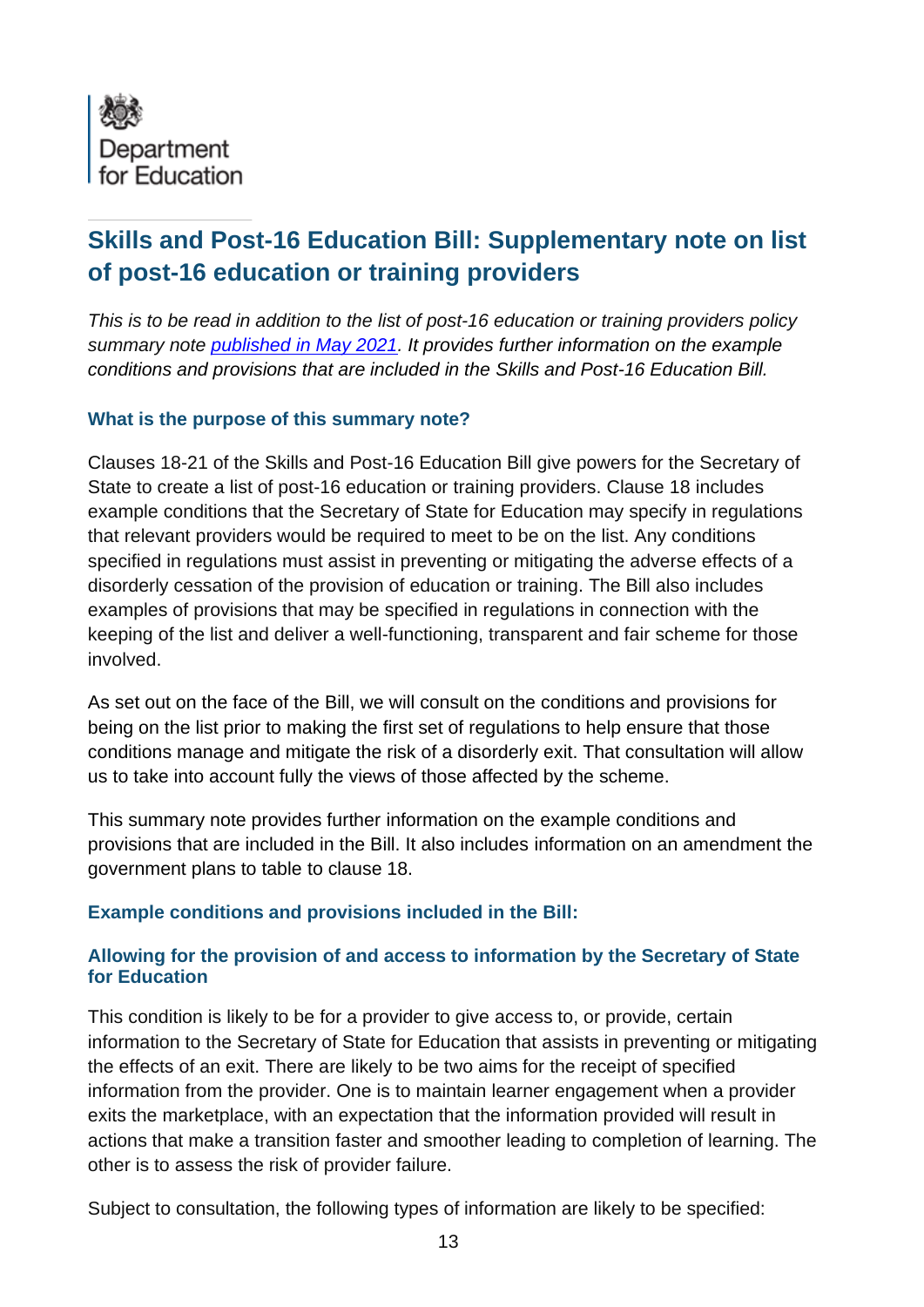- **Information that is intended to support a smoother transfer of learners in the event of provider failure:** this may include information about learners, courses, subcontracted delivery, employer information and information relating to funding and eligibility. It is likely that this information will need to be provided from time to time to ensure that it is up to date and accurate. We are also exploring whether access to learner files and data controller rights might be acquired.
- **Financial and other information to assess the risk of provider failure:** this may include information such as financial statements, income and expenditure forecasts, comparisons of forecasts and actuals for a previous year, audited statements, information allowing the review of the impact of a parent company or group on financial sustainability and information about governance and assurance structures.

## **A requirement for a student support plan**

A student support plan would likely set out how a provider would help preserve the continuation of study for learners and clarify how learners would be kept engaged in the event of a provider exit. The aim is to maintain continued learner engagement, when a provider exits the marketplace, to the point where a learner completes their learning.

A plan would likely be reviewed at the point of application to the list of post-16 education or training providers. It would likely need to consider learner needs, planned communications to students and stakeholders (such as funding bodies, subcontractors and local authorities) and include plans that facilitate a smooth transfer of learners. Examples of what a plan could include are:

- Information that focuses on learner needs, such as an assessment of risks to the continuation of study for learners, and how varying learner needs and characteristics will be catered for.
- Mitigations the provider intends to put in place for the above risks.
- Consideration of the impact of costs on learners as a result of exit.
- An explanation of how the plan is communicated to learners.
- A communications strategy that outlines how impacted stakeholders would be informed of developments.
- Plans to facilitate a smooth transfer of learners.

## **A relevant provider having insurance or an equivalent**

We may require that a provider has insurance, or an equivalent, as a condition of entry to the list. The aim is to mitigate the impact of disorderly provider failure on affected learners by making available monies to accelerate their transfer to new providers. The main disadvantage that learners experience following a disorderly provider exit is the loss of continuity of learning. Sourcing and securing a new provider can be a challenging and disruptive experience for everyone involved, leading to delays in, or even non-completion of, training. It can be difficult to place displaced learners with new providers because the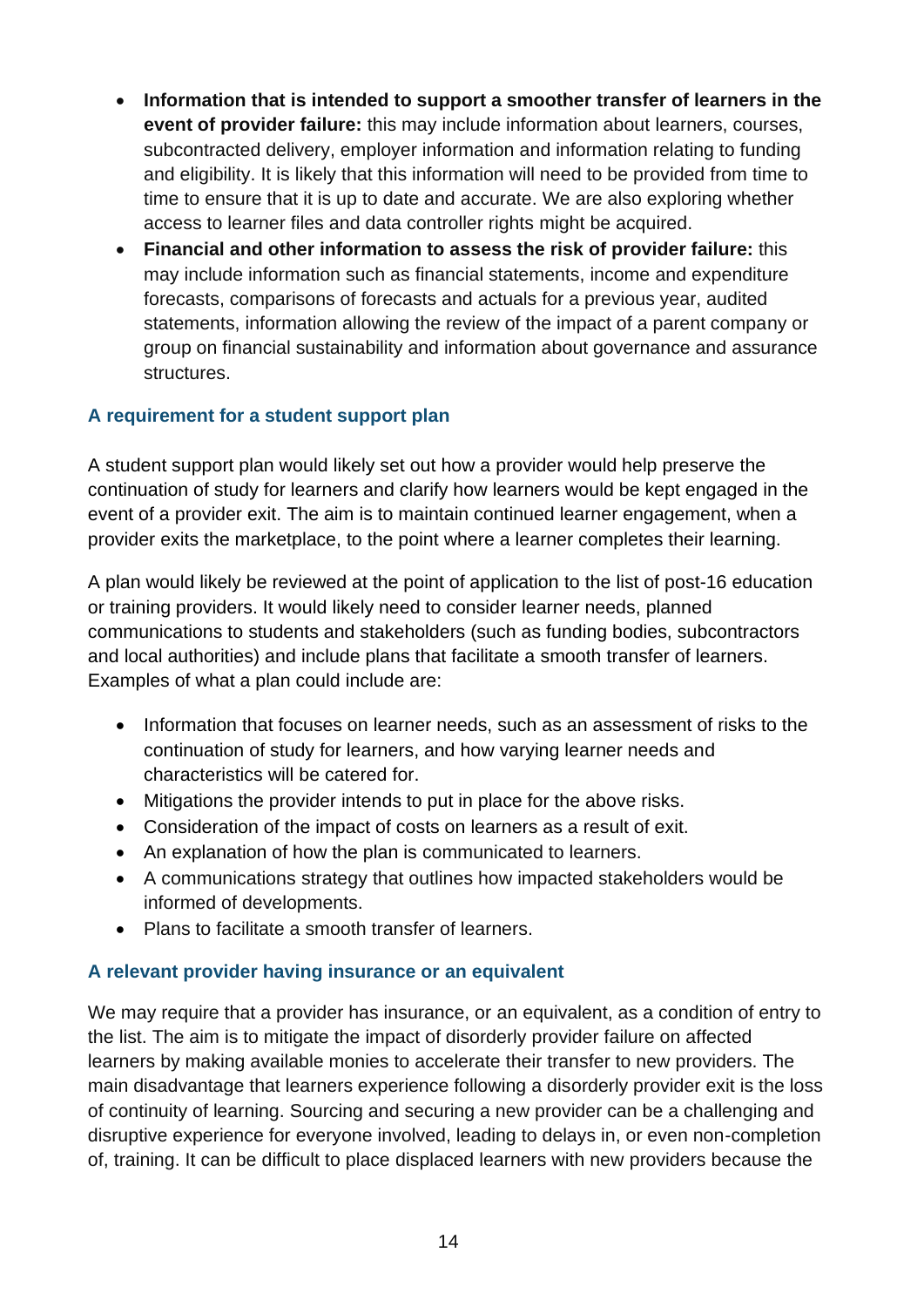initial provider has often claimed a disproportionate amount of funding in comparison with the amount of training delivered.

For example, the insurance might cover the costs of finding replacement provision for learners or include the costs of catch-up teaching where the learner has not progressed as far in their course/apprenticeship as would be expected based on the amount of funding already paid to the provider.

We are mindful of the need not to burden the sector with a disproportionately costly insurance scheme when only a small minority of providers will experience disorderly exit in any given year. We acknowledge that the proposition here is not covered by insurance products that are currently known to be available to the sector and may not necessarily take the form of a commercially available product. We would only impose a condition like this if we were satisfied that the condition would be achievable for providers. We are working with stakeholders to see what solutions or products could be realistically available.

Clause 18(9) also allows different conditions to be applied for different descriptions of providers. It is not one size fits all. This would ensure that, where appropriate, we could make the scheme as flexible as possible.

# **A 'fit and proper persons' requirement**

This may be for providers to put in place in relation to their own management personnel, but also potentially for no provider to be allowed on to the list where a person in any management or control capacity is, for example, in the opinion of the Secretary of State for Education and/or measured against certain criteria set, not a fit and proper person to have control and management of a relevant provider.

It could include:

- A review of publicly available databases, such as the disqualified directors register.
- Personal and/or business credit checks.
- Undertaking Disclosure and Barring Service checks.

## **A relevant provider taking action specified in directions given by the Secretary of State for Education**

This condition would support activities to ensure the list is current and that providers are adhering to the conditions. The aim here is to mitigate any risks to learners or public funds. The regulations may make provision for the Secretary of State for Education to make directions to a provider for a particular action to be taken in order for a provider to remain on the list. For example, that they must:

• Notify the Secretary of State for Education, and relevant funding body, of any changes in respect of any conditions of registration.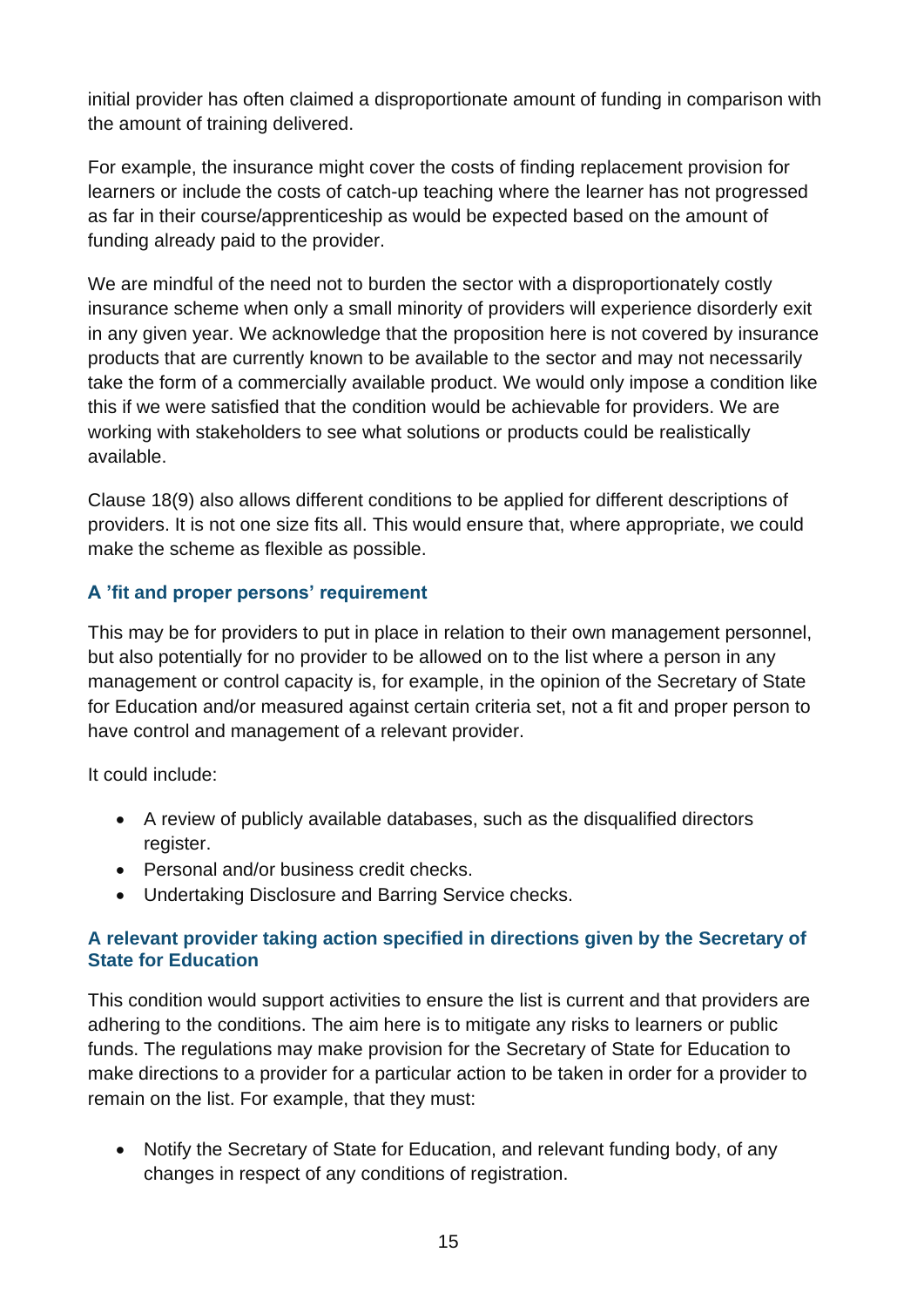• Take certain action to mitigate risk to learners and/or the funding body which might become necessary if the Secretary of State for Education considers that the provider may no longer meet certain conditions and/or is at risk of ceasing provision.

# **Fees**

A fee may be charged in relation to entry onto the list, in order to recover the costs of administering the list which would help government-run an effective and fiscally responsible scheme. There would be no intention to make any profit at the expense of providers. Any fee would be set at a reasonable level, with reasonable notice and with consideration of the impact on providers of all sizes.

A flat fee is one of the approaches being considered to ensure simplicity, with possible distinctions made on the size or scale of provider or how they deliver - for example as a subcontractor.

# **Application of conditions and provisions**

Our intention when setting conditions or provisions, and their subsequent implementation, is to ensure that they are appropriate and proportionate in order to manage the risk of a disorderly exit and the impact on learners. In order to reduce bureaucracy, we will look at the extent to which we can align or consolidate the operation of the list with other administrative processes, such as those required for the operation of the Register of Apprenticeship Training Providers.

We recognise concerns raised about the potential disproportionality of costs for being on the list and that it could represent a barrier to market entry. We will also look at costs for being on the list in their totality when considering the financial impact. There are provisions in the legislation that allow different conditions to be applied for different descriptions of providers and also for the funding agreements in relation to which the provider must be on the list to have any characteristics specified in the regulations. It is not a one size fits all approach. This will help ensure that, where appropriate, we can make the scheme as flexible as possible.

For example, it would be possible for certain conditions to be altered depending on the size or scale of a provider or how they deliver and for de minimis requirements to be imposed so that certain funding agreements (such as small subcontracts) are not brought into the scope of the funding prohibitions. We will be considering the risk to learners and funding bodies alongside this.

We are currently working towards implementing regulations in the academic year 2023/24, subject to going through the parliamentary process.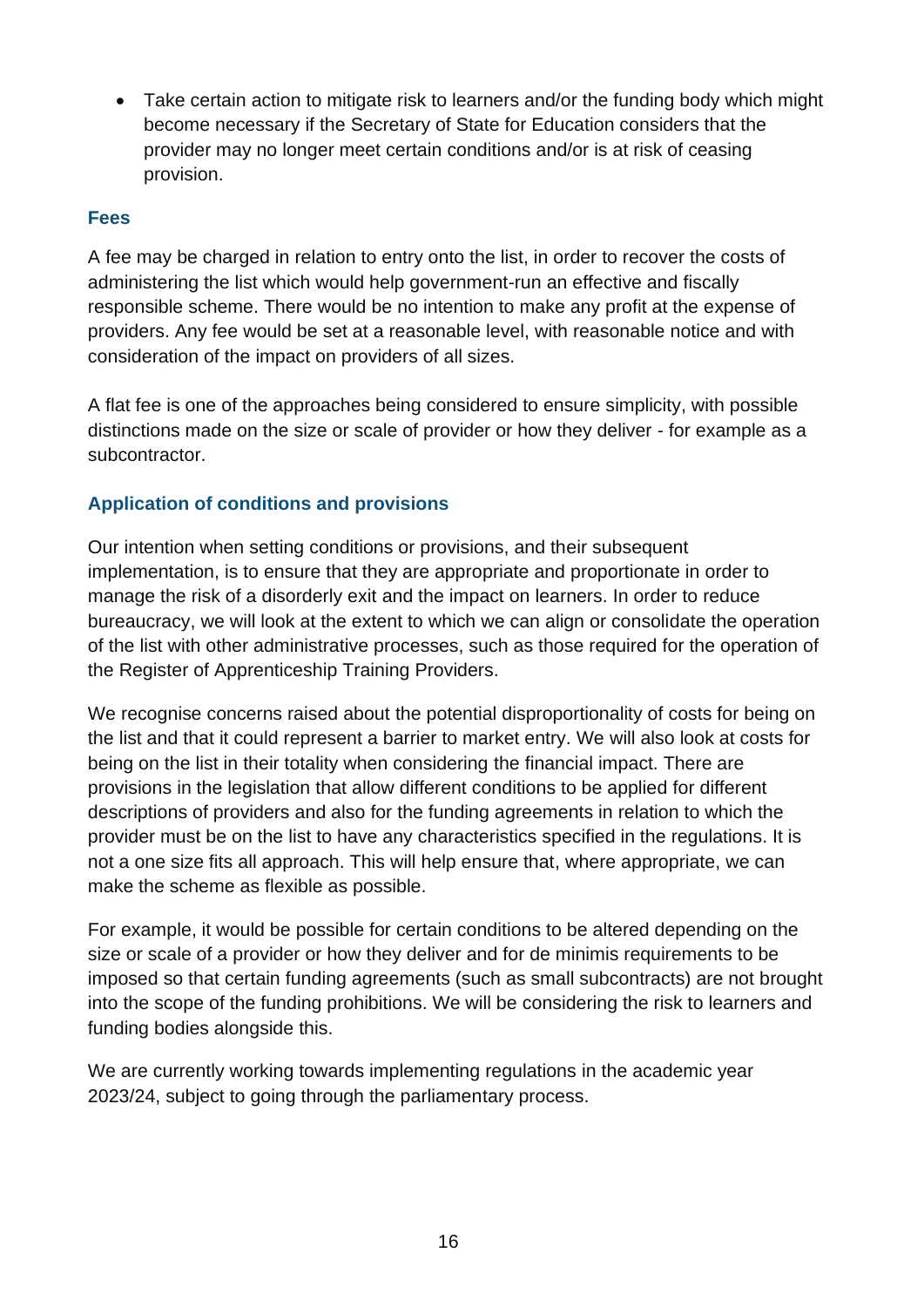#### **Exercising discretion about whether conditions are met**

We are intending to update our clauses to expressly provide that under the regulations the Secretary of State for Education can confer a function on another person to exercise discretion about whether certain conditions have been met. An example of this would be deciding if a student support plan is of reasonable quality.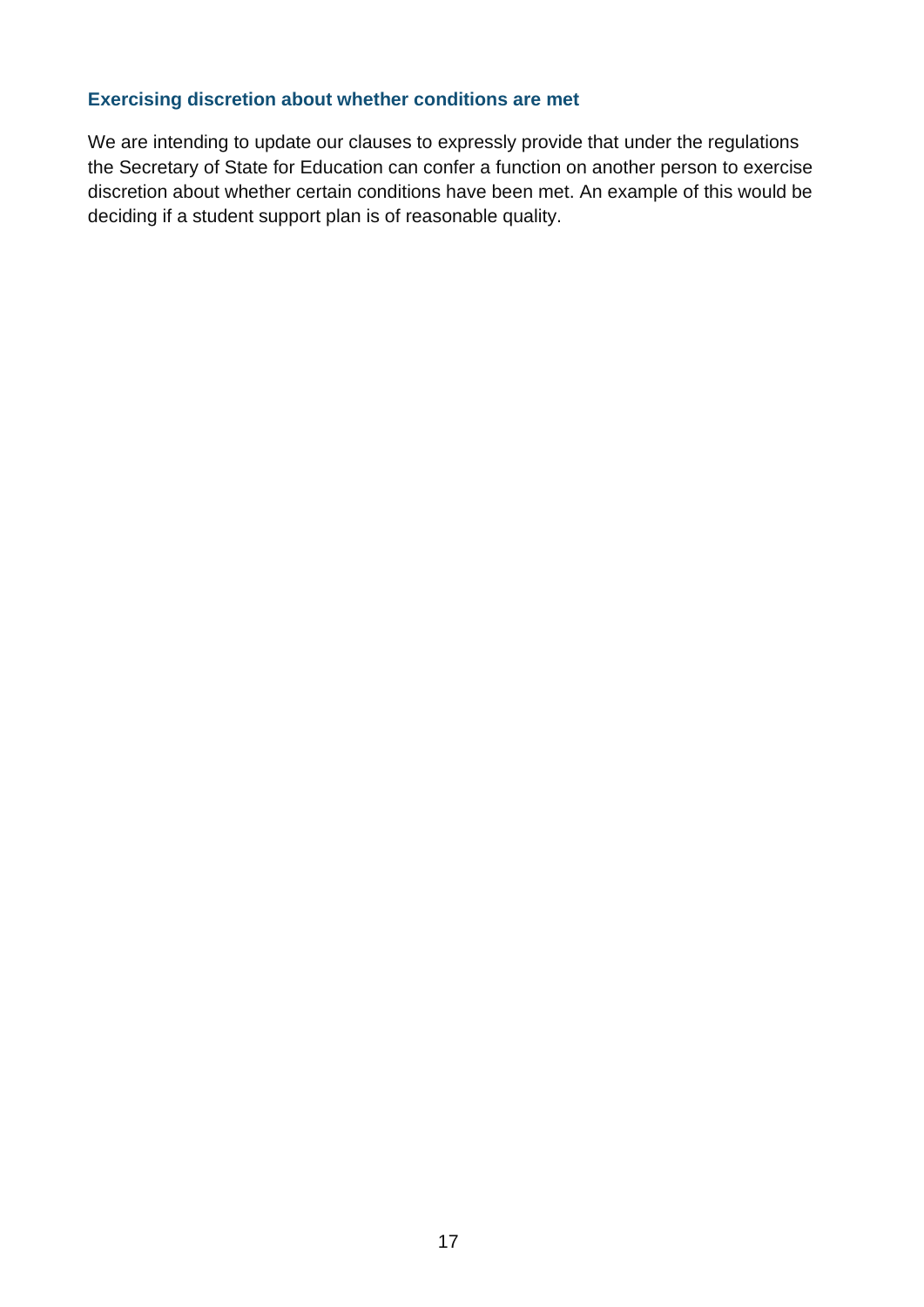<span id="page-25-0"></span>

# **Skills and Post-16 Education Bill: Statutory underpinning for local skills improvement plans – update**

*This is an updated version of the policy summary note on the statutory underpinning for local skills improvement plans, [first published in May 2021.](https://assets.publishing.service.gov.uk/government/uploads/system/uploads/attachment_data/file/988605/Skills_and_Post-16_Education_Bill_-_Summary_Policy_Notes.pdf) It provides further information on local skills improvement plans and how these will work in practice.*

The government is legislating to place local skills improvement plans on a statutory footing. Local skills improvement plans will be employer-led, locally-owned and set out the key changes needed in a local area to make post-16 technical education and training more responsive to employers' skills needs. They are intended to be high-level documents that set out a limited number of key priorities for change that resonate with local partners to gain traction and maximise impact. They are not about the entirety of provision in an area. They will be created by employers and providers working together, in discussion with key local stakeholders.

## **What is the government's policy objective?**

To ensure post-16 technical education and training is better aligned to employers' skills needs. To achieve this, employer engagement is required throughout the skills system, from identifying skills needs to developing the training and qualifications to meet them. That is why the government has introduced the Skills Accelerator programme, including local skills improvement plans, which will support the government's Plan for Growth. This is part of a transformational approach to tackling long-term problems to deliver growth and create high-quality jobs across the country.

## **Why is legislation needed?**

To create and embed a clear and binding framework to give employers more influence in shaping local skills systems and hold providers to account in responding to employers' skills needs so that post-16 technical education and training is more responsive to the skills needs of local labour markets.

## **What is the effect of the legislation?**

The Bill measures focus on:

• Providing powers to the Secretary of State to designate employer representative bodies to lead the development of local skills improvement plans in a specified local area in accordance with statutory guidance. The Secretary of State must be satisfied that a body is capable of developing and keeping under review a local skills improvement plan in an effective and impartial manner and that it is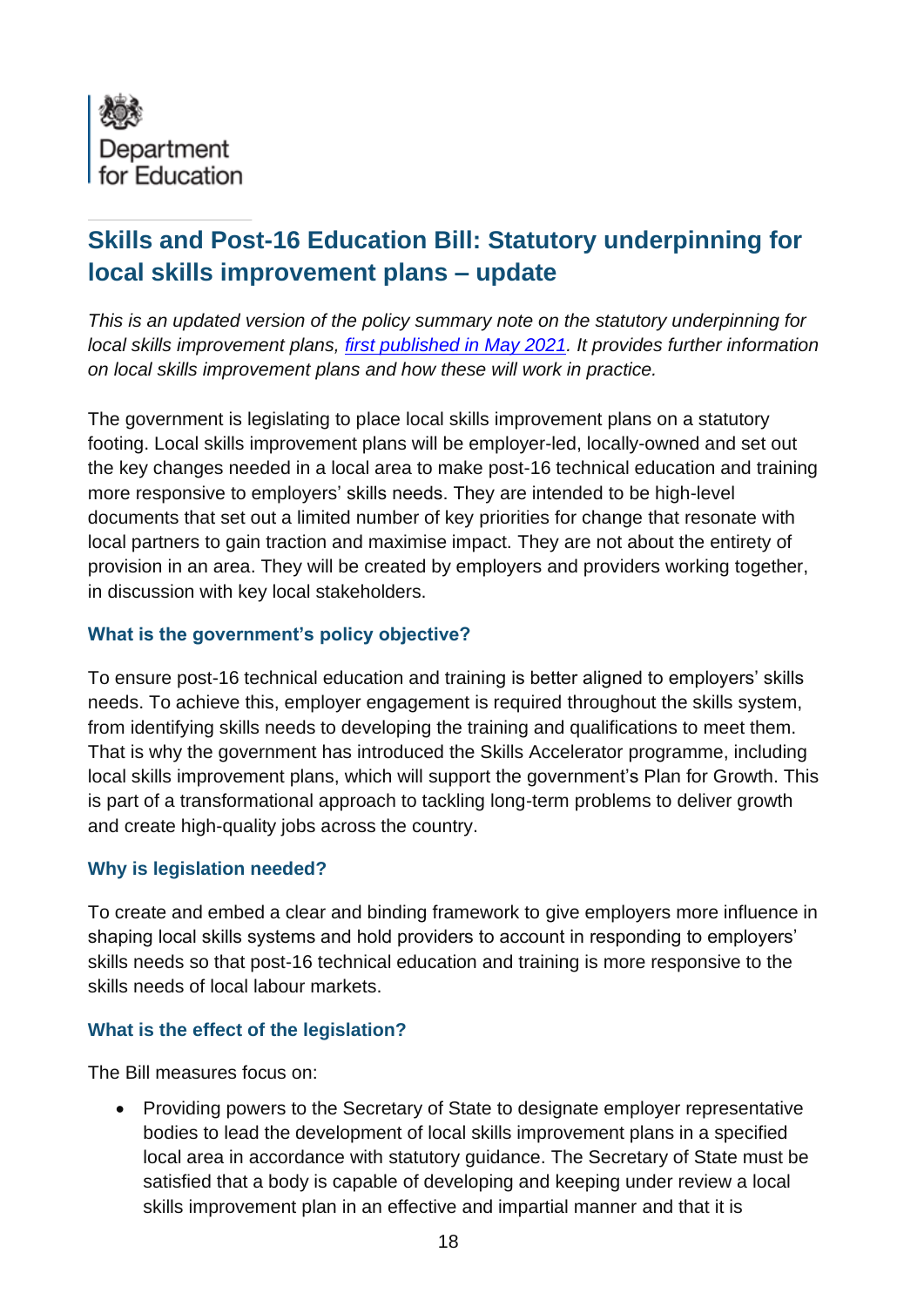reasonably representative of employers in the area before they are designated. In exercising the power to designate an employer representative body, the Secretary of State will be subject to the usual principles of public law including the requirement to act rationally and fairly. A body must also consent to be designated. The specified area will be defined in the notice published by the Secretary of State upon designation. The Secretary of State will have the power to have explicit regard to local skills improvement plans when exercising their powers (i.e. funding decisions, contracting and intervention measures).

- Placing duties on providers to co-operate with employer representative bodies in developing the plans and to have regard to these plans, once developed, when considering their post-16 technical education and training offer. This will help ensure providers co-operate effectively to develop and agree plans with actionable priorities and help ensure relevant changes are implemented by providers to align their provision more closely to employer skills needs.
- The Secretary of State will have the ability, through regulations, to add certain additional providers to the group upon whom duties are placed in the future.

#### **How will this work in practice?**

The government is running eight local skills improvement plan trailblazers in 2021-22 to test how employers, providers and stakeholders can most effectively work together to reshape local skills provision. Evidence from these trailblazers will inform plans for implementation and future statutory guidance. A list of the local skills improvement plan trailblazers is available here: Skills Accelerator: [Local Skills Improvement Plan](https://www.gov.uk/government/publications/skills-accelerator-trailblazers-and-pilots/skills-accelerator-local-skills-improvement-plan-trailblazers-and-strategic-development-fund-pilots)  [trailblazers and Strategic Development Fund pilots.](https://www.gov.uk/government/publications/skills-accelerator-trailblazers-and-pilots/skills-accelerator-local-skills-improvement-plan-trailblazers-and-strategic-development-fund-pilots)

Statutory guidance will provide further details on the process for developing a local skills improvement plan and expectations as to what a good plan will look like. It is expected to cover aspects such as who designated employer representative bodies should engage with, including a broad range of employers, Mayoral Combined Authorities (MCAs) and other key local stakeholders to ensure their skills priorities are considered. This is alongside relevant national priorities and strategies such as supporting green jobs and unlocking the value of digitalisation.

#### **Engagement with local** employers

Employer representative bodies are well positioned to engage and convene employers, gather intelligence and articulate their skills needs and help them navigate the skills system to drive greater employer involvement. They are therefore best placed to lead the development of the plans.

When developing the plans, designated employer representative bodies should draw on the views of a wide range of employers of all sizes, other representative and sector bodies as well as evidence from sources such as existing analysis of skills demand and relevant local, regional and national priorities and strategies.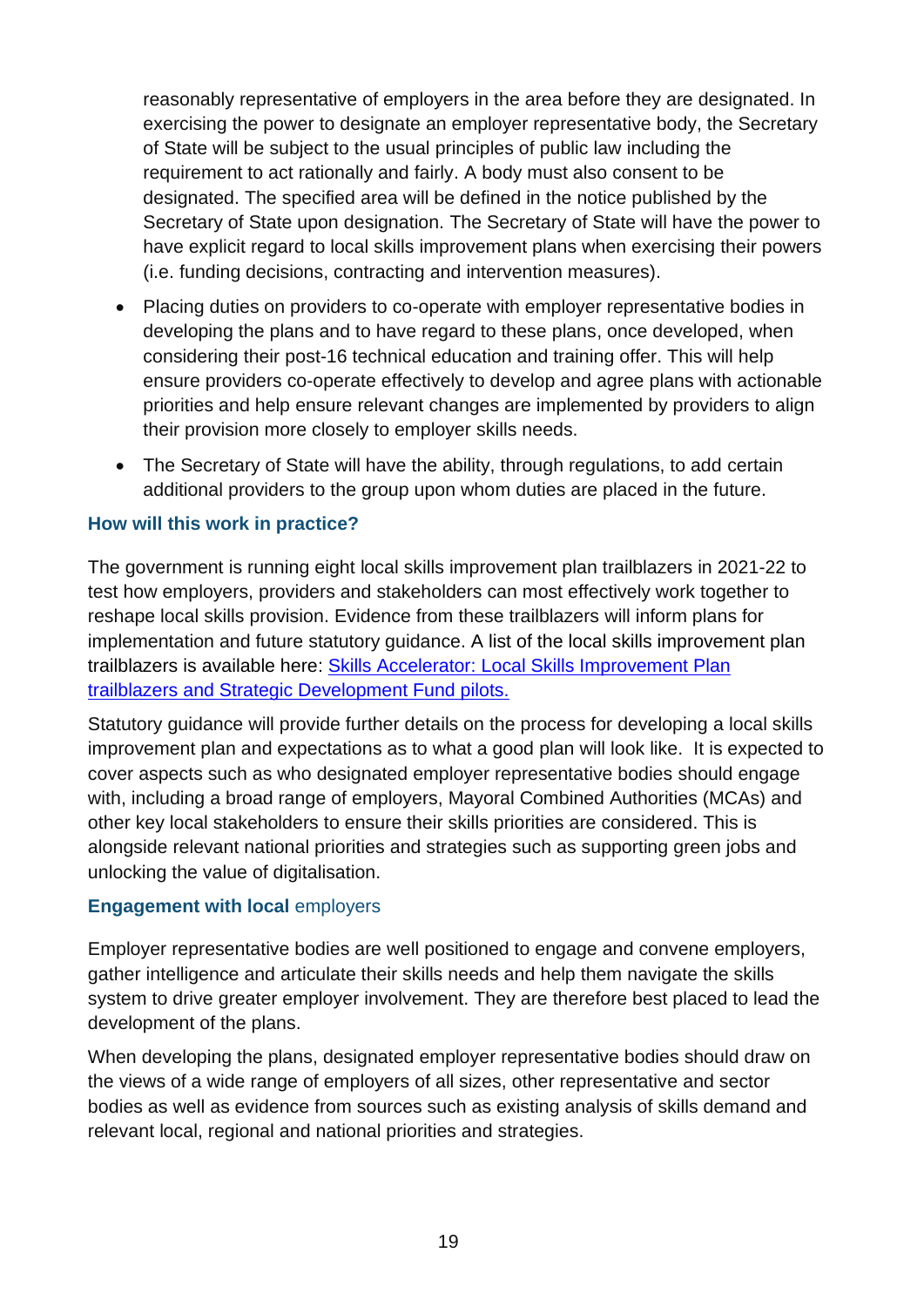Designated employer representative bodies will need to work creatively with local employers to understand local unmet and future skills needs, in discussion with key local stakeholders, and articulate this in a way that is meaningful to providers.

# **Engagement with local providers**

Local skills improvement plans will support stronger, direct collaboration between employers and providers so that post-16 technical education and training provision funded and delivered in a local area in England meets the skills needs of employers.

Providers will play a key role working closely with employers to co-create actionable local skills improvement plans. They can supply valuable knowledge and experience of the local skills landscape, provision and the opportunities and challenges faced by providers to support the development of plans. Working on the development of plans should also help foster collaborative arrangements between providers. It is only by working closely together that employers and providers can improve the alignment of skills provision to labour market skills needs.

## **Engagement with key local stakeholders**

Employer representative bodies will also need to engage with key local stakeholders to gather intelligence considering their views and priorities when developing the plans. We expect them to build a consensus around a set of strategic goals that have widespread support and assist effective progression pathways.

Mayoral Combined Authorities (MCAs) are important organisations within their local skills systems with devolved responsibilities including the Adult Education Budget and will need to be engaged in the development of local skills improvement plans if they are to have an impact. Where a local skills improvement plan has been developed in an MCA area, the plan will need to be accompanied by a statement from the MCA when it is sent to the Secretary of State for approval.

Designated employer representative bodies will also need to work closely with organisations such as the Careers and Enterprise Company, Careers Hubs and Careers Service to ensure employer needs are fed into the provision of careers information, advice and guidance in ways that enable learners to make more informed choices. They will also need to engage with Jobcentre Plus around the links between upskilling and reskilling and helping people to get back into employment and progress.

## **Approval of local skills improvement plans**

In order to approve and publish a plan, the Secretary of State will need to be satisfied that, in line with statutory guidance, a suitable process of evidence collection and stakeholder engagement has taken place during the development of the plan. Thus the approval process is more about the Secretary of State being content with the process that has been followed, and to check that appropriate factors have been considered, rather than being content with the key skills needs or priorities identified in the plan.

Designated employer representative bodies will be accountable to the Secretary of State. If they do not comply with any terms or conditions of their designation or do not have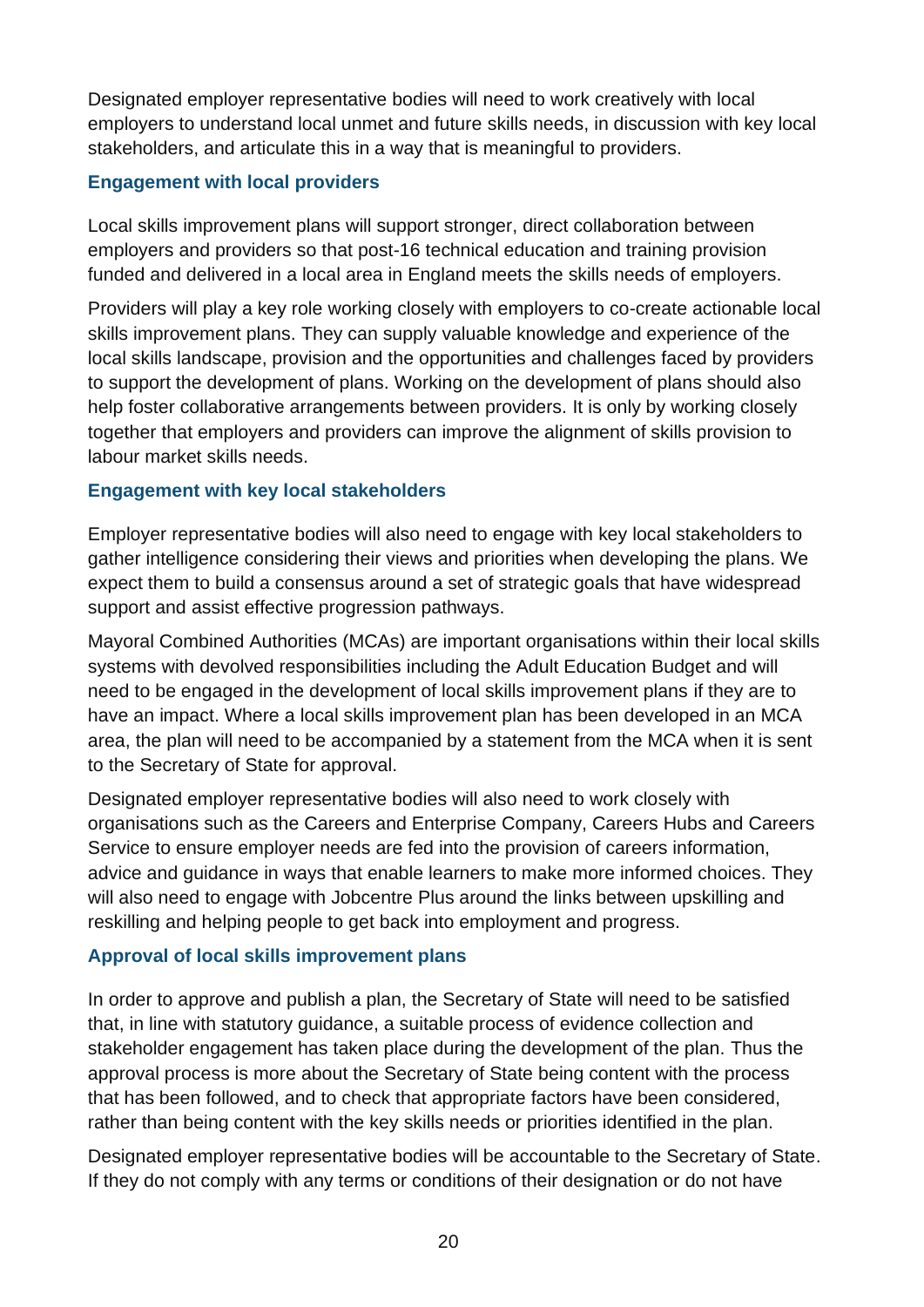regard to any relevant guidance, the Secretary of State may not approve and publish the local skills improvement plan and could remove their designation.

# **Why is the government proposing amendments?**

Two amendments are being proposed in relation to local skills improvement plans to:

- clarify the position that duties only apply to relevant providers that provide post-16 technical education or training that is English funded, and
- reflect within legislation the existing intention for local skills improvement plans to include consideration of jobs relating to climate change and other environmental goals.

# **Key questions and answers**

# **What are local skills improvement plans?**

Local skills improvement plans will set out key changes needed in a local area in England to make post-16 technical education and training more responsive to employers' skills needs. They will be created by employers, convened by an employer representative body, providers and other key local stakeholders. Employers will articulate a credible and evidence-based assessment of skills needs, which providers will be empowered to respond to.

## **How is post-16 technical education and training being defined in relation to local skills improvement plans?**

The legislation does not contain a detailed prescriptive definition of post-16 technical education and training because we want the plans to be led by the specific priority skills needs of local labour markets. English-funded pzeroost-16 technical education or training is being defined as education funded by the Secretary of State or an authority in England. Student loan finance paid by the Secretary of State for the purposes of tuition fees is also included as well as sub-contracting arrangements.

## **How will local skills improvement plans take into account skills for jobs relating to climate change and other environmental goals?**

In developing local skills improvement plans, employer representative bodies will need to have regard to critical national priorities as set out in statutory guidance. Supporting a green industrial revolution and accelerating our path to net zero is clearly such a priority and local skills systems will need to support the increasing number of jobs relating to climate change and other environmental goals.

The Secretary of State will be required to be satisfied that skills, capabilities or expertise required in relation to jobs that directly or indirectly support climate change and other environmental goals have been considered by employer representative bodies in the process of developing a plan. As we are already seeing through the trailblazers, net zero, green technology and decarbonisation are also very common themes in terms of local priorities.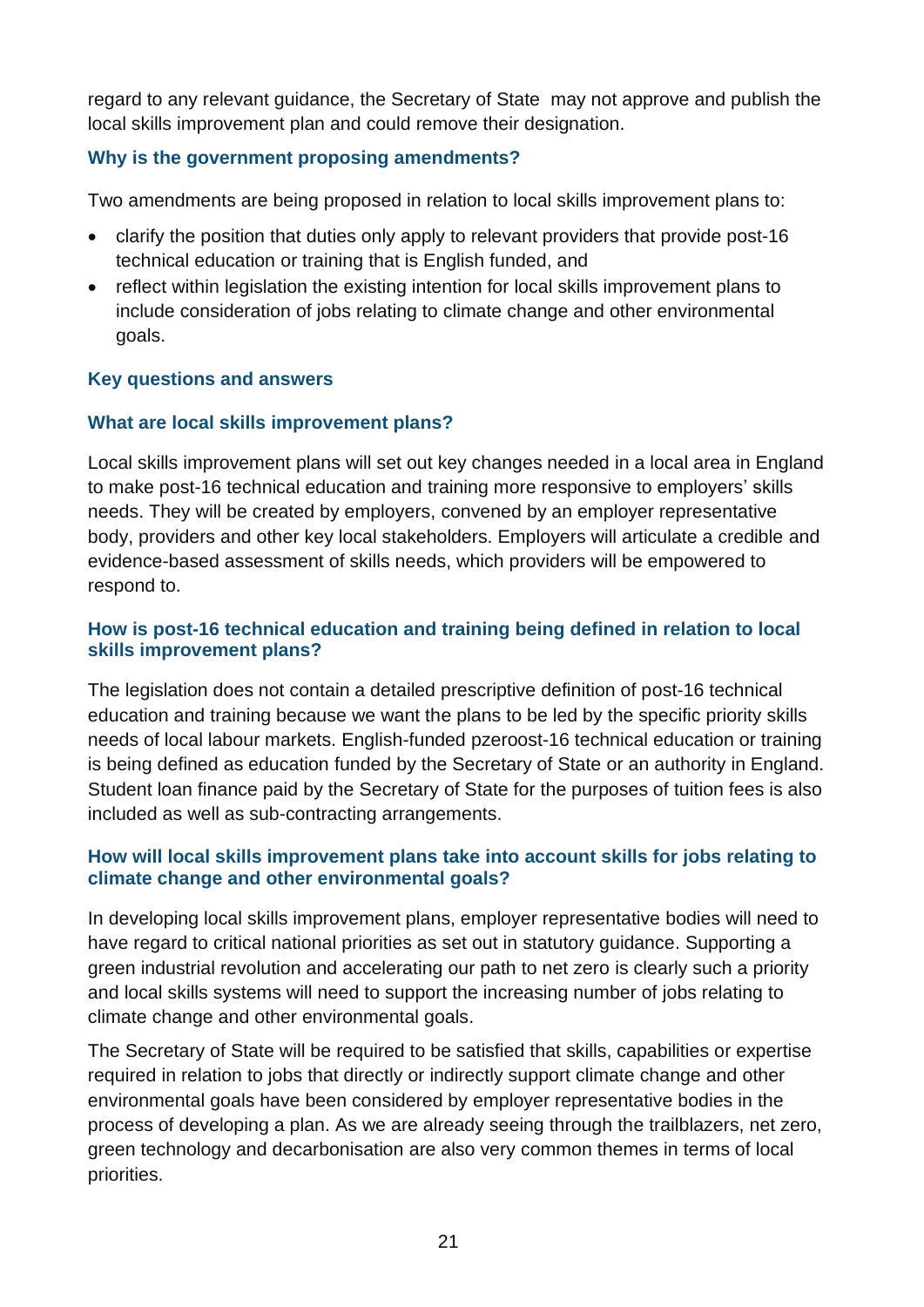#### **How do local skills improvement plans relate to the Skills Accelerator?**

The Skills Accelerator brings together local skills improvement plans and the strategic development fund first announced in the Skills for Jobs white paper. It forms a central part of the government's landmark reforms that will realign the post-16 education system around the current and future skills needs of employers, so that people are trained with relevant skills to get good jobs.

#### **How will the Skills Accelerator make a difference in FE?**

The Skills Accelerator will give employers a stronger role in shaping post-16 technical education and training. This will help learners secure meaningful employment and upskill the existing workforce. As a result, employers will have the skills they need to support productivity growth in their local area, create jobs and build the industries of the future.

#### **What else is the government doing?**

- Reforming the further education funding and accountability system to support young people and adults into good jobs. This is aligned with the proposals we are consulting on, including introducing new accountability structures to underpin the delivery of local skills improvement plans.
- Making Strategic Development Funding available as part of the Skills Accelerator in 2021-22 in pilot areas to support colleges to reshape their provision to address local priorities that have been agreed with local employers.
- Placing a duty on colleges and designated institutions in relation to local needs.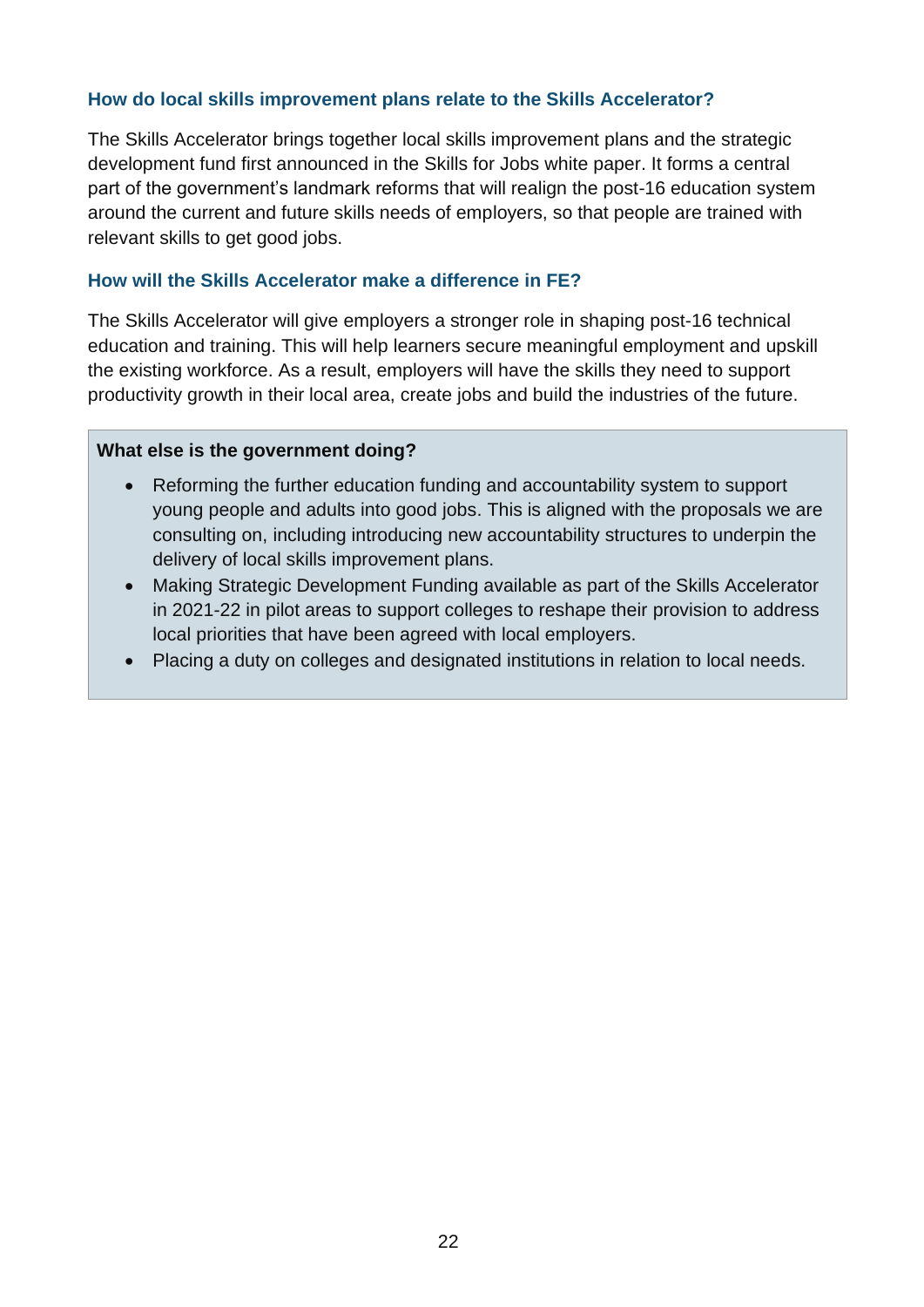<span id="page-30-0"></span>

# **Skills and Post-16 Education Bill: Designation of 16-19 academies as having a religious character**

This measure will provide the Secretary of State for Education with an order makingpower to enable the designation of 16-19 academies as having a religious character. It also provides for Secretary of State to make regulations about the procedures relating to the designation. In addition, it sets out the freedoms and protections that the designation provides.

## **What is the government's policy objective?**

The government is committed to increasing the standards of 16-19 education and providing choices for students. Allowing for and encouraging sixth-form colleges to become academies will help safeguard their future and, through working as part of a multi-academy trust, has the potential to improve education outcomes at the college and other institutions in the academy trust. This provision will allow existing sixth-form colleges designated as having a religious character to become academies and retain their religious character designation, with the freedoms and protections it provides. It will also allow future and existing 16-19 academies to apply to be designated as having a religious character. This provision will enable increased diversity in 16-19 academies and ensure that high-quality providers of schools with a religious character are also able to open 16-19 academies.

## **Why is legislation needed?**

At present, there is no power that enables 16-19 academies to be designated as having a religious character. Such a power is needed to enable those sixth-form colleges designated as having a religious character to become academies and retain their existing freedoms and protections. The power will also enable existing 16-19 academies to be designated as having a religious character in the future.

## **What is the effect of the legislation?**

The legislation provides the Secretary of State for Education with an order-making power to designate 16-19 academies as having a religious character, as well as the power to make regulations to set out procedures in connection with designation. In addition, it sets out the freedoms and protections relating to governance, religious education and collective worship that are provided to 16-19 academies that are designated as having a religious character.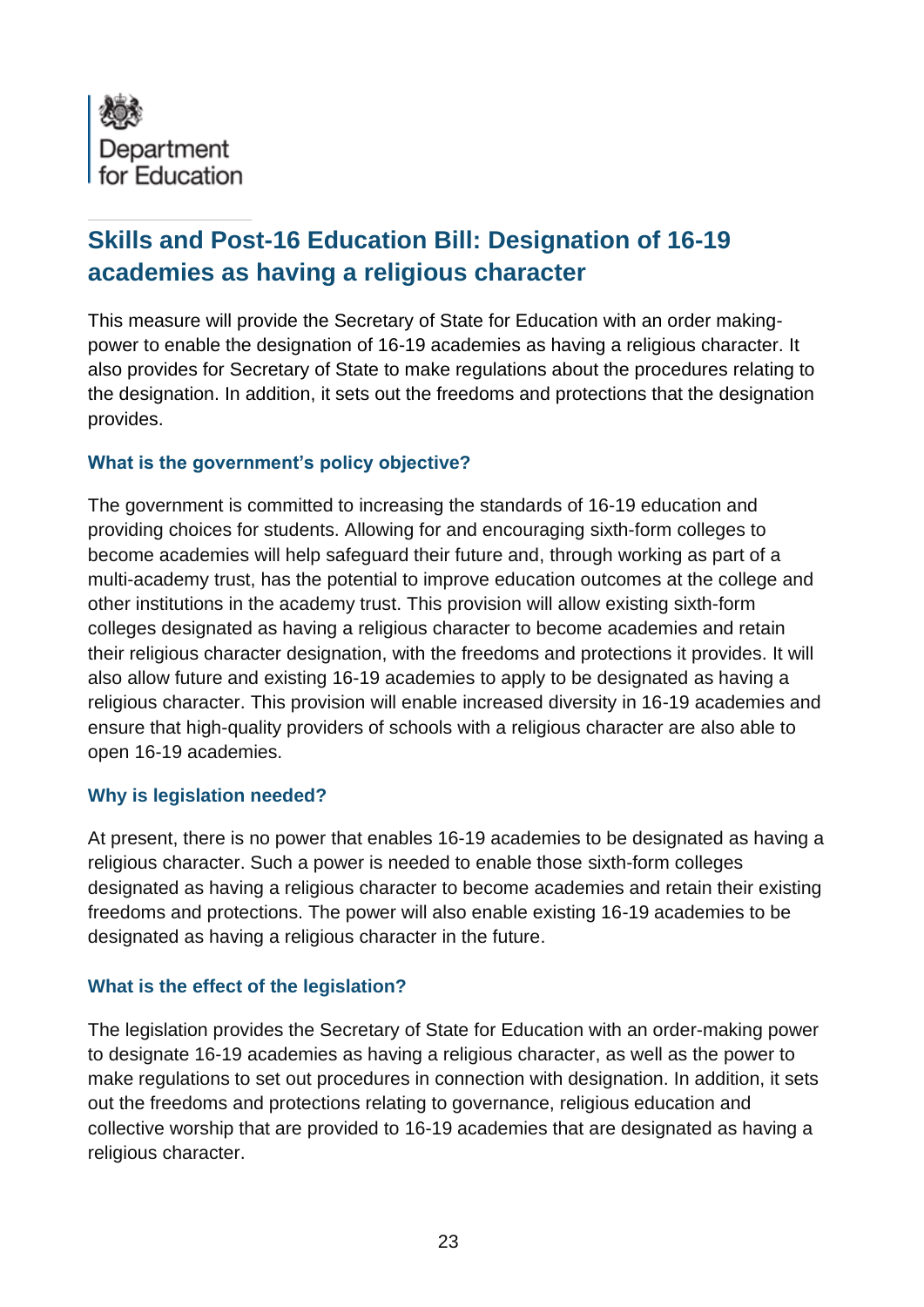#### **How will this work in practice?**

Initially our expectation is that the designation power will be mainly used to facilitate existing sixth-form colleges designated as having a religious character to become 16- 19academies whilst retaining their religious character designation and the freedoms and protections associated with it. There are currently 14 sixth-form colleges designated with a religious character, all of which are designated as Catholic.

In future where the department runs competitions for the creation of new 16-19 academies it will be possible for groups wishing to establish a 16-19 academy with a religious character designation to apply to do so.

Also, if existing 16-19 academies wish to apply to be designated as having a religious character, it will be possible for them to do so by going through the academies significant change process which will also require them to consult locally on the proposed change to their character.

#### **Key questions and answers**

#### **Will this be open to a range of religious groups to establish 16-19 academies?**

Yes, the designation power will be sufficiently wide to enable a 16-19 academy to be designated as having a religious character related to any of the major religions in England.

#### **What are the freedoms and protections that will be available for 16-19 academies designated as having a religious designation?**

The provisions enable 16-19 academies designated as having a religious character to provide religious education and collective worship in accordance with the tenets of their faith. They also provide for governance arrangements that will ensure that the religious character of the institution is safeguarded.

#### **Will you make these same provisions available for 5-16 schools?**

It is not necessary to extend these powers to cover 5-16 schools. Existing powers enable maintained schools, independent schools and academies with compulsory school aged children to be designated as having a religious character. Schools with a religious character designation also have equivalent freedoms and protections relating to RE and Collective Worship and governance as those which we are providing in relation to 16-19 academies.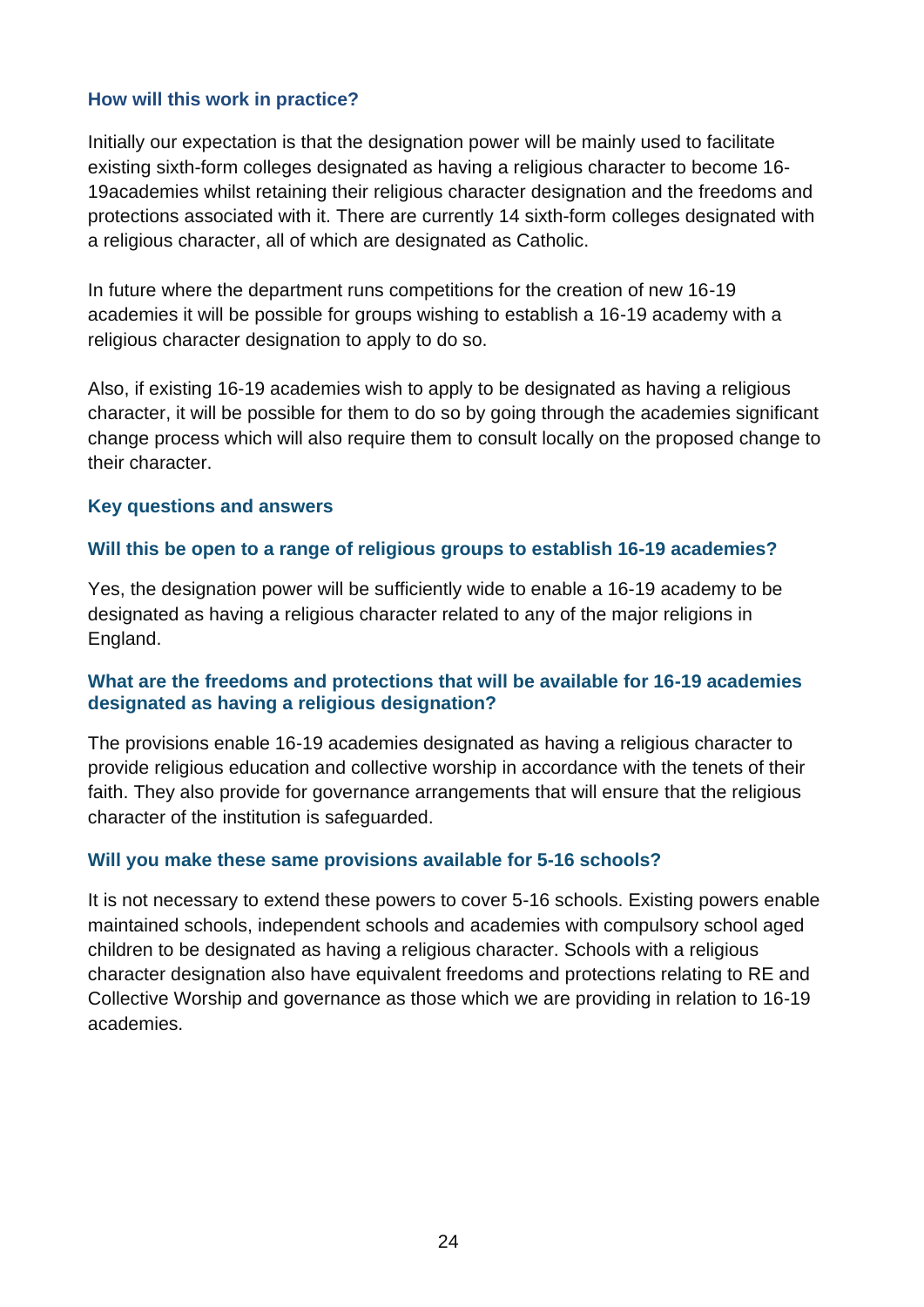# **What else is the government doing?**

- Continuing to support and enable any and all sixth-form colleges who wish it to convert to become 16-19 academies.
- Enabling existing academies designated as having a religious character to apply to make a significant change to their age range and add provision for students aged 16-19.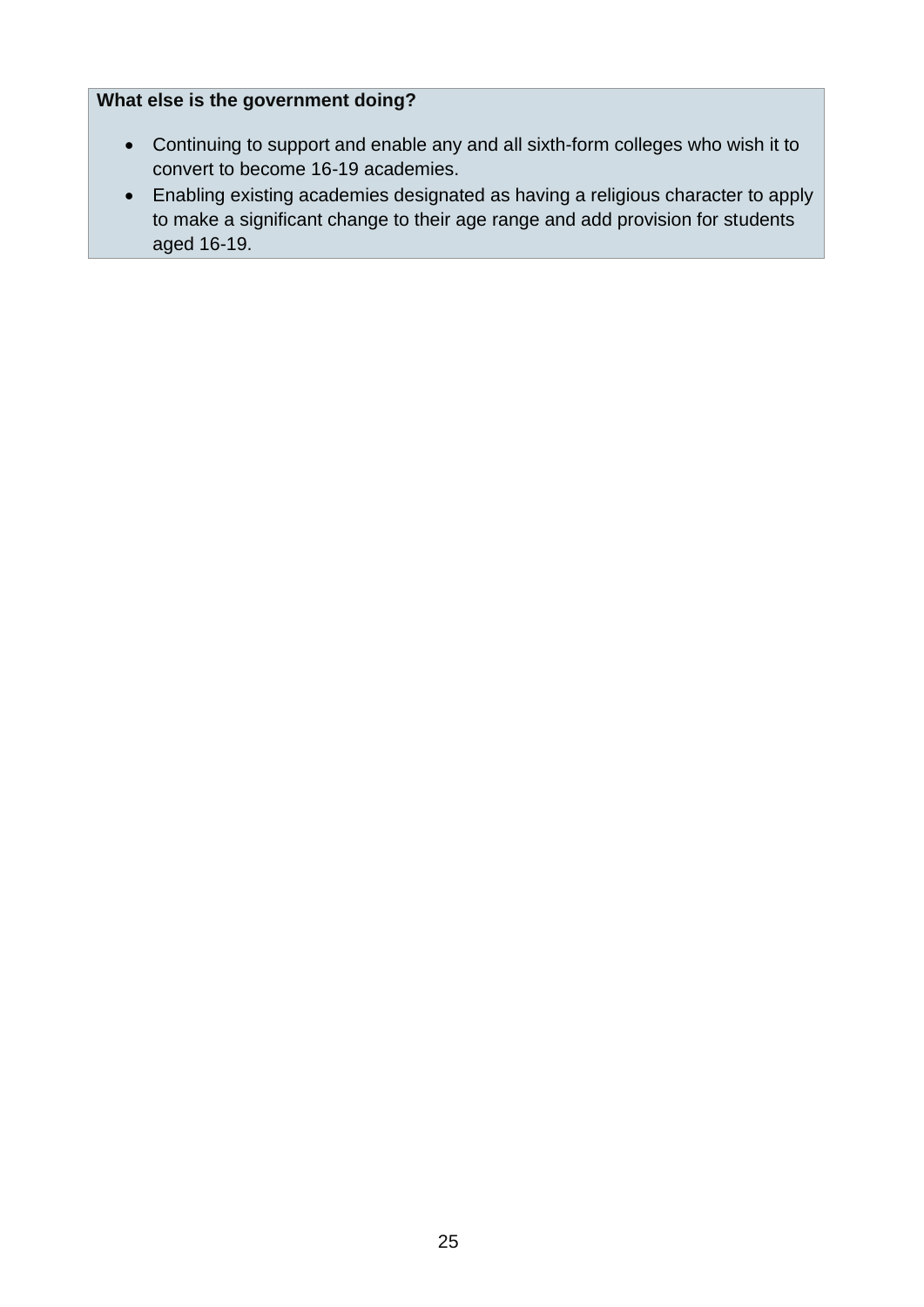# **Annex A – Overview of Impacts**

# **Who will be impacted by the change to the legislation?**

Initially, the main impact will be in relation to those sixth-form colleges designated as having a religious character who will have the ability to convert to become academies for the first time. We know from engagement with the sector over several years that there is considerable desire from this group of colleges to become academies.

The students and staff at these institutions should not be impacted significantly as the day-to-day operation of them is expected to be relatively unchanged. The main impact for these institutions will be to help ensure their continued existence, their ability to deliver high-quality education and their ability to maintain and deliver in accordance with the tenets of their faith.

In future, dependent on what competitions the Department provides for the establishment of 16-19 academies, there will be the opportunity for interested groups to propose opening these institutions with a religious character designation.

#### **Costs**

There are costs associated with the process of sixth-form colleges becoming 16-19 academies. These are largely legal costs associated with the new legal documentation required. There will also be some costs associated with consulting on their dissolving as FE corporations and entering into academy arrangements with the Secretary of State for Education. Sixth-form colleges becoming academies receive a conversion grant to help with these costs which are along the same rates as those provided to maintained schools applying to become academies.

## **Benefits**

The government is committed to increasing the standards of 16-19 education and providing choice for students. Allowing for and encouraging sixth-form colleges to become academies will provide significant benefits, including helping to safeguard their future and through working as part of a multi-academy trust has the potential to improve education outcomes at the college and at other institutions in the academy trust.

This provision will allow existing sixth-form colleges designated as having a religious character to become academies and retain their religious character with the freedoms and protections it provides. Secondly, it will allow future and existing 16-19 academies to apply to be designated as having a religious character. Providing the opportunity to other faith communities to establish 16-19 academies with a religious character designation has the potential for expanding the provision of high-quality education for young people in these age groups from those communities.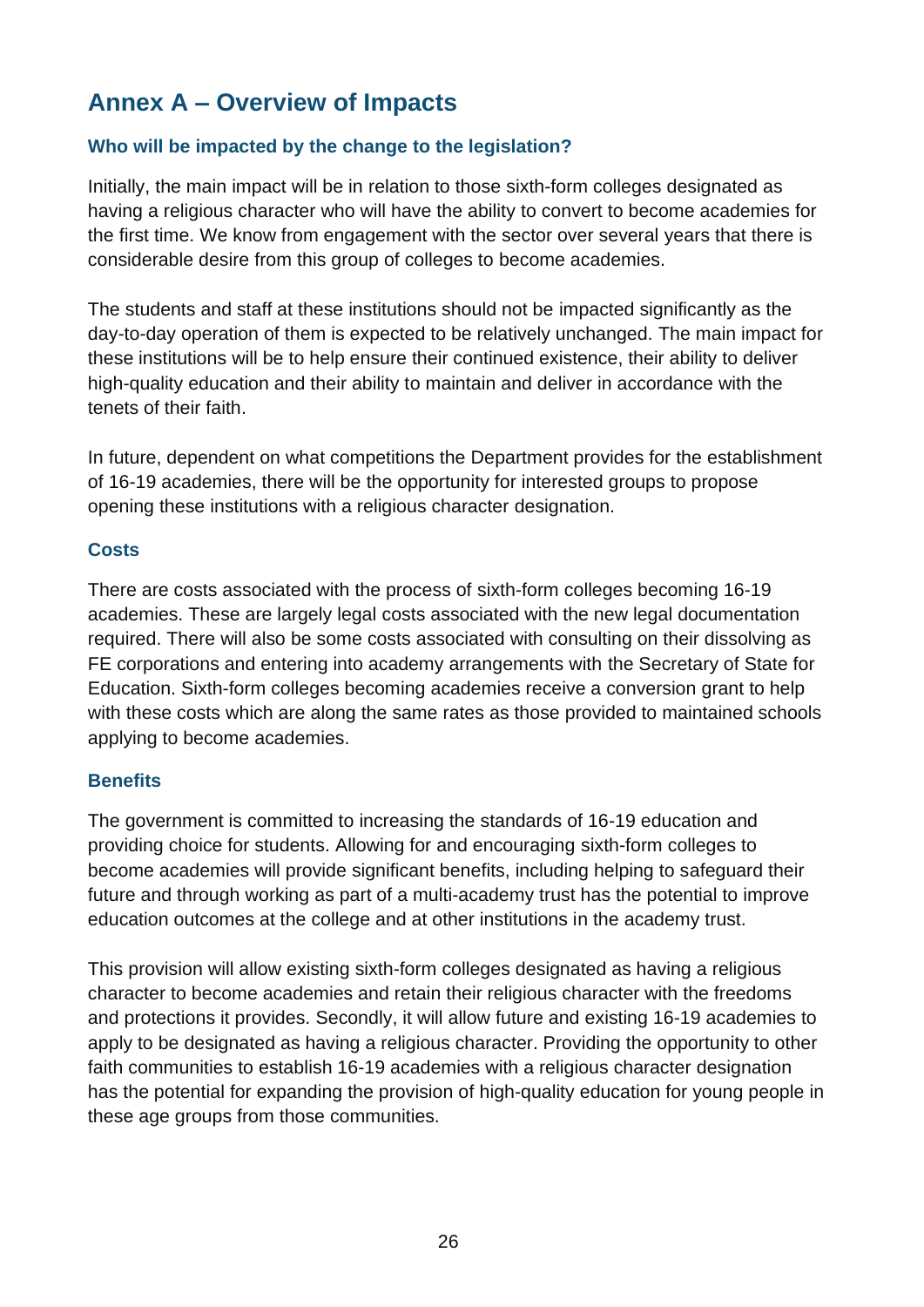## **Alternative options**

There are no alternative options that would allow the establishment of 16-19 academies designated as having a religious character. The main alternative would be for the existing sixth-form colleges designated as having a religious character to remain as they are. This would put their future at risk as they would lose the cost benefits of joining a multiacademy trust and it would mean that their expertise could not as easily be shared with schools.

In addition, not making this change limits the abilities of other religious communities from establishing post-16 provision with a religious character designation. They would be left with the only option open to them being the establishments of sixth-form colleges attached to their secondary schools.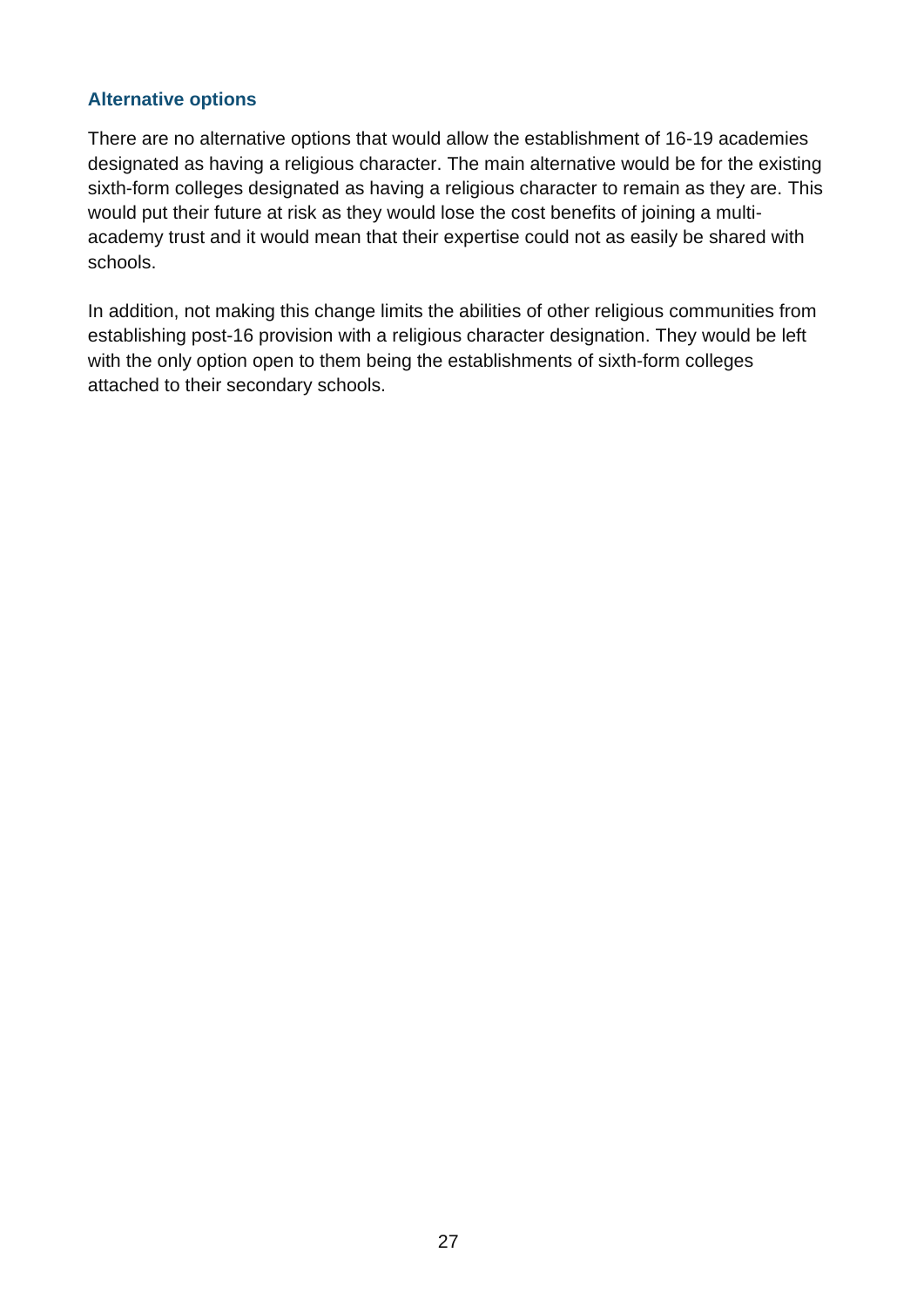<span id="page-35-0"></span>

# **Skills and Post-16 Education Bill: Essay mills**

## **What is the government's policy objective?**

The aim of this policy is to help safeguard the academic integrity and standards of post-16 and higher education in England and to protect students from falling prey to the deceptive marketing techniques of contract cheating services. This legislation will underpin existing sector-led activity to educate students and education providers about the problems of malpractice, including the use of essay mills, and will serve as a tool to enhance the work already taking place to detect, deter and address incidents of cheating.

## **How do essay mills operate?**

Contract cheating happens when a third party completes work for a student which is passed off by the student as their own work. Online platforms, known as "essay mills", are often paid to undertake this work.

Many essay mill companies use marketing techniques which indicate that they are offering 'legitimate' academic writing support for students. Anecdotal reports also indicate that some essay mills are seeking to blackmail students that have used these services.

## **What is the effect of the legislation?**

The legislation will make it a criminal offence to provide, arrange or advertise contract cheating services for financial gain to students taking a qualification at a post-16 institution or sixth-form in England or enrolled at a higher education provider in England. The legislation would enable prosecution of individuals and bodies committing these offences in England and Wales, that are providing contract cheating services to students studying at institutions in England. It would send a clear message that contract cheating services are not legal, discouraging essay mills from targeting students taking a qualification at a post-16 institution or sixth-form in England or enrolled at a higher education provider in England and will act as a strong deterrent. It would seek to minimise the number of essay mills in operation and limit the practice of organisations facilitating cheating by selling essays and other assignments to pupils and students.

## **Why is legislation needed?**

Government intervention is required to criminalise the provision of and advertising of contract cheating services to minimise the number of these in operation and to underpin wider activity to reduce the number of students accessing such services.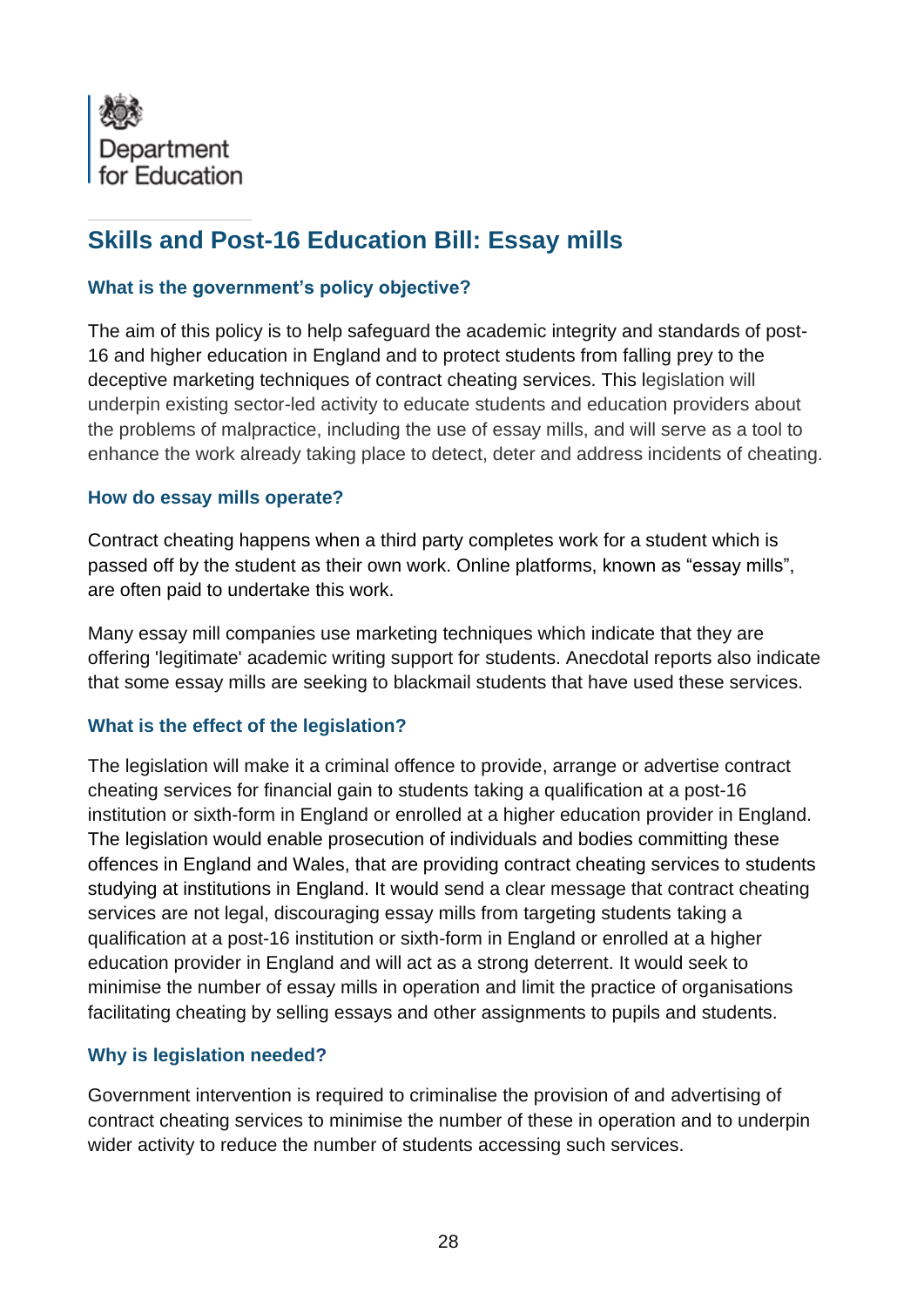There is growing concern about students' use of essay mills to present the work or ideas of others as their own. The use of such services is unacceptable - it threatens to undermine the reputation of our education system, devalues the hard work of those who succeed on their own merit and prevents students from learning themselves.

According to a recent article by the Office for Students (OfS), the pandemic and the shift to online learning and assessment has led to a further recent increase in the number of sites targeting their services at students in England and the UK.<sup>4</sup> Both the government and the higher education sector have already taken a number of steps to attempt to tackle the problems of essay mills and contract cheating but this has achieved limited success. Similar legislation has been recently introduced in Ireland (2019) and Australia (2020). From early indications, legislation appears to have led to some ''big name'' essays mills, as well as lots of smaller sites, ending their operations in Australia. The Irish regulator has also indicated that legislation has provided a useful sector-specific directive that cheating services are illegal.<sup>5</sup>

Essay mills typically offer contract cheating services to students studying a range of qualifications up to doctorate level. Contract cheating in higher education is generally considered to be the area of greatest risk, though the government knows that essay mills do also target post-16 students. Therefore, the scope of legislation includes contract essay mills which target students enrolled in institutions providing post-16 education. It would demonstrate that government is taking a firm and consistent approach in criminalising cheating services to stop them exploiting students for financial gain. Deterring cheating at an earlier stage in an individual's educational journey may also help mitigate risks of students entering HE with an established pattern of cheating behaviour.

## **How will this work in practice?**

The government hopes to gain royal assent for the Bill in Spring 2022. The advertising or selling of essay writing services will become an offence two months later (estimated May or June 2022). The government anticipates prosecutions are likely to begin in 2023.

An enforcement body is not specified on the face of the Bill and therefore any supporting investigations and prosecutions would fall to the police and Crown Prosecution Service (CPS) respectively.

The Bill extends to England and Wales and applies in relation to England only. In practice, this means that the offences can be committed in England and Wales and only

<sup>4</sup> [Trouble at mill: protecting students from contract cheating -](https://www.officeforstudents.org.uk/news-blog-and-events/blog/trouble-at-mill-protecting-students-from-contract-cheating/) Office for Students

<sup>5</sup> [National Academic Integrity Network \(qqi.ie\)](https://www.qqi.ie/Articles/Pages/National-Academic-Integrity-Network.aspx)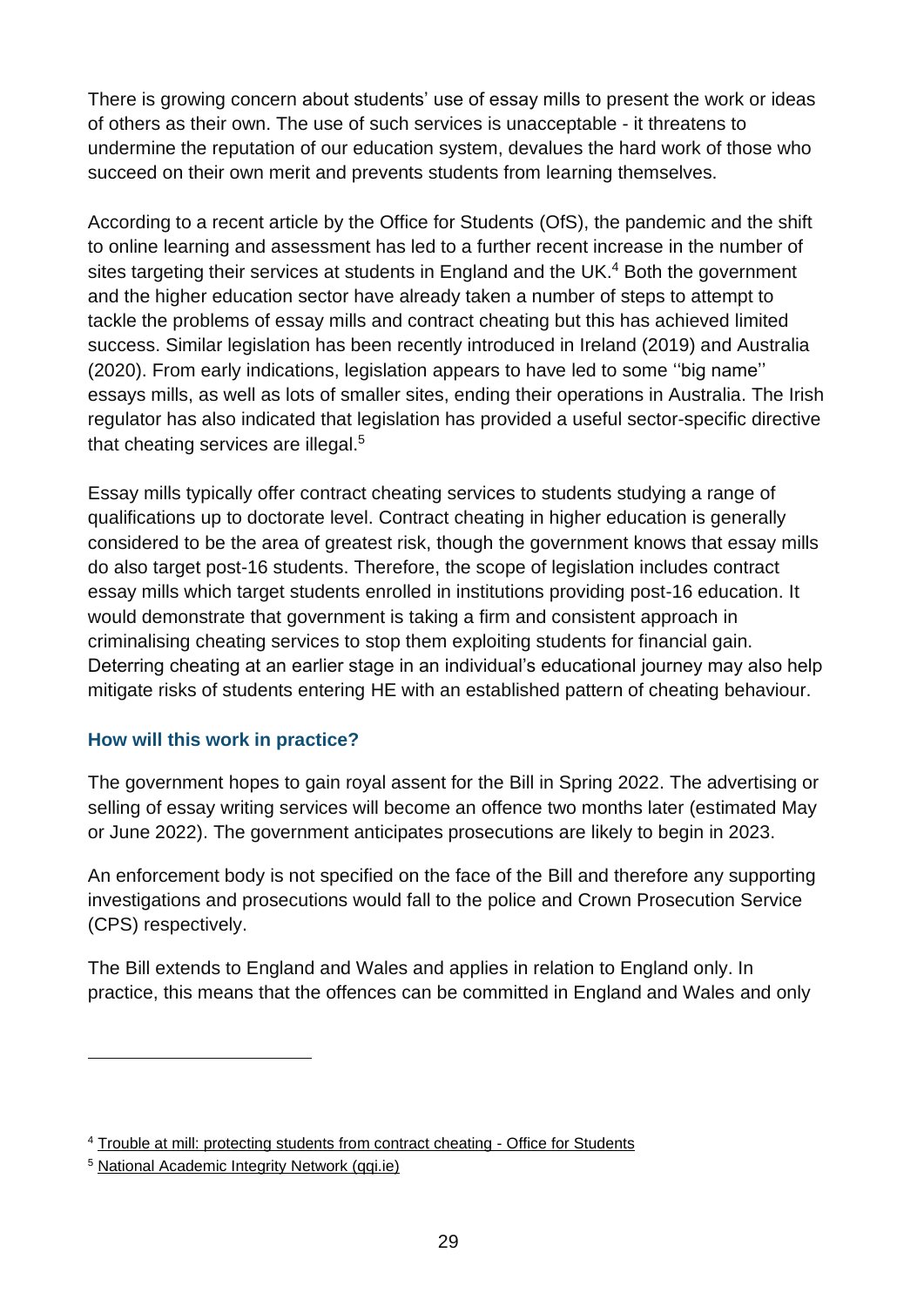apply to services provided to students enrolled in institutions in England. The government is continuing to discuss the proposals with the devolved administrations.

#### **Key questions and answers**

#### **Will this new legislation criminalise students who use these services?**

No. The offence is intended to target those providing essay mills commercially – it will not criminalise students who have used or are using these services. Though the students' actions do still constitute cheating this is a matter for the institution they are enrolled at to address. The Department for Education has been working closely with the Ministry of Justice (MoJ) and the CPS to ensure that students that use essay mills are excluded from any liability by virtue of this legislation.

#### **Does the scope of the legislation extend to work that does not contribute to a final qualification grade e.g. homework?**

Yes – the legislation will cover all assignments, including an examination or any other piece of assessed work.

#### **Will the legislation put additional burden on schools, colleges and HE providers and post-16 institutions?**

The legislation will not place any additional duties on schools, colleges, HE providers or other post-16 institutions. It is designed to enhance existing malpractice policies, which will be familiar to all schools, colleges, HE providers and FE institutions. Educational institutions may choose to update their existing malpractice guidance to reflect the legislation as part of usual routine updates but will not face additional burdens.

#### **Will the legislation place unnecessary burden on the police and Crown Prosecution Service?**

No. The Department has been working closely with the MoJ and CPSas we develop our policy proposals to help ensure this legislation achieves our policy aims whilst minimising the impact on the justice system.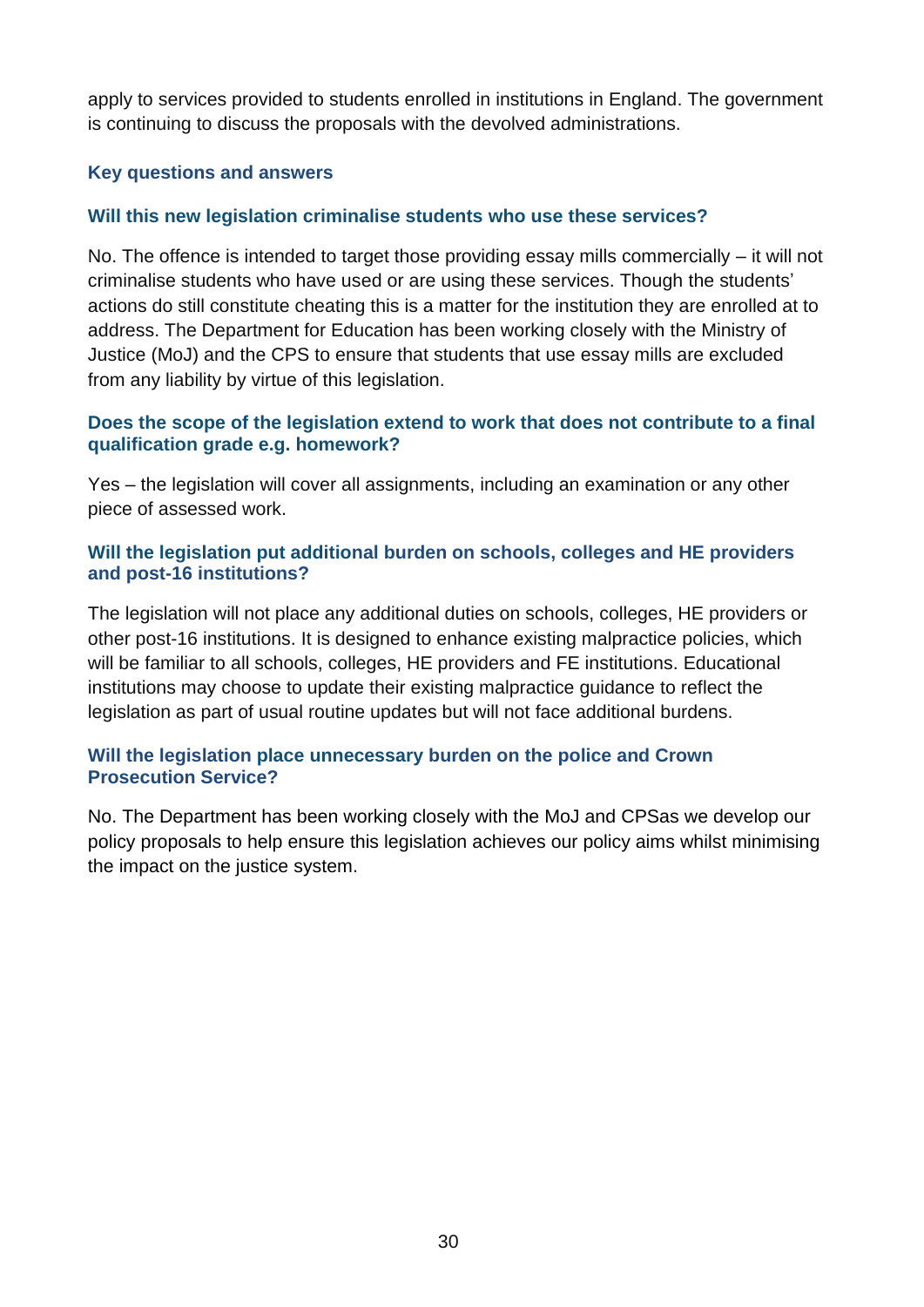## **What else is the government doing?**

A multi-pronged approach is required to tackle this complex problem – the government will continue to work with the education sector to strengthen non-legislative action to clamp down on essay mills and to support students who might be targeted by these services.

- Universities and colleges have come together, coordinated by the QAA, to pledge to combat the threat of essay mills.
- QAA with the support of the Academic Integrity Advisory Group has recently developed an Academic Integrity Charter which sets out key guiding principles to support academic integrity policy development and practice in UK higher education.
- The Charter represents the collective commitment of the UK higher education sector to promote academic integrity and take action to address academic misconduct.
- Over 170 institutions have pledged to implement the Charter's principles and commitments<sup>6</sup>, this includes working with staff and students and, in collaboration across the sector, to promote academic integrity, and take action against academic misconduct.
- OfS's consultation on their future approach to regulating quality and standards contains detailed proposals to ensure providers are playing their part, delivering rigorous assessment and reliable standards for all students. This includes designing assessments to minimise academic misconduct and facilitate its detection and providing support for students with essay planning and accurate referencing, and advice about the consequences of academic misconduct.

<sup>6</sup> https://www.qaa.ac.uk//en/about-us/what-we-do/academic-integrity/charter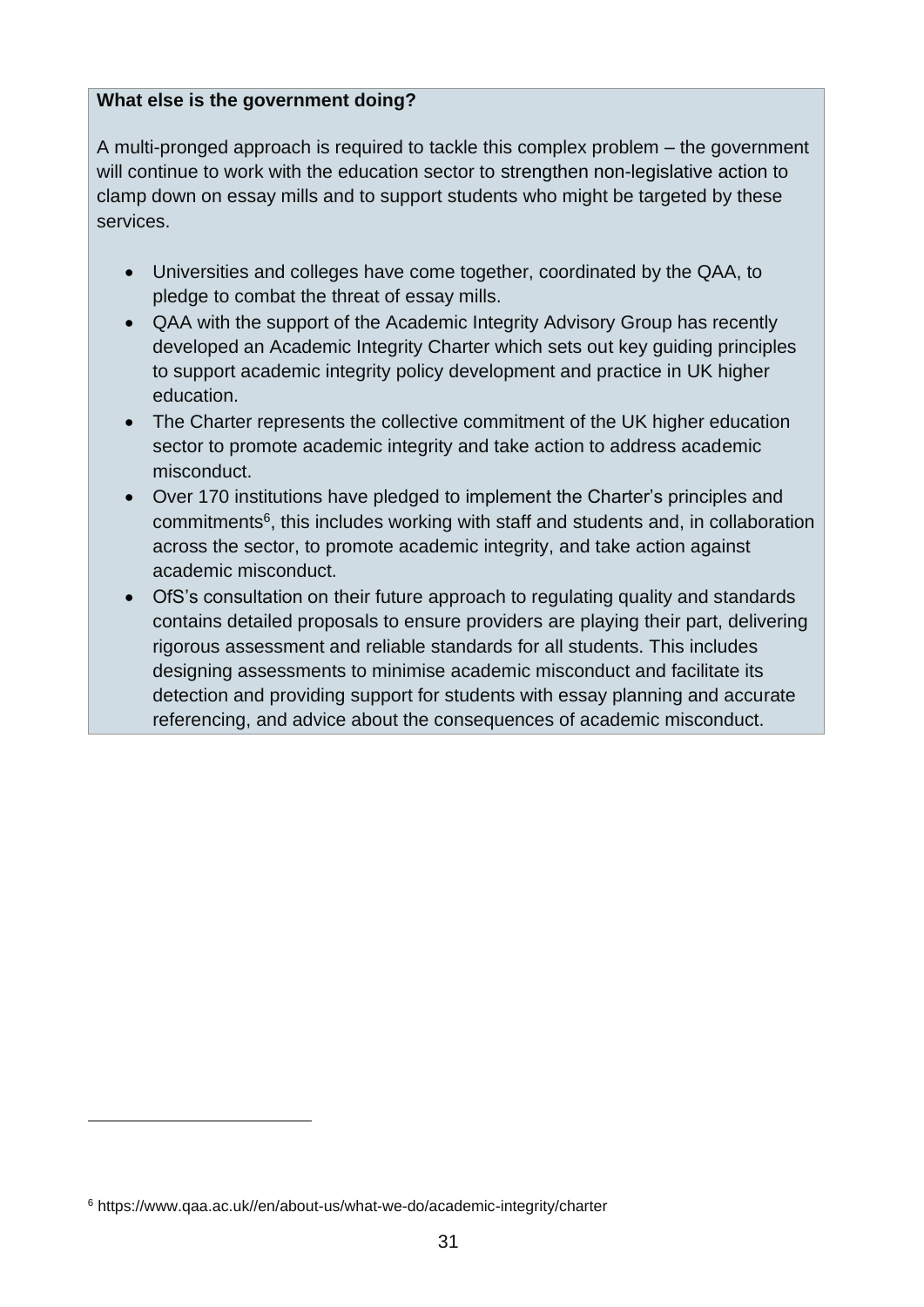#### **Annex – Overview of impacts**

#### **Evidence supporting rationale for intervention**

Academic misconduct takes a wide variety of forms. One of these is contract cheating, where a third party, typically an essay mill, completes work for a student which is then passed off by the student as their own work. The House of Commons Innovation, Universities, Science and Skills Committee looked at the issue of plagiarism in its report in 2009. It found that that opportunities for plagiarism in higher education have risen exponentially since 2003, both in terms of material available on the internet and through the development of a writing services market for students.<sup>7</sup>

There is growing concern in government and among higher education providers about students' use of essay mills. There is also clear evidence of essay mill websites targeting post-16 students. Research commissioned by Ofqual in 2014 indicated that students were purchasing A level essays online.<sup>8</sup> Whilst the majority of students do not cheat, those that do put themselves at risk. If a student is caught, they risk their academic education and future employment prospects. If a student is not caught, they miss out on the opportunity to learn the skills associated with researching and formulating written work, making them less prepared for future employment.

This also impacts on employers. Students who cheat may enter the workforce without the skills, knowledge and competence to practice which would result in lost output or an additional cost to address skills gaps and training needs. A growing prevalence of essay mills risks undermining public confidence in qualifications being an accurate signal of ability and also threatens the world class reputation of the higher education sector.<sup>9</sup> In some cases where students enter professions without the relevant skills, they may also pose a danger to themselves or service users.

A report from the Quality Assurance Agency for Higher Education (QAA) estimated the number of essay mills to be in excess of 1,000<sup>10</sup>, noting that it is difficult to provide an accurate estimate due to the nature of the operations of these businesses ranging "*from UK-based organisations registered at Companies House with offices and permanent staff, to one-person operations with minimal infrastructure beyond a computer operating off-shore*." <sup>11</sup> Students who engage in contract cheating are also less likely to volunteer to participate in surveys about cheating. A Freedom of Information request made by

- 8 ARCHIVED CONTENT] Cheating risk from online essays Ofqual (nationalarchives.gov.uk)
- <sup>9</sup> The Office for Students agree that essay mills are problematic in their recent blog. https://www.officeforstudents.org.uk/news-blog-and-events/blog/trouble-at-mill-protecting-students-fromcontract-cheating/

<sup>7</sup> <https://publications.parliament.uk/pa/cm200809/cmselect/cmdius/170/170i.pdf>

<sup>&</sup>lt;sup>10</sup> there are now over 1000 sites listed on the uktopwriters.com website: Best Essay Writing Services [\(August 2021\) | UK Top Writers](https://uktopwriters.com/best-essay-writing-services/)

<sup>11</sup> [https://www.qaa.ac.uk/docs/qaa/guidance/contracting-to-cheat-in-higher-education-2nd](https://www.qaa.ac.uk/docs/qaa/guidance/contracting-to-cheat-in-higher-education-2nd-edition.pdf?sfvrsn=6197cf81_24)[edition.pdf?sfvrsn=6197cf81\\_24](https://www.qaa.ac.uk/docs/qaa/guidance/contracting-to-cheat-in-higher-education-2nd-edition.pdf?sfvrsn=6197cf81_24)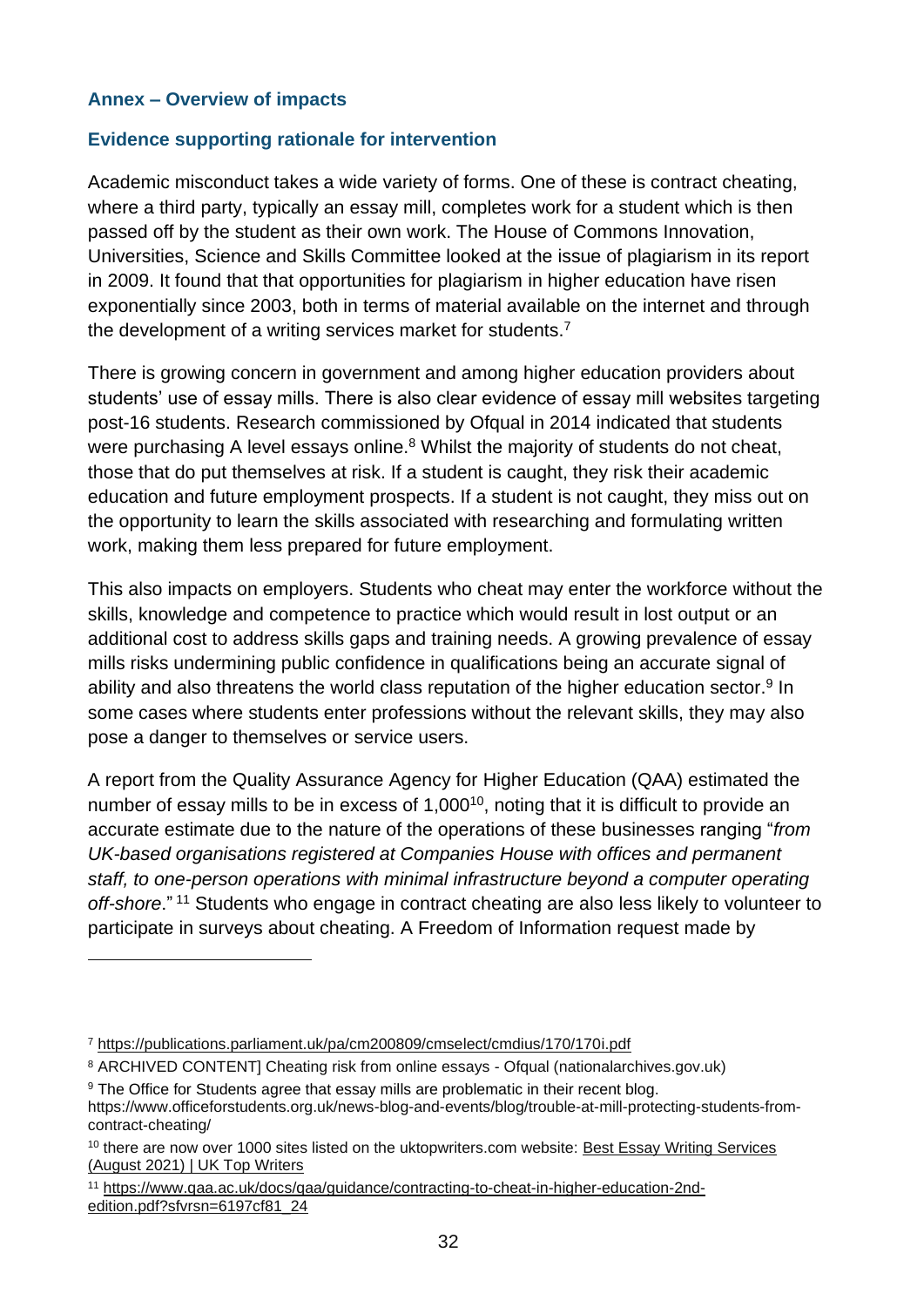FactCheck<sup>12</sup> found that 58 higher education institutions reported a combined total of between 278 and 316 cases of contract cheating in 2017-18<sup>13</sup> which they averaged to be 5 to 6 cases per institution. The numbers indicate only how many students were caught; the numbers of students who use essay mills and are not discovered may well be higher.

Cheating devalues the hard work of students who succeed on their own merit; can get in the way of students studying to actually develop the skills and knowledge required by the qualification they gain; and can provide misleading signals to employers about those they recruit. Government intervention is required to criminalise essay mills to reduce their prevalence within the UK and underpin wider activity to reduce the number of students accessing such services. Legislation to criminalise essay mills activity is in line with the manifesto commitment to improve the quality and standards of higher education, which includes upholding academic integrity.

## **Description of main benefits and costs to different stakeholders**

These proposals will have benefits and costs for a variety of different groups including:

- a. **Cheating services providers** the actions of providers offering cheating services has always been immoral and they will lose annual revenue as a consequence of this reform as students at higher education providers in England and post-16 providers cease to use their illegal services. It may be that parts of the service they offer are allowed to continue, in which case they will also face costs associated with due diligence checks and possibly adapting their service.
- b. **Tuition support services** these companies may need to check or adapt their offer to students to ensure what they are offering is legal. This will lead to costs around familiarisation and implementation.
- c. **Advertising businesses** which provide advertising services for essay writing services will likely also lose some revenue.
- d. **Students** although use of essay mills by students is already considered malpractice, the legislation will encourage those still accessing these services to cease commissioning cheating service products – because the services will have been criminalised. Those who have been tempted to cheat will be encouraged to develop their knowledge and skills in academic writing, independent research and critical thinking. In doing so, they will become more confident, accomplished learners. Some students who may have become reliant on essay mills may drop

 $12$  FactCheck: universities catch less than one per [cent of 'bought in' essays, own records suggest –](https://www.channel4.com/news/factcheck/factcheck-universities-catch-less-than-one-per-cent-of-bought-in-essays-own-records-suggest) [Channel 4 News](https://www.channel4.com/news/factcheck/factcheck-universities-catch-less-than-one-per-cent-of-bought-in-essays-own-records-suggest)

<sup>13</sup> 58 institutions out of 99 could say how many contact cheats they caught in the last year. A further 66 did not respond.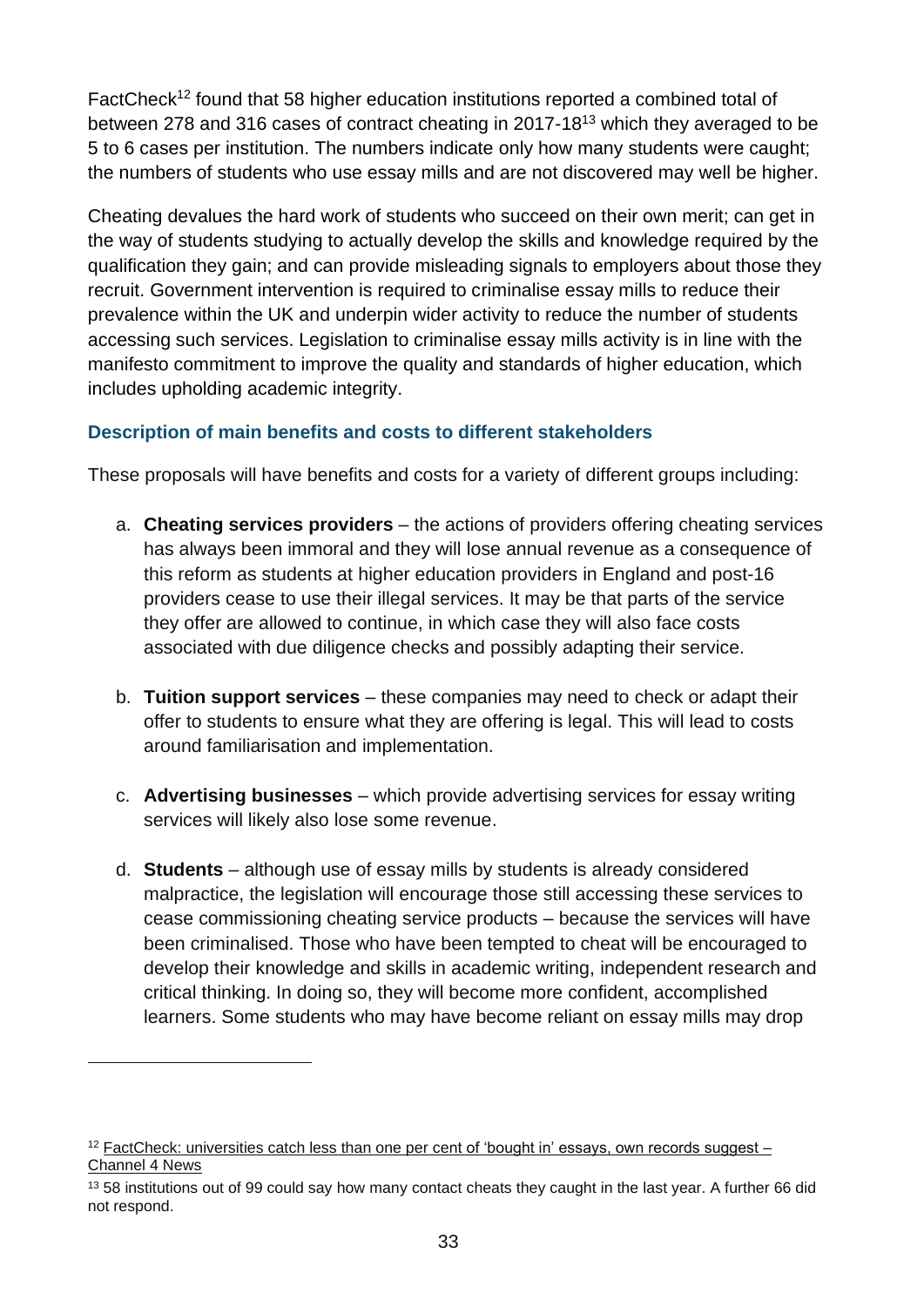out of their courses or fail to achieve their qualifications.

- e. **Student Unions** already promote academic integrity and raise awareness amongst students regarding dangers of essay mills but this work is currently undermined as the activity is not illegal. Criminalising essay mills activity will strengthen and support their work.
- f. **Post-16 providers** administrative staff from post-16 organisations will need to read any small changes to guidance, from awarding organisations (AOs) on malpractice which reflects the new legislation. They may then choose to update their guidance to make clear that essay mill services are now illegal. It is assumed that updated guidance will impose no additional time burden (i.e. the guidance is assumed to be roughly the same length as it is now and using cheating services currently constitutes malpractice).
- e. **HE providers** may choose to revise their academic misconduct regulations, policies and procedures to make clear to students and staff that contract cheating services are illegal. Legislation will have a positive impact in raising the prominence and importance of tackling this issue, both within individual HE providers and across the HE sector as a whole, to maintain their reputation and value of degrees.
- f. **Awarding Organisations (AO)** may wish to make small updates to guidance to post-16 and HE providers. Existing guidance already sets out that use of essay mills is malpractice and against AO rules. Legislation will have a positive impact on maintaining the value of qualifications.
- g. **Employers** legislation reduces the risk of students/graduates entering the workforce without the knowledge, skills and/or knowledge to practise. Employers will have fewer mismatches while recruiting which will boost productivity and savings through reduced cost of staff turnover in cases where graduates are found not to have the required skills.

We expect legislation to increase the prominence and importance of this issue within providers and across the sector as a whole, supporting sector collaboration to tackle this problem e.g. sharing of best practice and intelligence about cheating service providers that are targeting UK students. Legislation would protect the reputation and integrity of the sector as a whole.

Ultimately though there may be some costs in essay mills going out of business and others being clear about the law changes and revisiting their own practices, the legislation is proportionate because it helps maintain the fairness and integrity of the degree system and support employers in recruiting the right people to meet their skills needs.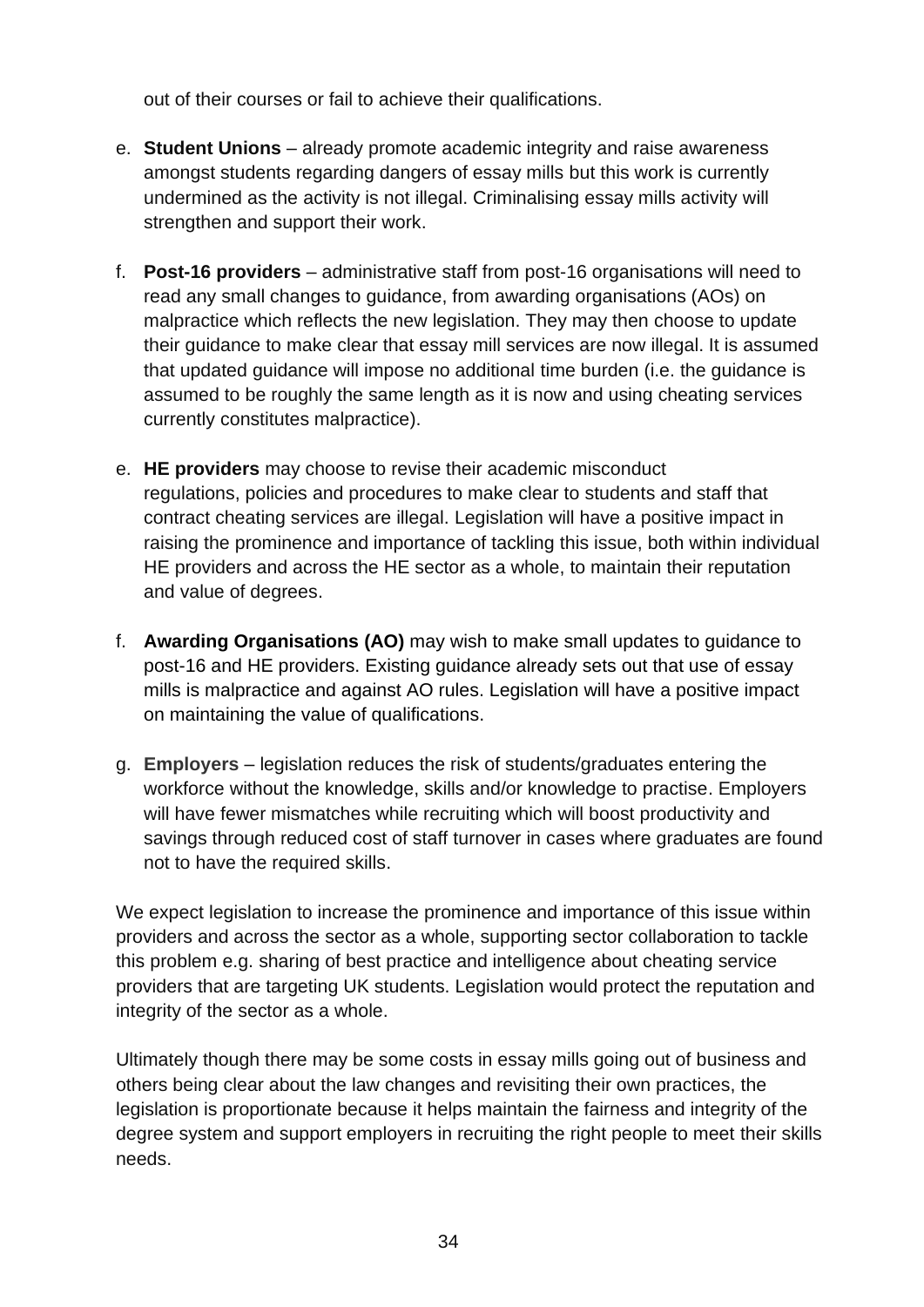## **Alternative options**

**Option 0: do nothing;** 

**Option 1:** Amendment to the Skills and Post-16 Education Bill making it an offence to provide or advertise cheating services to students enrolled at post-16 and higher education providers in England.

**Option 2: Non-legislative options.** 

The higher education sector continues to take a number of actions to attempt to tackle the problem of essay mills. This has shone a spotlight on the problem of essay mills but so far has achieved only limited success given the activity is not illegal. If a legislative option was not pursued, the Department for Education could commit to doing more to support the sector. For example, increasing the amount of government communications and ministerial engagement on the issue of essay mills. Regulators in Australia and Ireland, where recent essay mills legislation has been introduced, report that legislation has played an important role in catalysing activity to tackle essay mills and building on non-legislative activity. Given that non-legislative options on their own have not yielded the outcome desired, the preferred option is Option 1.

## **Conclusion**

Whilst we acknowledge there may be impacts, we believe these are proportionate given the need to ensure academic integrity in education. In line with Better Regulation Guidance, compliance with measures is assumed, thus any impact on the justice system is not considered in this assessment.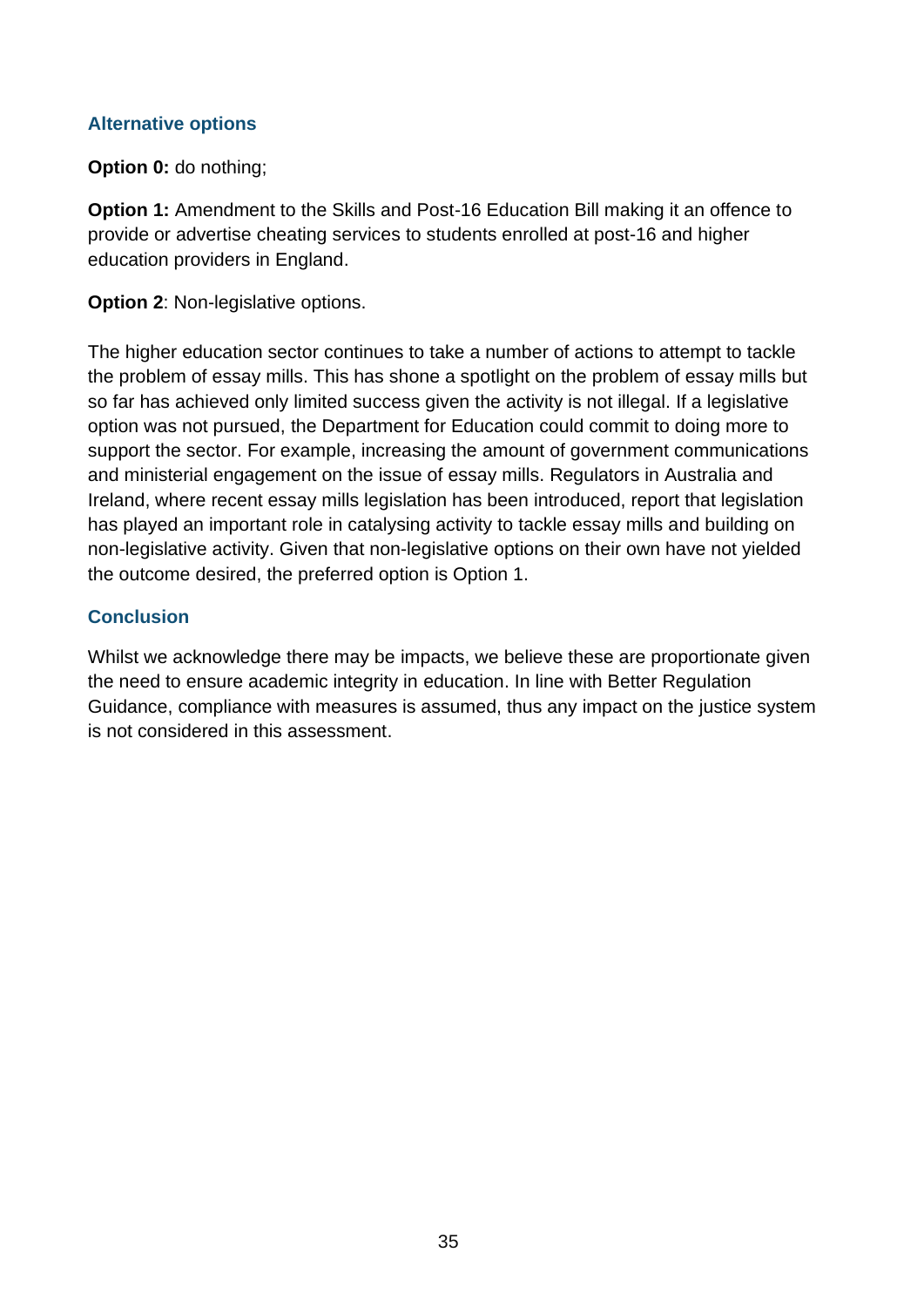

# **Skills and Post-16 Education Bill: Duty on colleges and designated institutions in relation to local needs – update**

*This is an updated version of the policy summary note on the duty on colleges and designated institutions in relation to local needs, [first published in May 2021.](https://assets.publishing.service.gov.uk/government/uploads/system/uploads/attachment_data/file/988605/Skills_and_Post-16_Education_Bill_-_Summary_Policy_Notes.pdf)* 

This measure will place a duty on all colleges and designated institutions to keep their provision under review to ensure that they are best placed to meet the needs of the local area.

## **What is the government's policy objective?**

To ensure that the provision of further education and training is fully aligned to local needs, across all colleges and designated institutions.

#### **Why is legislation needed?**

Creating a statutory duty will ensure that aligning provision with local needs is a priority for the governing body of the relevant providers, alongside their other statutory duties, and strengthens accountability for this aspect of their performance.

## **What is the effect of the legislation?**

The legislation will create a new duty on governing bodies of further education colleges, sixth-form colleges, and designated institutions. Governing bodies will need to have regard to statutory guidance issued by the Secretary of State for Education. [A draft of the](https://assets.publishing.service.gov.uk/government/uploads/system/uploads/attachment_data/file/998268/DRAFT_statutory_guidance_-_review_FE_education_and_training_provision.pdf#:~:text=This%20statutory%20guidance%20sets%20out%20key%20principles%20to,training%20provided%20by%20the%20institution%20meets%20local%20needs.)  [statutory guidance](https://assets.publishing.service.gov.uk/government/uploads/system/uploads/attachment_data/file/998268/DRAFT_statutory_guidance_-_review_FE_education_and_training_provision.pdf#:~:text=This%20statutory%20guidance%20sets%20out%20key%20principles%20to,training%20provided%20by%20the%20institution%20meets%20local%20needs.) has been published to support scrutiny of the proposals during the passage of the Bill. It is intended that the final statutory guidance will be issued when the relevant clause of the Bill (Institutions in England within the further education sector: local needs) comes into force. DRAFT statutory guidance - [review FE education and training](https://assets.publishing.service.gov.uk/government/uploads/system/uploads/attachment_data/file/998268/DRAFT_statutory_guidance_-_review_FE_education_and_training_provision.pdf#:~:text=This%20statutory%20guidance%20sets%20out%20key%20principles%20to,training%20provided%20by%20the%20institution%20meets%20local%20needs.)  [provision \(publishing.service.gov.uk\)](https://assets.publishing.service.gov.uk/government/uploads/system/uploads/attachment_data/file/998268/DRAFT_statutory_guidance_-_review_FE_education_and_training_provision.pdf#:~:text=This%20statutory%20guidance%20sets%20out%20key%20principles%20to,training%20provided%20by%20the%20institution%20meets%20local%20needs.)

#### **How will this work in practice?**

From time to time, at least once every three years, governing bodies of colleges and designated institutions will need to make an assessment of how well the education or training provided by the institution meets the needs in the local area, reflecting both learner and employer-related needs, and consider whether there are changes to its provision or to its structure that would better meet those needs.

The contents of local skills improvement plans will be an important reference point for colleges and designated institutions that are providers of English funded post-16 technical education or training. When complying with this duty, governing bodies of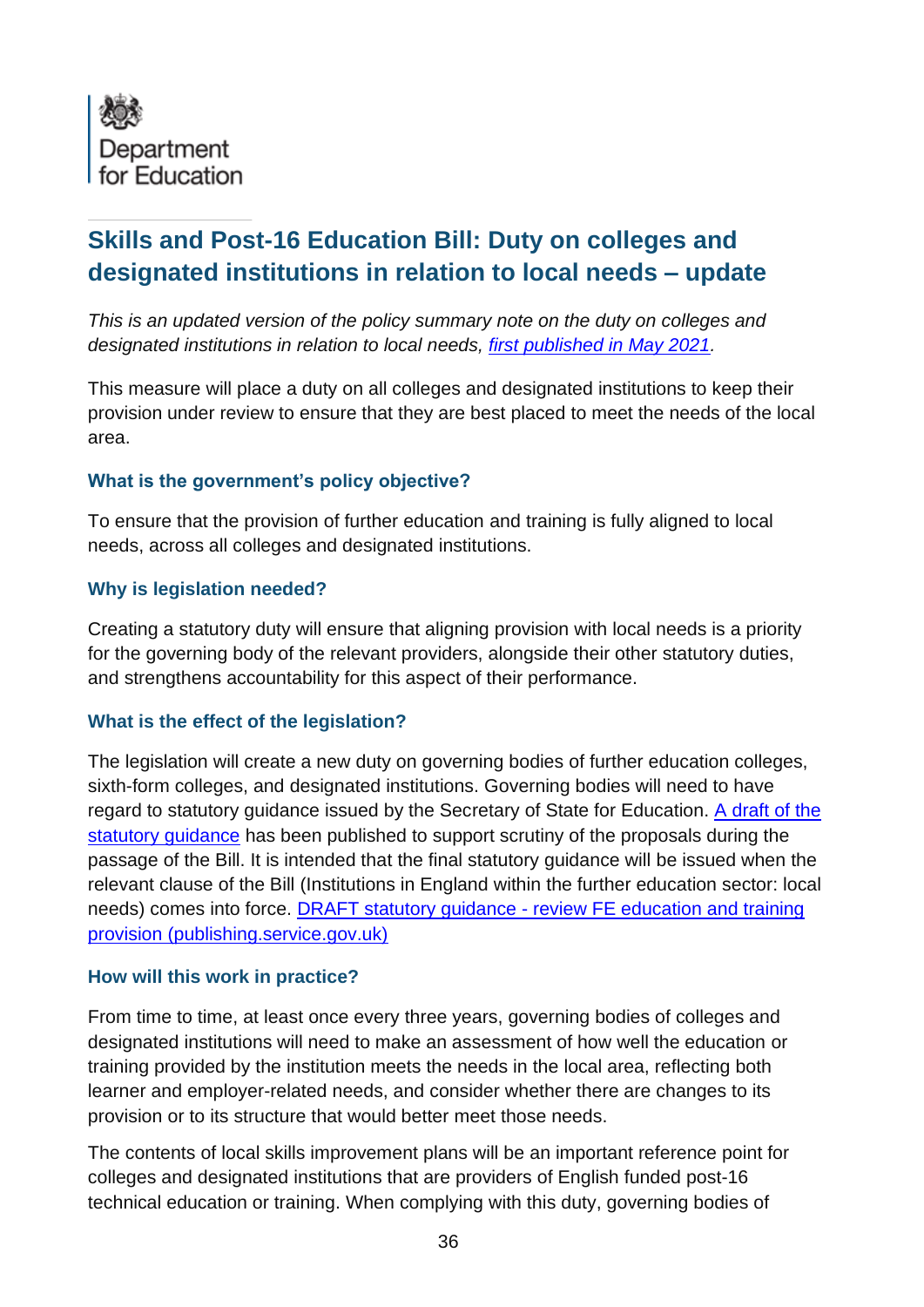colleges and designated institutions will also have to consider other areas of their curriculum (vocational, academic, higher education), and links between their provision and that offered by other providers. They will also consider whether changes in local organisational arrangements – for example stronger collaborative arrangements with other providers – would support a better response to local needs.

The draft statutory guidance sets out the principles governing bodies will need to follow when reviewing their provision, the persons or organisations that the governing bodies may want to engage or work with, and the evidence that should be considered. The draft guidance also sets out the flexibilities governing bodies will have in conducting the reviews, for example allowing them to incorporate the reviews into normal business and strategic planning cycles.

Colleges will be expected to publish the outcome of reviews on their websites.

# **Key questions and answers**

## **Does the duty introduce new burdens on colleges?**

- The approach set out in the draft guidance is flexible and proportionate. It provides the freedom for governing bodies to determine how they should approach complying with the new duty.
- The government is confident that governing bodies will be able to comply with the duty without significant or excessive burdens. The government believes there is good practice available within the sector that demonstrates how this can be done.

# **What is meant by local needs?**

- The governing body of the institution will be responsible for assessing what the local needs are in the context of their institution, having regard to the statutory guidance issued by the Secretary of State for Education. That would include, for example, the needs of learners and employers in the local geographic area served by the college.
- Where there is an approved local skills improvement plan in place which providers of English funded post-16 technical education or training are obliged to have regard to, the plan will be the key point of reference.

## **If colleges are already reviewing their provision in relation to local needs, why place a duty on them?**

• The government wants all colleges to focus on, and take account of, the wider interest of learners (not all of whom will attend their institutions) and the needs of employers in an area.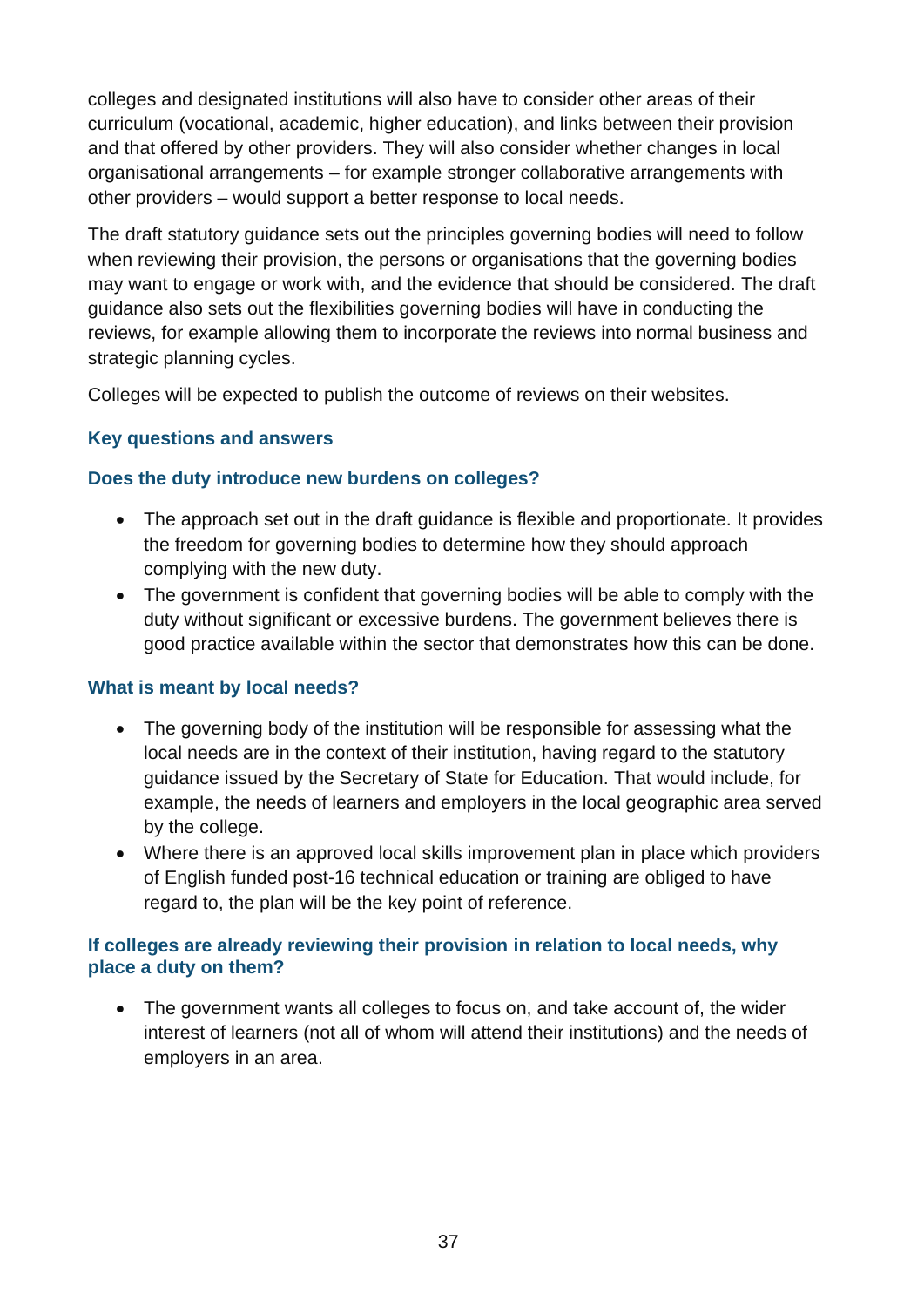## **What else is the government doing?**

- Placing a duty on FE providers and other providers to have regard to local skills improvement plans.
- Introducing annual strategic conversations with all governing bodies. These conversations will provide colleges with the opportunity to showcase achievements and outstanding practice and to raise any concerns.
- Enabling the Secretary of State for Education to exercise his statutory intervention powers where there has been a failure to meet local needs.
- Consulting on proposals to reform adult skills funding and the wider accountability system for colleges, including a specific role for Ofsted to inspect how well a college is delivering local and national skills needs.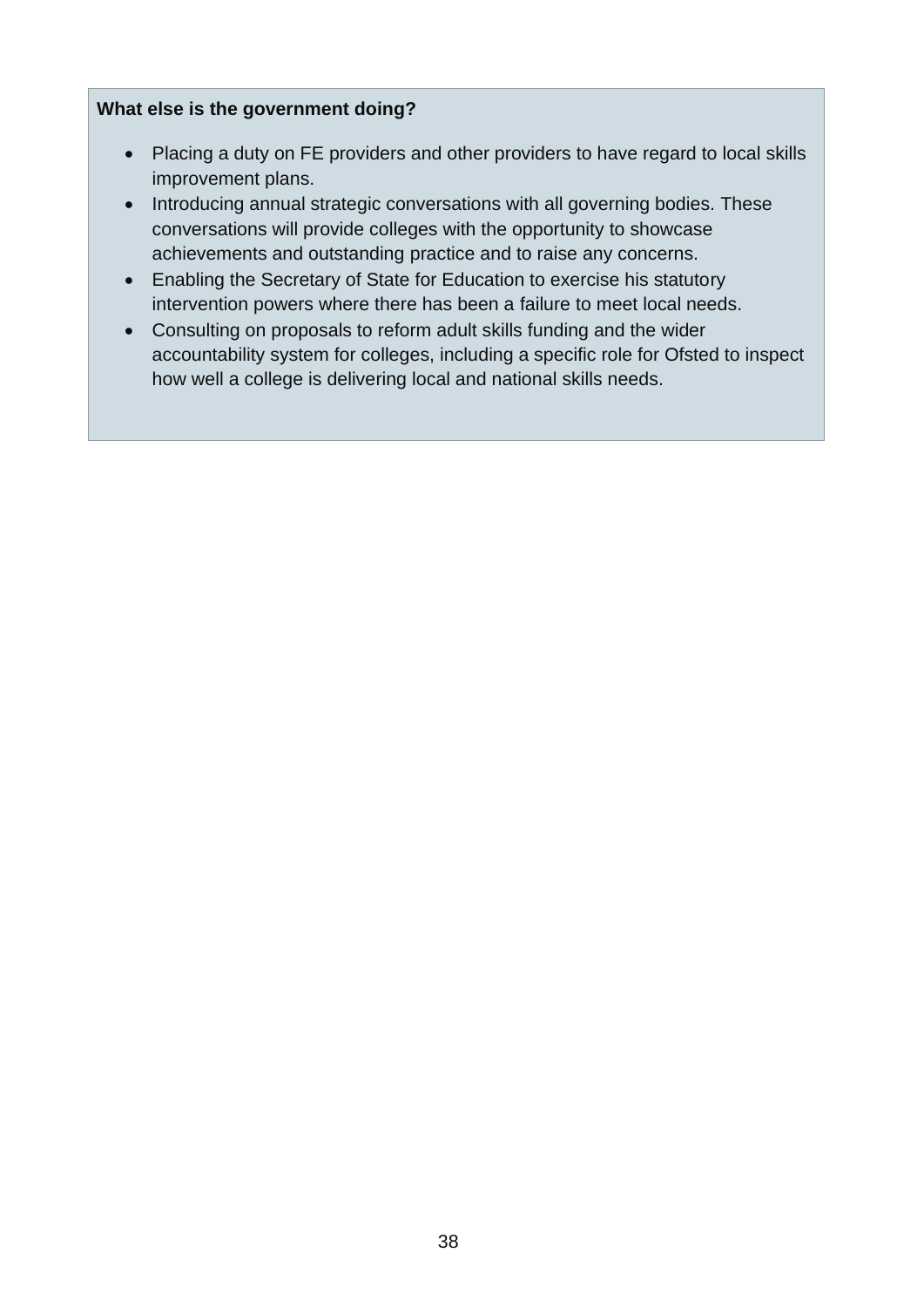

# **Skills and Post-16 Education Bill: Office for Students (OfS) quality assessment – update**

*This is an updated version of the policy summary note on the Office for Students (OfS) quality assessment, first [published in May](https://assets.publishing.service.gov.uk/government/uploads/system/uploads/attachment_data/file/988605/Skills_and_Post-16_Education_Bill_-_Summary_Policy_Notes.pdf) 2021. It provides more information on how the OfS approaches student outcomes as part of an assessment of the quality of the provision delivered by English higher education providers.*

The OfS is currently consulting on its regulatory approach to quality and standards, including its detailed approach to regulating student outcomes, but this will not affect the principles underlying the provisions contained in the Skills and Post-16 Education Bill.

This measure clarifies the provisions set out in the Higher Education and Research Act (HERA) 2017 that relate to the OfS's assessment of the quality of higher education provision. In particular, it clarifies that the OfS has the power to determine minimum expected levels of student outcomes. It is a clarifying measure only – it does not give the OfS any additional powers nor change how the OfS is able to take into account wider contextual factors to reach a rounded judgement when assessing an individual provider's performance.

## **What is the government's policy objective?**

HERA places no restrictions or stipulations on how the OfS might make an assessment of quality. This measure brings clarity as it puts beyond doubt the OfS's ability, should it choose to do so, to determine minimum expected levels of student outcomes and to take these into account when it makes decisions on registration and compliance.

It clarifies that the OfS can describe its minimum expected levels of quality by reference to an absolute level of performance which can be applied across all English higher education providers. The outcomes that the OfS may consider include:

- Continuation rate: the proportion of students who continue from their first year of study to their second year.
- Completion rate: the proportion of students that receive a higher education qualification at the end of their study.
- Progression to further study or highly skilled employment: the proportion of students that progress to professional or managerial employment or postgraduate study following the end of their study.

However, this measure does not compel the OfS to assess quality by reference to a provider's absolute performance alone. A provider's absolute performance will be just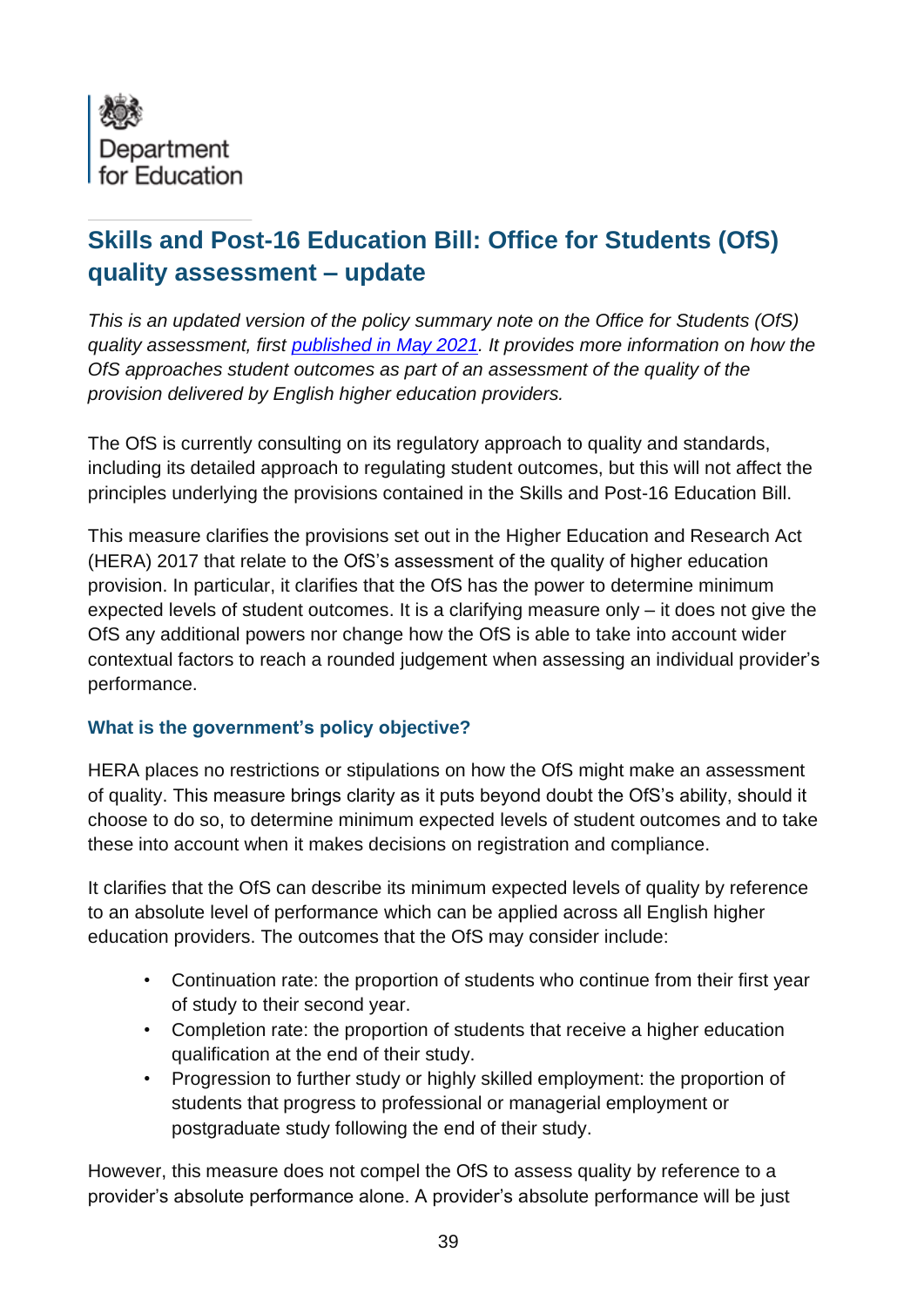one factor that the OfS considers. The OfS will also continue to consider a provider's context and make rounded judgements. In doing so, the OfS would look at factors that may explain the reasons for a provider's performance, including information from the provider about the actions it has taken, or plans to take, to improve quality; and external factors that may be outside of a provider's control. The OfS must act proportionately and will consider a range of different contextual factors before reaching any final judgement – for example, when considering the actual outcomes a providers has delivered, the OfS will consider factors such as the relative proportions of students from disadvantaged backgrounds, the share of a provider's provision that is part-time, and the extent to which a provider is delivering modular provision.

As a basic principle, the government firmly believes that every student, regardless of their background, has a right to expect the same minimum level of quality that is likely to improve their prospects in life.

## **Why is legislation needed?**

This technical amendment is desirable to put beyond doubt the fact that the OfS can determine minimum expectations to be used in the regulation of quality.

## **What is the effect of the legislation?**

The measure proposes to amend the HERA 2017 to make clear that the OfS has the ability to determine absolute expected levels of student outcomes and to use these on a consistent basis when it makes quality assessments. The legislation will take effect two months after Royal Assent, which is expected to be in the early part of 2022.

# **How will this work in practice?**

The OfS is already regulating based on absolute outcomes. In practice the amendment will not affect the OfS's current approach but will put beyond doubt its ability to continue to operate in this way.

# **The OfS consultation**

The OfS is currently consulting on its overarching regulatory approach to quality and standards. This three-stage consultation will not affect the Bill. The purpose of the consultation is to provide clarity that the OfS can assess performance by means of any student outcomes that it considers appropriate. The OfS carried out a stage 1 consultation between November 2020 and January 2021, aiming to bring more clarity generally to its approach to focus on identifying those providers that represent the greatest risk to students (those that are performing below, or close to, minimum requirements for quality) and anticipates minimum regulatory intervention for high-quality providers. The OfS's analysis of the responses it received is here: [Consultation on](https://www.officeforstudents.org.uk/publications/consultation-on-regulating-quality-and-standards-in-higher-education-analysis-of-responses/)  [regulating quality and standards in higher education: Analysis of responses -](https://www.officeforstudents.org.uk/publications/consultation-on-regulating-quality-and-standards-in-higher-education-analysis-of-responses/) Office for [Students.](https://www.officeforstudents.org.uk/publications/consultation-on-regulating-quality-and-standards-in-higher-education-analysis-of-responses/)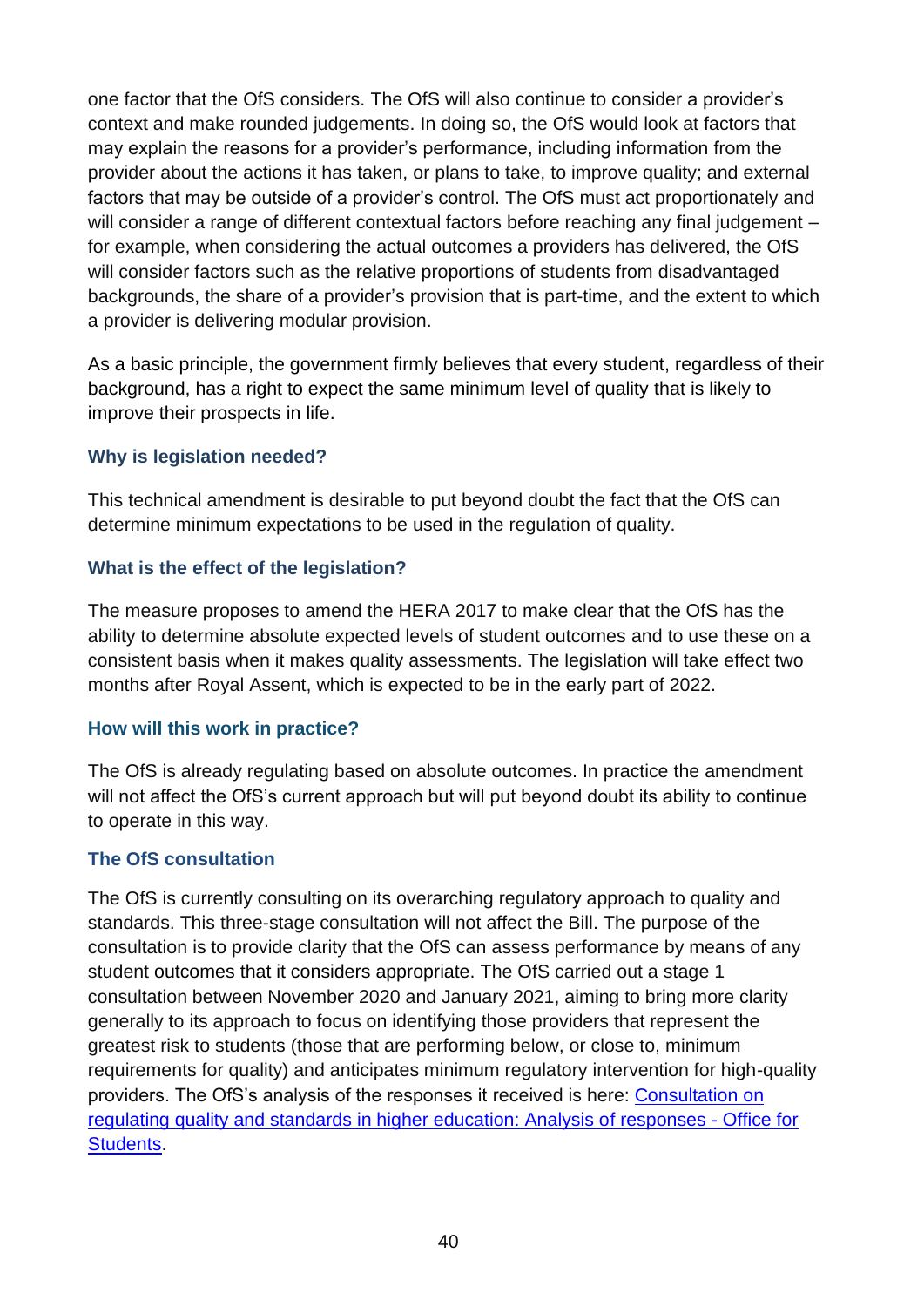The OfS stage 2 of the consultation focused on a set of revised quality and standards conditions covering academic experience, learning support resources, assessment and standards. This closed on 27 September 2021.

In November 2021 the OfS is expected to launch the final stage of the consultation which will focus on its approach to regulating student outcomes and contain proposals for minimum numerical baselines for a range of indicators and the way in which it proposes to take the context of a provider into account as it makes its regulatory judgements.

## **Key questions and answers**

## **Does this mean the OfS will regulate quality solely on the basis of absolute outcomes?**

No. While it is important that the OfS can determine registration conditions by reference to absolute outcomes, and use these when making quality assessments, this is just one factor the OfS will consider. The OfS will continue to consider appropriate context and make rounded judgements as required under its [Regulatory Framework.](https://www.officeforstudents.org.uk/media/1406/ofs2018_01.pdf) The framework makes clear that absolute performance against an indicator will form only part of the overall context for assessing the compliance with the relevant quality condition. The OfS has a public law obligation to consider wider factors where appropriate. It also has general duties which include having regard to the need to promote equality of opportunity and it is subject to the Public Sector Equality Duty.

## **Why absolute and not benchmarked minimum outcomes?**

The government firmly believes that every student, regardless of their background, has a right to expect the same minimum level of quality that is likely to improve their prospects in life. The government does not accept that students from under-represented groups should be expected to accept lower quality, including weaker outcomes, than other students. Setting the same level of outcomes for all providers, irrespective of the makeup of their student populations, sends an important message. But the level of a provider's absolute performance will be determined by taking into account important factors such as relative proportions of students from disadvantaged backgrounds, the share of a provider's provision that is part-time, and the extent to which a provider is delivering modular provision.

## **Does this disincentivise the recruitment of disadvantaged students?**

No. Many higher education providers have proved that it is possible to deliver good outcomes for disadvantaged students. The government believes that it is preferable to incentivise such providers instead of making allowances for those providers that recruit students without providing the support necessary for them to successfully complete their studies. It should also be noted that the OfS requires many providers to comply with condition A1 that requires compliance with an agreed access and participation plan, which will include targets for recruitment of disadvantaged students.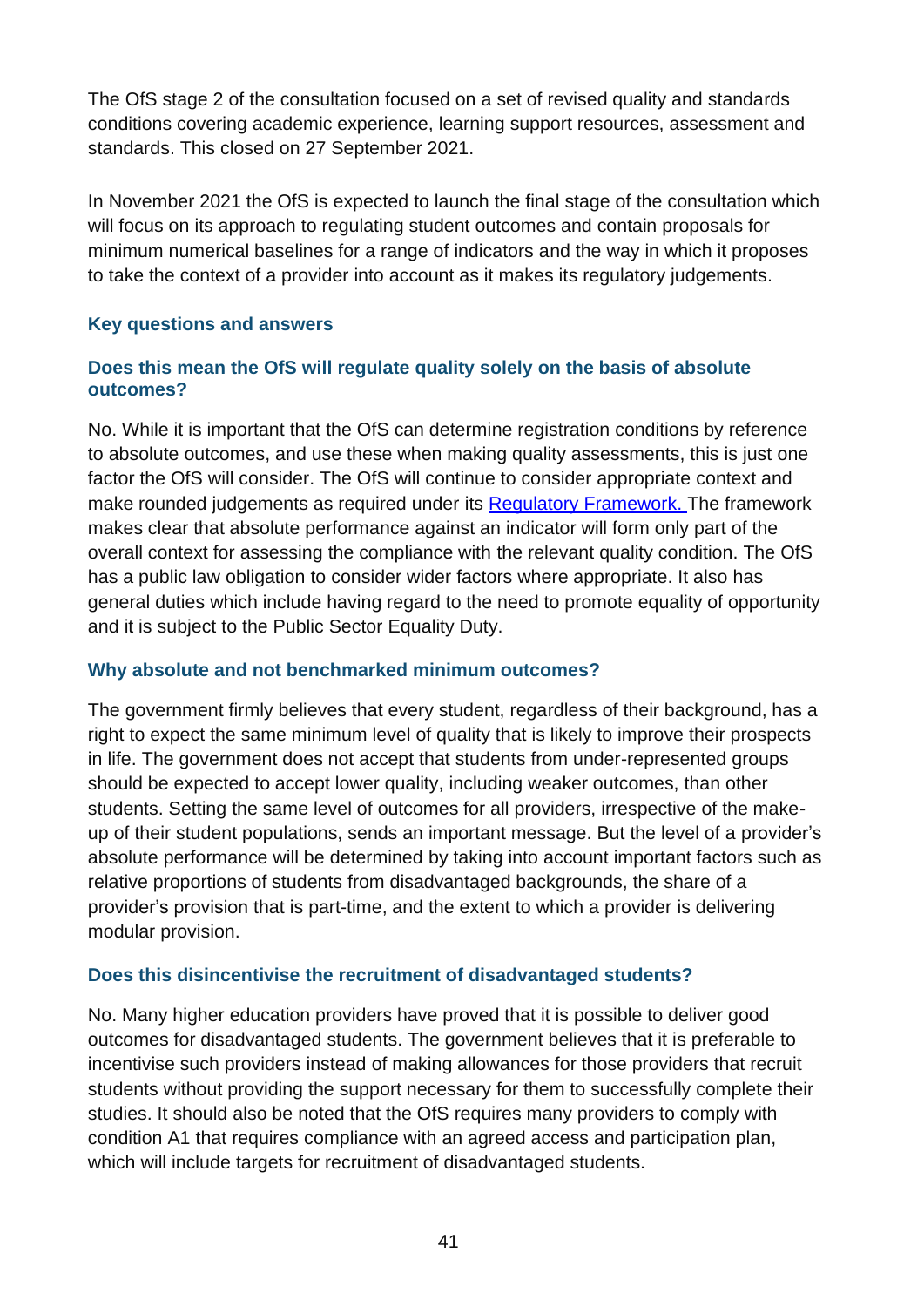#### **How are contextual factors taken into account by the OfS when considering providers' performance?**

The OfS is required to consider wider factors which could include, amongst other things, the characteristics of a provider's students.

The OfS will take these factors into account when it considers the performance of an individual provider against the minimum numerical baselines. In reaching any final judgement, the OfS will balance contextual factors, proportionality and the need to protect students from low quality, including weak outcomes.

## **Example** – **How would the OfS approach assessing a provider with a very high proportion of students from an under-represented/disadvantaged group, hugely above the average for the sector, with low continuation rates below the baseline?**

When it decides the level of a numerical baseline that would apply to all providers, the OfS would expect to consider the factors that, at sector-level, may influence the outcomes delivered for students. This means that variation in performance linked to, for example, disadvantaged students, or students with disabilities, would be taken into account in setting the level of the baselines that apply.

When an individual provider is subsequently assessed in relation to that baseline, its recruitment of disadvantaged students will already have been accounted for to some extent in the level of the baseline. The OfS would then also consider whether there are any further factors such as the characteristics of a provider's students, and a range of other contextual factors that would provide for a full and accurate assessment of a provider's performance. The OfS would make a rounded judgement looking at all of these issues together.

## **What action will the OfS take if a provider is not meeting minimum baselines?**

Performance below a numerical baseline would not be, by itself, determinative of a negative regulatory outcome – because, as described above, the OfS would always consider a provider's context before reaching a judgement. Where the OfS reaches a rounded judgement that there is a breach of the relevant condition, it has a range of enforcement powers available to it but has an obligation to be proportionate in their use. The facts of each case would be considered and each case assessed on its merits. The OfS would usually expect to escalate its interventions in a way that gives a provider the opportunity to improve. For example, the OfS could impose a specific condition to require improvement within a fixed timescale and, if that is ineffective, could consider the imposition of a monetary penalty or suspension of aspects of registration which could involve switching off elements of funding for a provider or for a subject. The OfS is able to use any of these powers separately, or in combination, and would always consider proportionality in each case.

The OfS would set out for a provider the action it proposes to take and the detailed reasons it considers that action necessary. In the case of suspension of registration, the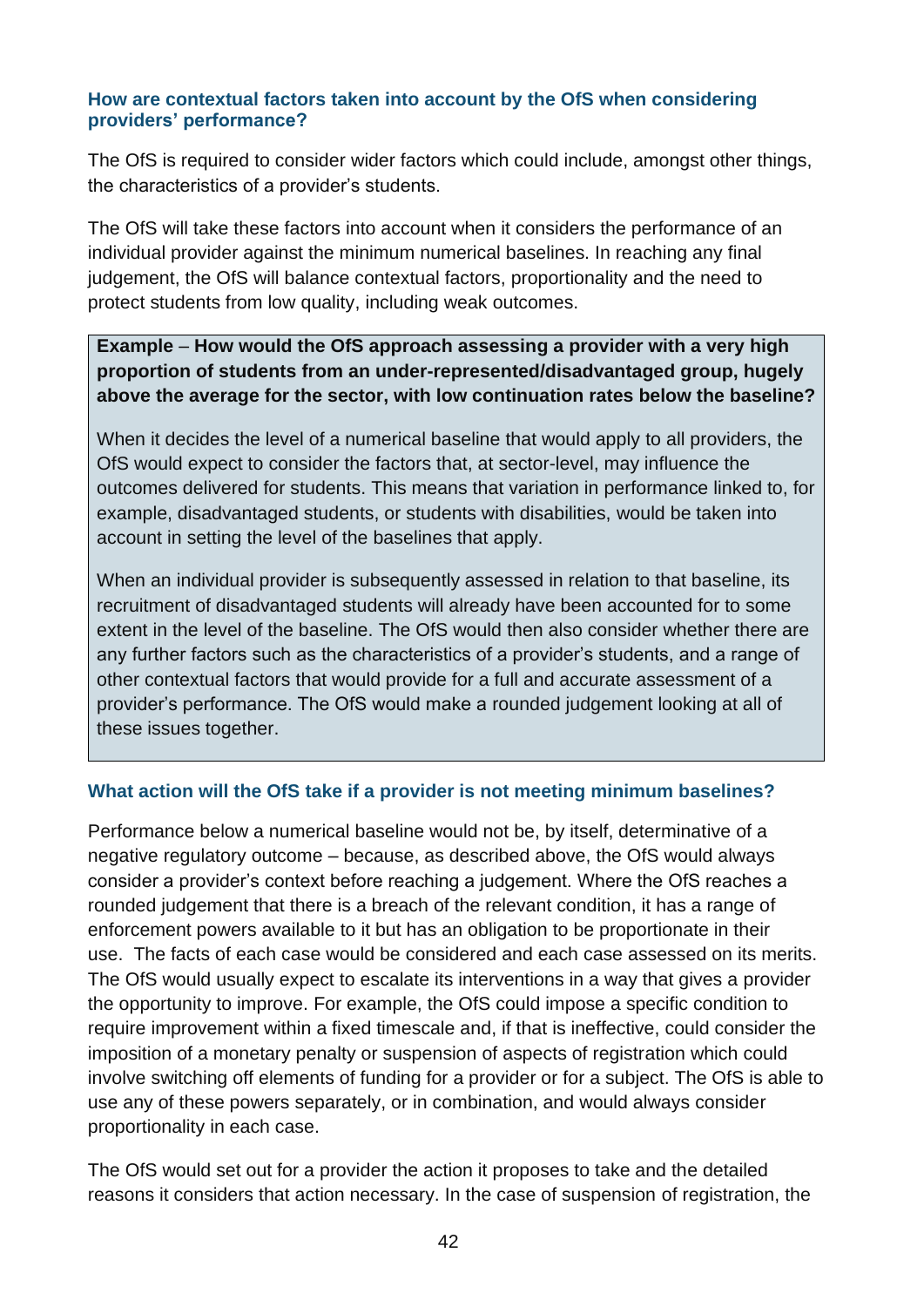OfS would advise the provider on the actions required to have the suspension lifted. In the most significant cases a provider could be deregistered. The HERA 2017 provides safeguards about the use of these enforcement powers, for example, a provider can appeal to the first-tier tribunal against a monetary penalty or deregistration decision.

## **Does this approach undermine government ambitions for more flexible and lifelong learning?**

No. The government and the OfS are working closely together as part of the development of the Lifelong Loan Entitlement. The OfS's quality measures are designed to be flexible and are effectively used by the OfS across a diverse provider base and across different courses, e.g. part-time courses. The OfS is currently consulting on its approach to regulating quality and standards, which includes consideration of modular and flexible provision.

#### **What else is the government doing?**

- The government has a manifesto commitment to tackle low-quality provision and to drive up quality and standards across higher education.
- In January 2020, the government set out in strategic guidance to the Office for Students our support for their consultation on quality and standards and that we expect the OfS to progress rapidly to ensure an enhanced regulatory regime is in place, supported by effective and meaningful enforcement action, as soon as possible.
- This measure aims to make clear the power of the Office for Students to enforce minimum expectations of student outcomes for universities and other higher education providers, helping them to tackle low quality provision and drive up standards.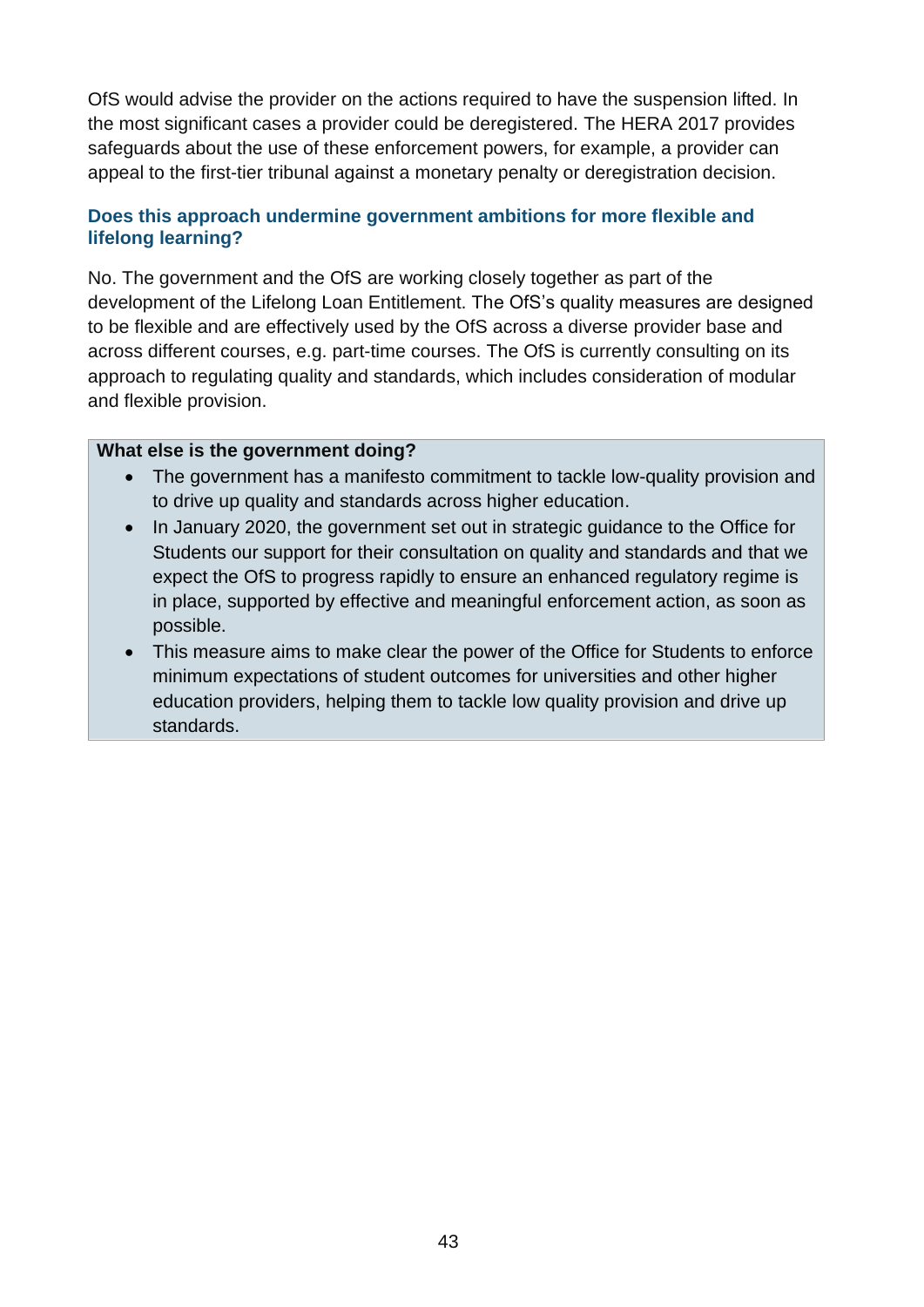



# **Skills and Post-16 Education Bill: Links between Universal Credit and education or training**

This policy note sets out the interactions between Universal Credit (UC) and the education and training system in England, as well as updating on the Kickstart Scheme.

## **Links between Universal Credit and Education or Training**

Eligibility for Universal Credit is dependent upon income and the claimant satisfying all of the basic conditions of entitlement:

- at least 18 years of age (age 16 exceptionally);
- under state pension age (or partner is);
- living in UK;
- capital not exceeding £16,000;
- not receiving education;
- has accepted a claimant commitment.

The condition of entitlement that the claimant must not be in education excludes most students. Financial support for students comes from the system of student loans and grants designed for their needs.

It is important that Universal Credit does not duplicate support available from other sources so a full-time student cannot usually get Universal Credit. Exceptions are generally made where students have additional needs that are not met through the student support system and the person in education falls into one of the following groups below;

- living with their partner and the partner is eligible for UC.
- responsible for a child, either as a single person or as a couple.
- disabled and entitled to Attendance Allowance (AA) Disability Living Allowance (DLA), Personal Independence Payment (PIP) or Armed Forces Independence Payment (AFIP) and already have limited capability for work.
- In 'non-advanced education' (for example studying for A levels or a BTEC National Diploma), are 21 or under and don't have parental support.

# **Support Available to UC Claimants when Undertaking Education or Training**

Courses of education/ training can be treated as work preparation requirement. This is usually where the coach has identified a skills gap and suggested the course themselves or if the work coach is satisfied that it will improve the claimant's prospects of moving into work more quickly. Time spent on the course can be deducted from the hours of work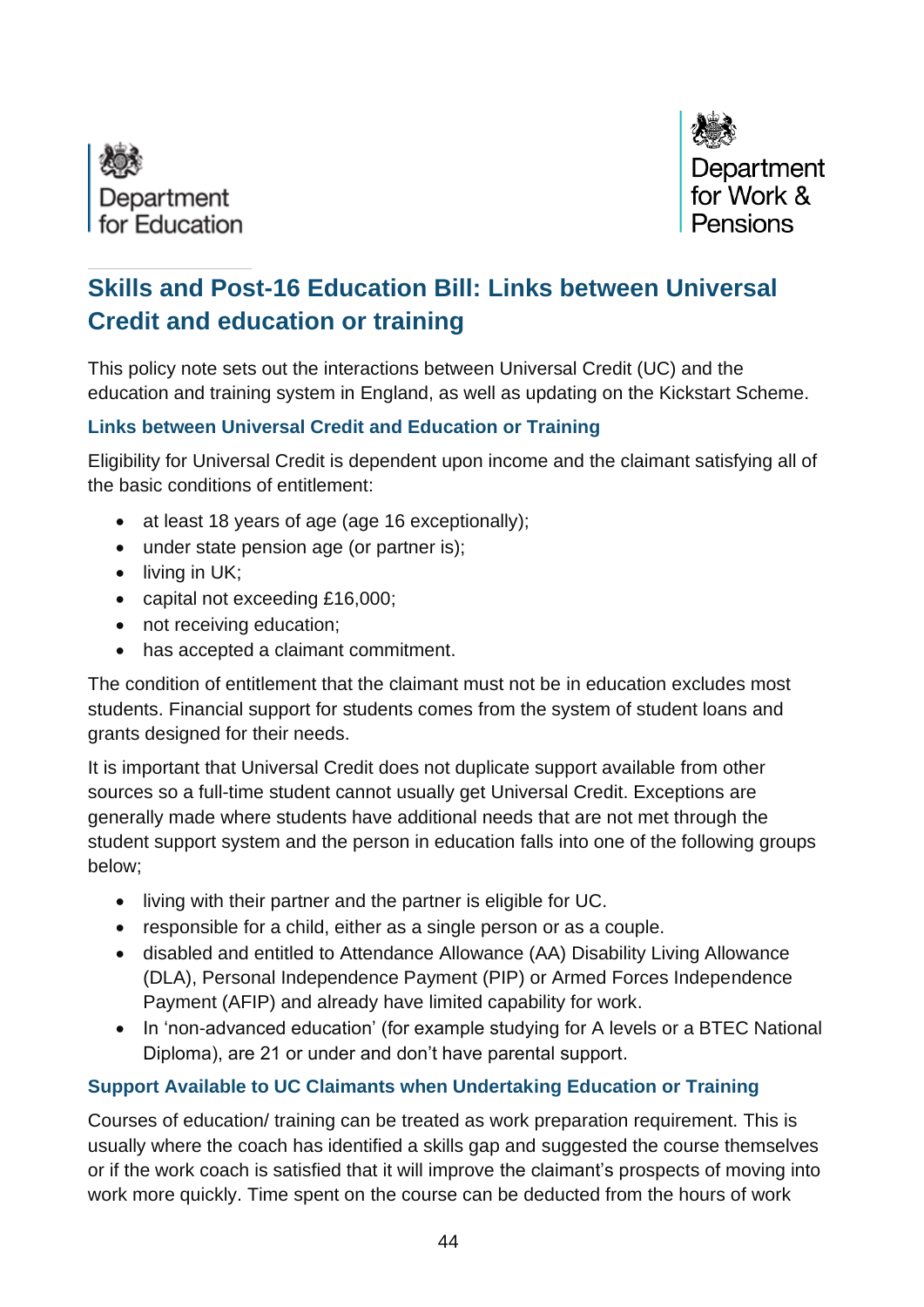search. Where full-time education/training courses have been accepted as a Work Preparation they should generally be up to a maximum of 30 hours a week, to allow claimants time to fulfil other work-related requirements.

## **Part time education**

A student in part time education may qualify for UC if they can meet their conditions of entitlement and work-related requirements. If they cannot meet work-related requirements they will qualify for UC if they are in one of the exceptions listed above.

## **Full time education**

Periods of more intensive (full-time) education and training are expected to be of short duration (usually up to 8 weeks but may be twice this for responsible carers of younger children) except in specific circumstances to meet skills needs where claimants have very low skills, for example, maths, English, ESOL and ICT. Where training includes an element of work experience, such as some training schemes in Scotland and Wales, the duration of training may be extended to up to 16 weeks.

Until 31 October 2021, the Department for Work and Pensions (DWP) are trialling a temporary increase to the number of weeks claimants in the Intensive Work Search regime<sup>14</sup> can participate in training. This is:

- up to 12 weeks for full-time work-related training throughout Great Britain.
- up to 16 weeks for Skills Bootcamps in England.

This allows claimants in the Intensive Work Search regime to access any full-time work related training up to level 3, including sector-specific training, provided as part of the Lifetime Skills Guarantee, such as Skills Bootcamps and the level 3 adult offer.

- All Work related requirements for those who can work and need to engage in Intensive work search;
- a Light Touch regime for those with some earnings but could do more;
- Work Preparation regime for those who have other caring responsibilities but are nearing the labour market, or those who have very young children or health conditions that mean they cannot yet prepare for work are asked to attend Work focussed interviews only;
- and those who are not currently able or expected to look or prepare for work have No work related requirements set but must continue to report any change in circumstances, this also applies to those who have individual or household earnings above a proscribed level of earnings.

<sup>&</sup>lt;sup>14</sup> When a claimant makes an application for Universal Credit they will be allocated to one of the six conditionality regimes underpinned by four prescribed legal conditionality groups. The six regimes are segmented by division of key claimant circumstances that broadly define a range of capabilities and capacity to fulfil work related requirements and their position in relation to work. Namely: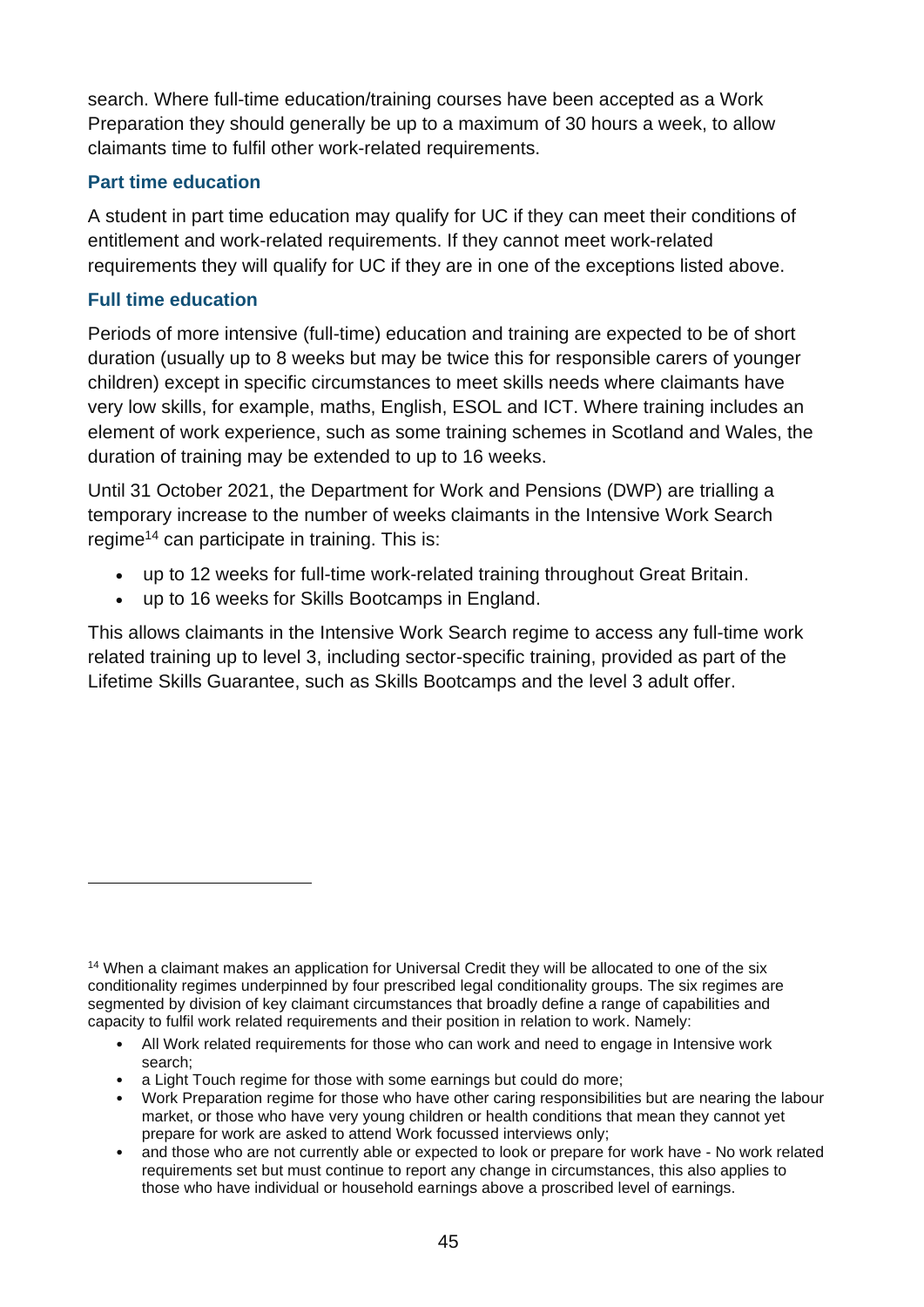#### **In own time – compatible with work related requirements**

Claimants may engage in learning/training outside of the above if it is in their "own time" i.e. that they can complete all their UC work related activities and it does not interfere with their general availability for work or specific ability to attend work search, job interviews, or take up work. They should not restrict their availability for work in favour of the course and should be prepared to give up or adjust the course to take up work.

#### **Course is not compatible with work related requirements**

Where the qualifying student in full-time education does not have student income considered, they must be placed in the Labour Market regime<sup>1</sup> based on their other circumstances (i.e. as if not in full time education) and they will be expected to meet their work-related requirements.

If the course of study or training is not compatible with their work-related requirements and the claimant is unwilling or unable to comply with them then they are to be treated as "receiving education" (this being the claimant's primary concern) and so are not eligible for UC unless an exception applies.

## **Kickstart**

Since the Kickstart Scheme's launch in September 2020, over 69,000 young people have started Kickstart jobs. Over 188,000 jobs have been made available for young people to apply for through the Kickstart Scheme with over 281,000 jobs approved for funding by the Scheme.

From 18/08/2021 to 08/09/2021, over 4,800 jobs were made available each week, and over 2,800 started each week.

The government is deploying a range of measures to encourage people into Kickstart jobs, such as promoting vacancies on social media and by connecting employers to young people on the same day they sign up for Kickstart. Work coaches are now holding face to face meetings with young people, enabling us to job match more quickly.

More young people aged 16-24 and on Universal Credit will be able to benefit from the Kickstart Scheme, which is being extended to March 2022 and will be open to applications from employers and gateways until 17 December 2021. The Department for Work and Pensions will monitor and evaluate the Kickstart Scheme throughout and after its implementation, and will continue to evaluate the longer-term outcomes for Kickstart participants after they have completed their six-month placements. The Department for Work and Pensions will publish the findings of that evaluation once it is complete.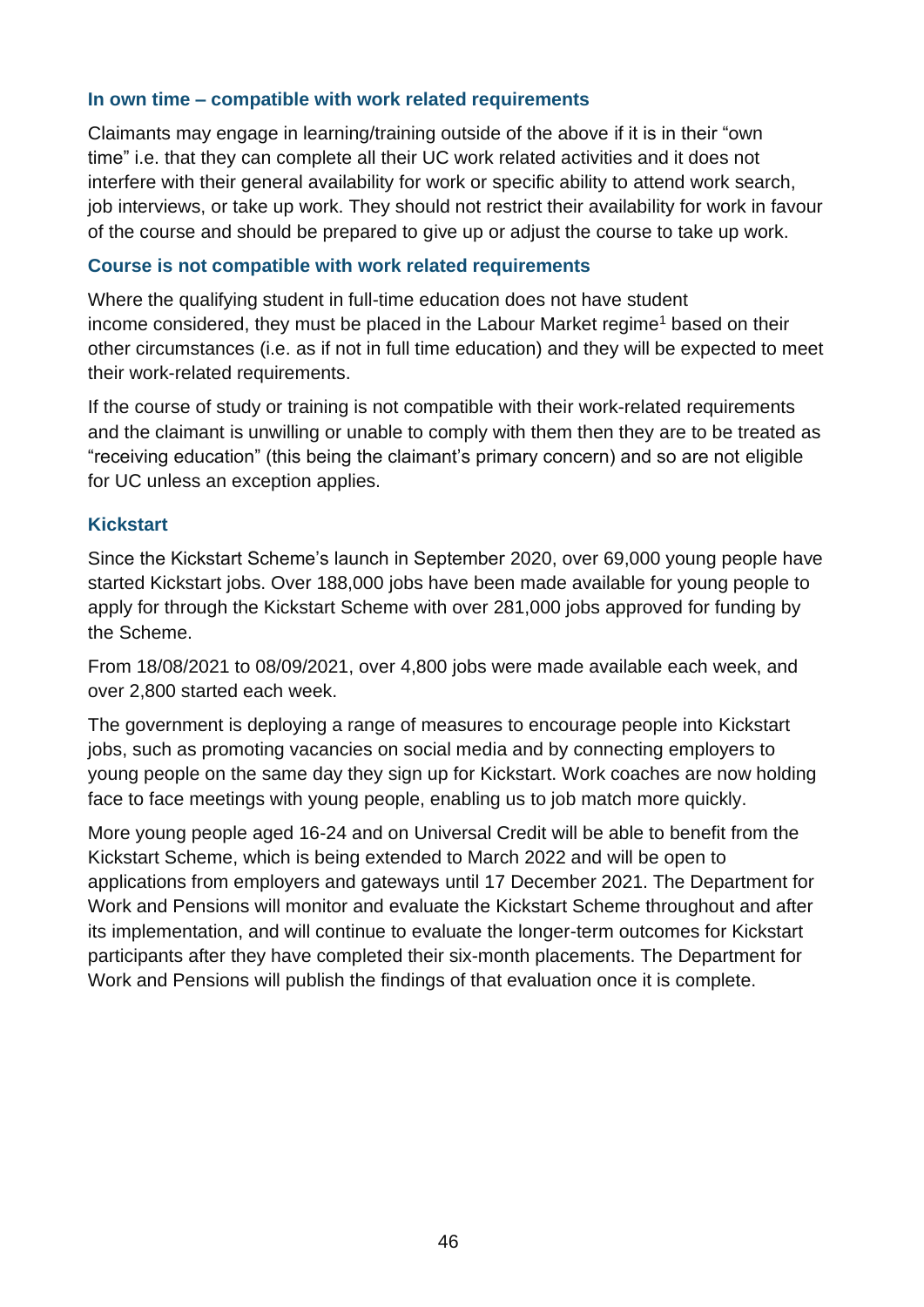## **What financial support does the Department for Education offer for adult learners?**

# *Higher Education*

Eligible students attending designated full-time higher education courses, and designated Level 6 part-time higher education courses of a minimum of one academic year in length, qualify for partially means-tested loans for living costs. The loan for living costs is a contribution towards a student's living costs and the amount a student is entitled to depends on the student's household income. Students on household incomes of £25,000 or less qualify for the maximum loans for living costs.

The primary source of financial help for students is provided through the student support system. As such, students on full-time higher education courses cannot normally satisfy the entitlement conditions for UC. Exceptions are only made where students have additional needs that are not met through the student support system, for example if they are responsible for a child or are disabled with limited capacity for work and qualify for certain benefits (Personal Independence Payment, Disability Living Allowance, Attendance Allowance or Armed Forces Independence Payment). Full-time students who are eligible for benefits and are on low incomes qualify for higher rates of loan for living costs than students not eligible for benefits. Part of the loan for living costs for students eligible for benefits is paid as a maintenance loan and part as a special support loan.

The maintenance loan element of the loan for living costs, less £110 a month, is treated as student income for maintenance by DWP when they calculate an eligible student's UC. As a result, UC entitlement will be reduced during term-time. For students eligible for benefits, the DWP do not take into account any element of the loan for living costs that is awarded as a special support loan when calculating benefits for eligible students at the start of their higher education course.

# *Further Education*

Adults in further education may seek support for course related costs directly from their college or training provider in England. This is the case regardless of if their course fee is grant funded or Advanced Learner Loan funded. The support is to contribute towards costs associated with undertaking a course such as, but not limited to, childcare, travel and additional course materials. Support is also available for those who require residential study. The support, in the form of learner support through the Adult Education Budget or the Advanced Learner Loans Bursary Fund is not for general living costs. Applicants of this support are advised to inform DWP of any offer made, so that any impact on UC is understood.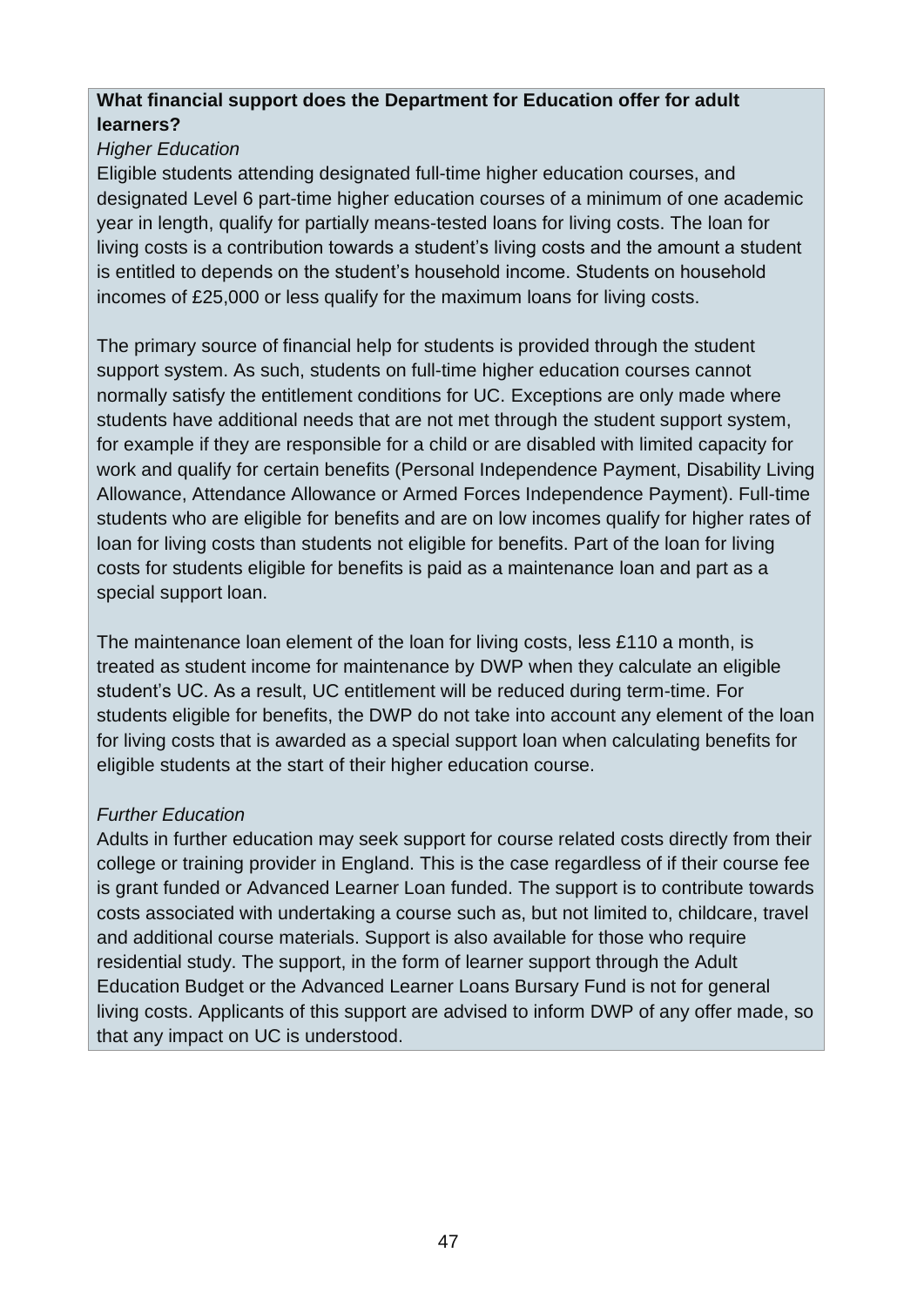

# **Skills and Post-16 Education Bill: supplementary policy note on approval and regulation of technical education qualifications**

*This is to be read in addition to the approval and regulation of technical education qualifications summary note [published in May 2021.](https://assets.publishing.service.gov.uk/government/uploads/system/uploads/attachment_data/file/988605/Skills_and_Post-16_Education_Bill_-_Summary_Policy_Notes.pdf) It provides further information on certain issues raised during the Committee Stage of the Skills and Post-16 Education Bill in the House of Lords.* 

#### **Purpose of the note**

The purpose of this supplementary note is to provide further clarity on certain issues raised during the Committee Stage of the Skills and Post-16 Education Bill in the House of Lords.

Chapter 2 of the Skills and Post-16 Education Bill extends the powers of the Institute for Apprenticeships and Technical Education (the Institute). It also embeds the roles and responsibilities of Ofqual and the Institute in relation to technical education qualifications. An overview of the measures is provided in the policy note published in May 2021.<sup>15</sup>

#### **Key questions and answers**

## **What is happening to BTECs?**

Employers are facing a skills shortage that we must act to address. It is vital in a fast moving and high-tech economy that technical education closes the gap between what people study and the needs of employers. This is why the government is introducing over 20 T Levels – developed with 250 leading employers and based on the same standards as apprenticeships – and reviewing the wider post-16 qualifications system at level 3 and below.

The department's plans for reform of level 3 qualifications were published on 14 July 2021.<sup>16</sup> The government will continue to fund high-quality qualifications that can be taken alongside or as alternatives to T Levels and A levels where there is a clear need for skills and knowledge that T Levels and A levels cannot provide. This may include some Pearson BTECs, provided they meet the new quality criteria for funding approval.

<sup>15</sup> [Skills and Post-16 Education Bill: impact assessment and JCHR memorandum -](https://www.gov.uk/government/publications/skills-and-post-16-education-bill-impact-assessment-and-jchr-memorandum) GOV.UK (www.gov.uk)

<sup>16</sup> [Reforms to post-16 qualifications at level 3 in England -](https://www.gov.uk/government/publications/reforms-to-post-16-qualifications-at-level-3-in-england) GOV.UK (www.gov.uk)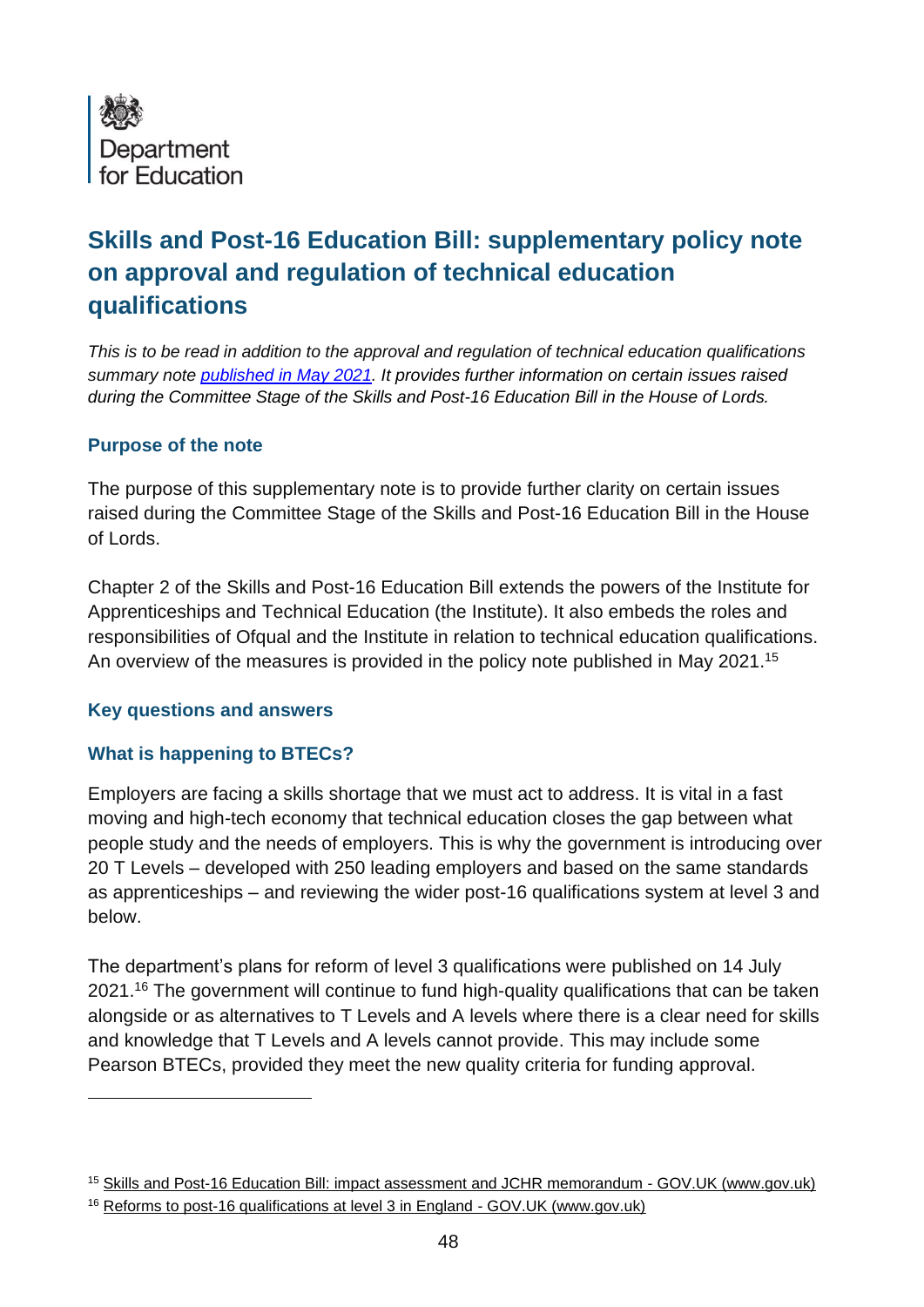#### **How does the Bill relate to decisions about the defunding of individual qualifications?**

The defunding of qualifications that overlap with A level and T Levels for 16 to 19 year olds will not be affected by this Bill as funding powers rest with the Secretary of State for Education.

The government wants to fund high-quality technical education qualifications that enable learners to progress into skilled employment. The legislation will support the implementation of our reforms by enabling the Institute to approve a wider range of technical education qualifications than is the case under its current powers. Institute approval will signal that a qualification meets the new quality bar and holds genuine currency with employers, with a focus on alignment with employer-led occupational standards. While approval decisions made by the Institute and funding decisions made by the Education and Skills Funding Agency (ESFA) are separate, technical education qualifications will need to be approved by the Institute before they are considered for funding approval by the ESFA.

#### **Why are you defunding qualifications when we don't yet know if T Levels will be a success?**

T Levels have been developed with over 250 employers and designed with reference to the best technical education systems in the world. They provide a critical step-change in the quality of technical education and, being based on the same employer-led occupational standards as apprenticeships, the government is confident that they will provide excellent preparation for entry into skilled employment or further technical training.

The government is introducing T Levels gradually and providing extensive support to providers to ensure high quality from the start. This includes support in preparing the teaching workforce, building capacity for industry placement delivery, and capital funding to ensure providers have the industry-standard facilities and equipment they need. The government is also working with employers and sector bodies to make sure that T Levels will be recognised for progression into employment.

The reforms are being phased to ensure that funding approval is not removed from qualifications that overlap with T Levels before all prospective providers are able to deliver them.

The government is committed to ensuring that T Levels are accessible to all young people. Flexibilities to support learners with special educational needs and disabilities have been introduced across all elements of the T Level programme. In addition, the government has introduced the T Level Transition Programme to support learners who are not ready to start a T Level but have the potential to progress onto one following a tailored preparation programme.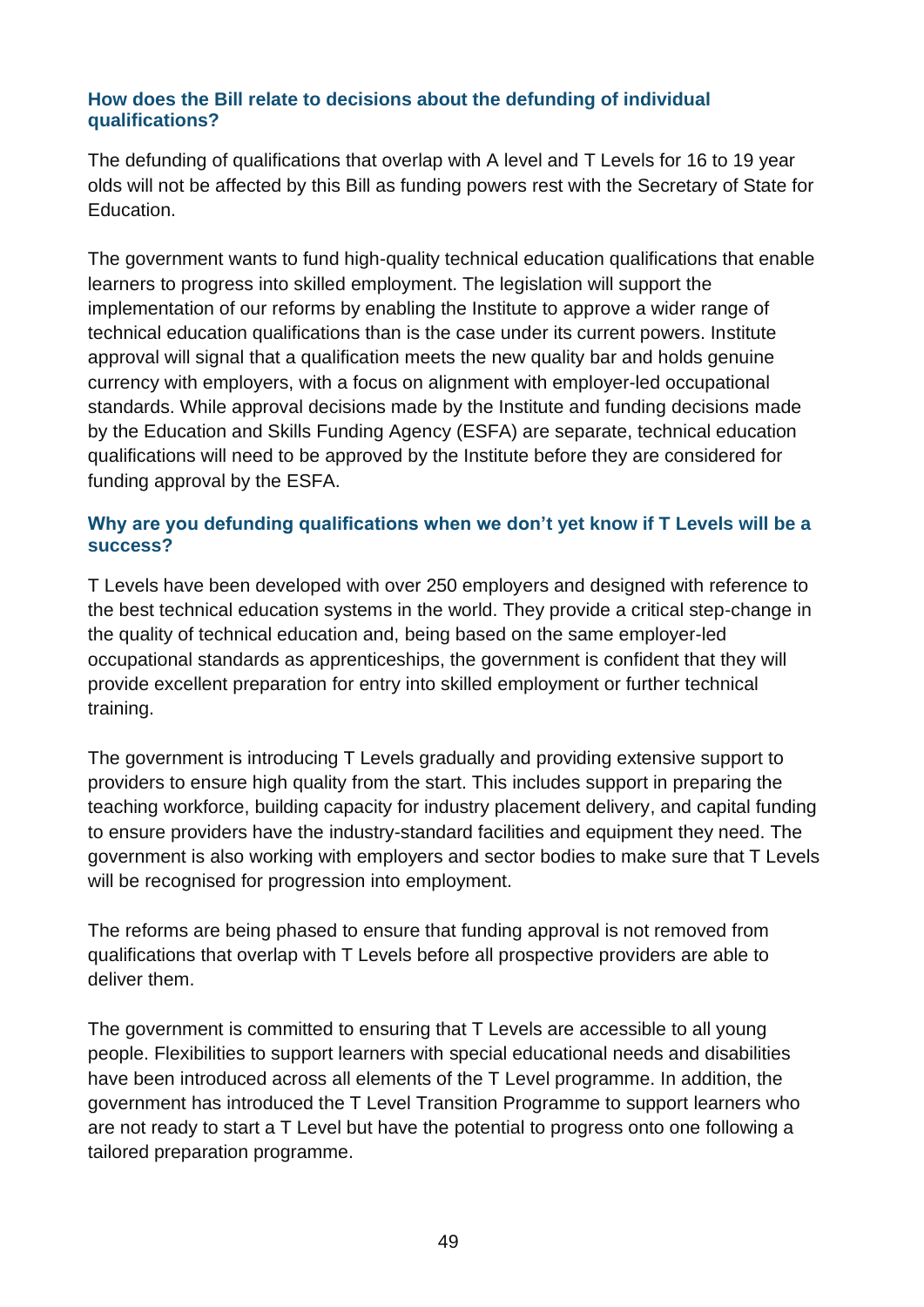#### **Will learners be able to undertake a mixed programme of academic and technical options at level 3?**

Following an excellent grounding in the core academic subjects and a broad and balanced curriculum to age 16, it is the government's ambition that every young person can be confident that the route they take at age 16 will lead to good outcomes. Too many young people leave post-16 education without the skills they need to successfully complete higher education courses, or the skills required by employers. The government's reforms will make sure that every qualification has a clear and distinct purpose so that learners are well-equipped to undertake high-quality higher education or progress into skilled employment.

Alongside A levels, the government will fund a small range of other high-quality academic qualifications that will help students to progress to high-quality higher education. These include qualifications of a similar size to one A level and designed to complement A level study, often with a practical or occupational component (for example, in STEM subjects such as engineering). The government will also fund qualifications which are more similar in size to two or three A levels and which are designed to enable access to specialist higher education (for example, in creative and performing arts). These qualifications will fulfil a role similar to current Applied General qualifications.

The government will continue to publish detailed information, advice and guidance in relation to 16 to 19 study programmes as the reforms to the qualifications system we are proposing take effect. This will help students and providers understand what the reforms mean for them. It will ensure that all 16 to 19 year olds in classroom-based provision undertake coherent, high-quality study programmes that offer the best preparation for entry to higher education and higher technical education institutions.

The government recognises that some students do not always know what they want to do at 16 and that is why we need outstanding information, advice and guidance to support them in their decision making. The government will also explore what more we can do to enable students to move into different provision, should their ambitions change.

## **Wouldn't it be simpler for Ofqual to have sole responsibility for technical education qualifications?**

The Institute and Ofqual bring distinct and complementary sets of expertise to the approval and regulation of technical education qualifications. Both organisations are essential, and both Ofqual and the Institute are fully committed to working together to deliver top quality technical education qualifications.<sup>17</sup> The Institute and Ofqual already collaborate successfully on T Levels and the Bill embeds the long-term stability of their relationship and removes the risk of overlapping functions.

<sup>17</sup> [Ofqual and the Institute are united across their distinctive roles \(feweek.co.uk\)](https://feweek.co.uk/the-skills-bill-reaffirms-the-distinctive-roles-of-ofqual-and-the-institute/) Introducing [Long Term Assurance](https://api.instituteforapprenticeships.org/quality/long-term-assurance-of-technical-qualifications/) (Institute for Apprenticeships)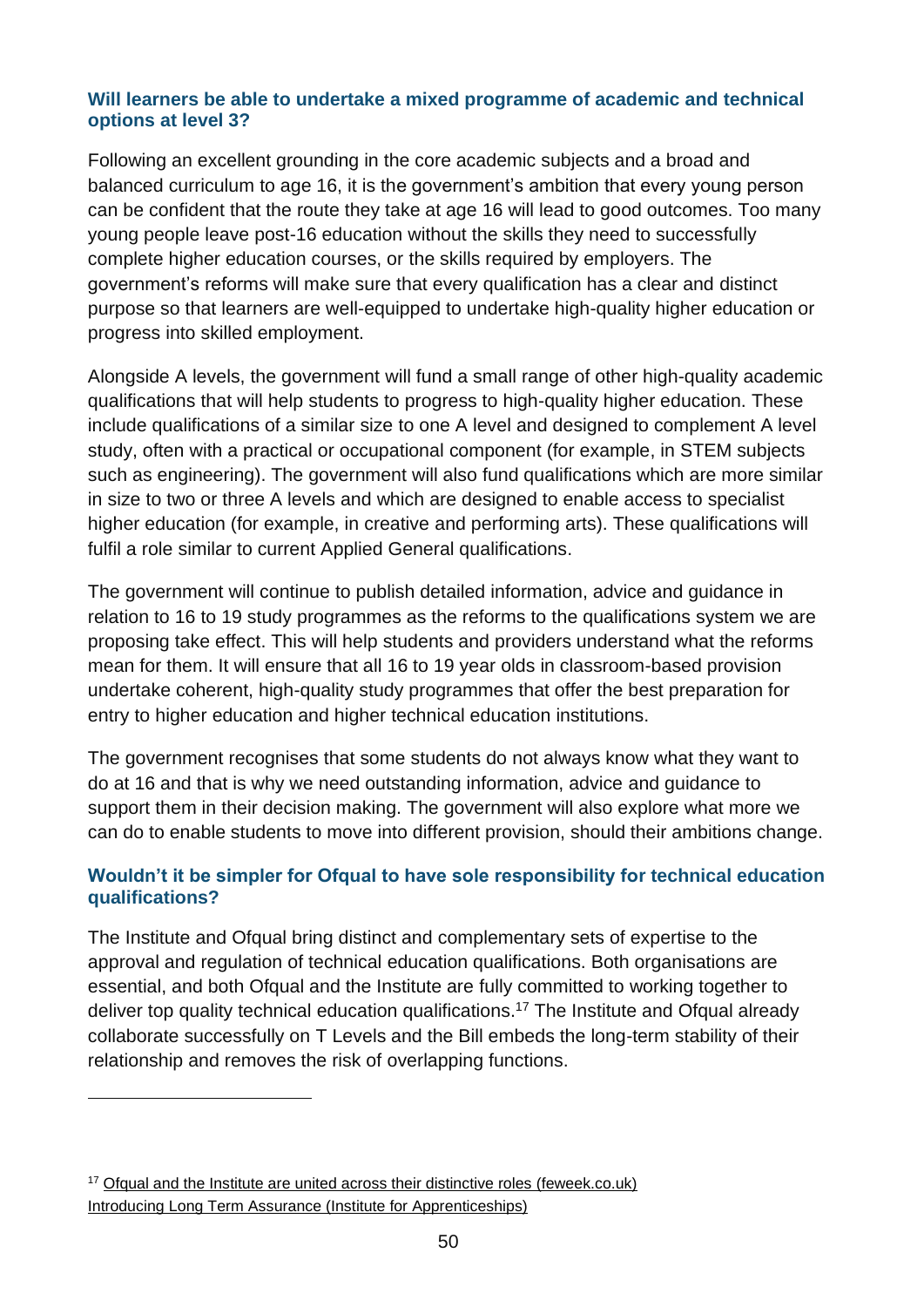It is right that the new approvals process for technical education qualifications, once introduced, should sit with the Institute. The Institute has the experience and expertise in place to ensure the content of technical education qualifications meets the skills needs of businesses and industry. It works extensively with a range of employers to make certain that the products it approves are directly grounded in the needs of the workplace. This includes working with employers in the development of occupational standards, which set out the knowledge, skills and behaviours that are essential to competence in an occupation. The Institute approves T Level qualifications and higher technical qualifications in alignment with occupational standards. Its role is about ensuring the content of qualifications is – and continues to be – relevant to employers. Our reforms will extend this to a broader range of technical education qualifications, providing coherence across the technical offer through the Institute's oversight.

Likewise, it is right that Ofqual, as the statutory regulator of qualifications and awarding organisations in England, continues to be involved in all stages of the lifecycle of technical education qualifications. This includes recognition of awarding organisations, advising the Institute on the standards of proposed technical education qualifications as part of the approvals process and regulating technical education qualifications in live delivery to ensure that standards are maintained.

#### **The Institute 'owns' T Levels but will also have powers to manage the rest of the market – does this create a conflict of interest?**

Extending the Institute's role does not create a conflict of interest as the Institute is not a market participant. The Institute does not develop, deliver or award qualifications. It reviews and approves qualifications to ensure relevance to employers. To implement this, the Institute either procures awarding organisations to develop qualifications (i.e. T Levels) or it takes a market-led approach where awarding organisations and higher education institutions are able to submit qualifications for approval (for example, higher technical qualifications and, in future, other technical qualifications at level 3). In both contexts, the qualifications are developed and delivered by awarding organisations or higher education institutions.

The Institute does not benefit commercially from the qualifications it approves. While the Institute owns the copyright in relevant T Level qualification course documents, the contracted awarding organisations accrue the commercial benefit for the term of the contract. The rationale for the transfer of copyright to the Institute is an important aspect of the exclusive licensing policy for T Levels. It mitigates any risk to learners, should the contracted awarding organisation fail, and would allow the Institute to transfer delivery of the qualification to another awarding organisation. It also means that a T Level contract can be awarded to a different awarding organisation when the contract is re-tendered.

Institute approval confirms that a qualification has met the relevant statutory tests and the Institute's criteria for approval, which signals that the outcomes obtained by a learner who has attained the qualification hold currency in the labour market. In this way, the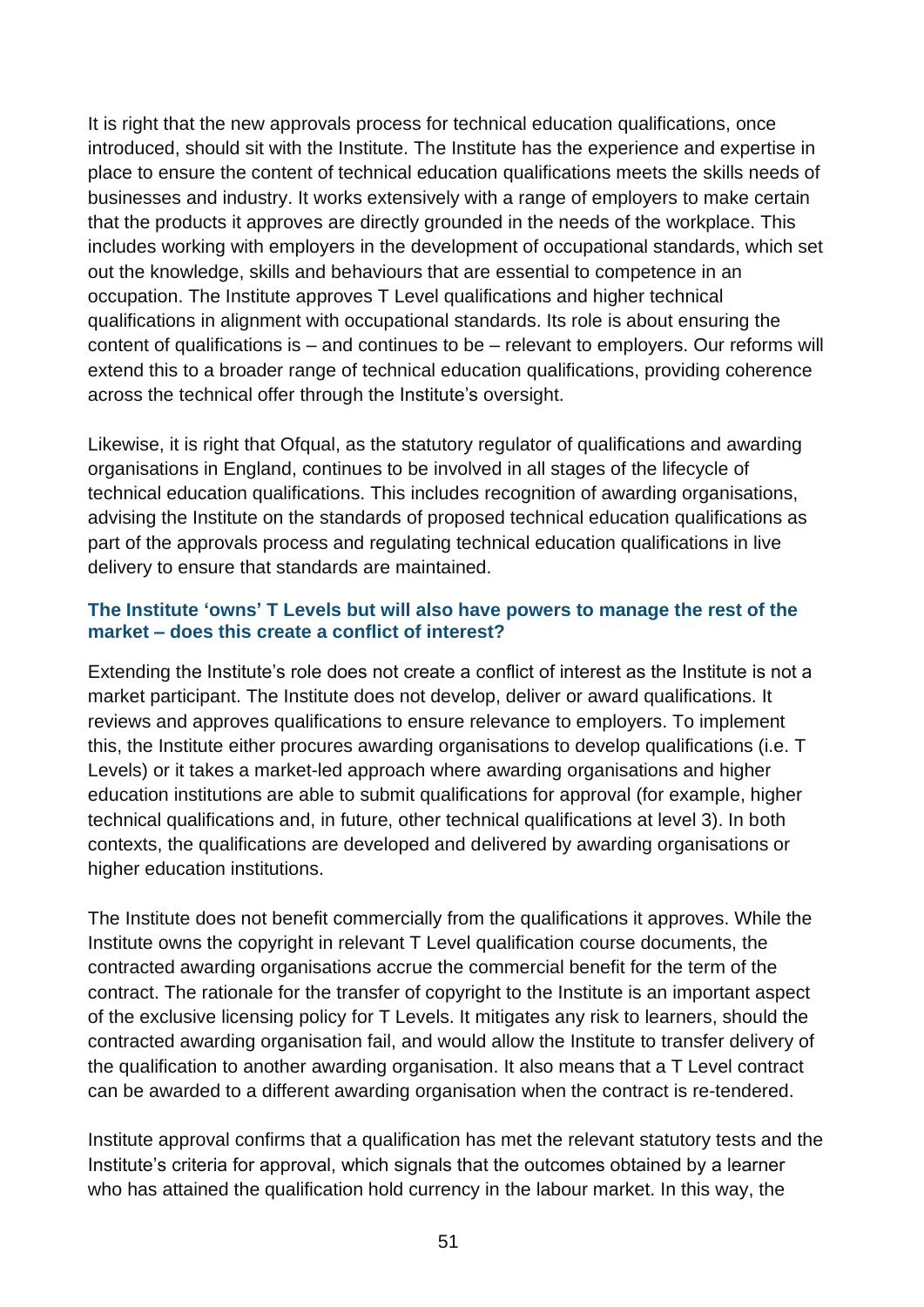Institute manages the market to ensure all approved qualifications are high-quality and genuinely meet the skills needs of businesses and industry. It does not compete within the market – its activity aims to support a market that is fit for purpose. The Institute having a broader role in the approval of technical education qualifications will therefore not create a conflict of interest.

## **Will this give ministers more direct control over the wider technical offer?**

It means that employers will have more direct involvement across the wider technical offer. Extending the Institute's powers will provide assurance that the technical offer is grounded in the needs of the workplace, with the vast majority of technical education qualifications based on employer-led occupational standards. Our reforms aim to ensure that the content of all approved technical education qualifications is high-quality and meets the needs of business and industry, as defined by employers. The Institute is best placed to take the lead on the approval of technical education qualifications because it embeds the active involvement of employers across all areas of its business. This includes its route panels of over 130 employers and industry experts, and the hundreds of employers involved in the development of occupational standards. The Institute places the independent employer voice at the heart of its work.

The Institute is a non-departmental public body. It is directly accountable to the Secretary of State for Education, and the Secretary of State for Education is accountable to Parliament for the Institute's activity. Accountability to the Secretary of State for Education ensures that the Institute's activity supports the government's skills priorities. It is now more important than ever that the Institute harnesses insight from employers to support a skills-led recovery in light of the impacts of the pandemic, and future skills needs in carbon reduction and technological advances. These are some of the priorities set out in the strategic guidance issued to the Institute for 2021-2022.

The Secretary of State for Education is required to lay the Institute's annual report before Parliament. This means there is sufficient opportunity for parliamentary scrutiny. As a statutory public body, the Institute must comply with public law principles, including public procurement law. Its decisions are subject to administrative law and can be judicially reviewed.

# **What impact will approval fees have on the awarding organisation market?**

Awarding organisations have a critical role to play in the reforms, bringing valuable experience and expertise to the development and delivery of qualifications. Any future approach to approval fees would be proportionate and take account of impacts on the market to ensure that the range of approved qualifications meets the needs of employers and learners, including qualifications in highly specialist areas.

Approval fees would be charged on a cost-recovery basis. The introduction of fees will not be considered until the initial reforms to technical education qualifications have been implemented. An initial assessment of the impact of charging fees for the approval of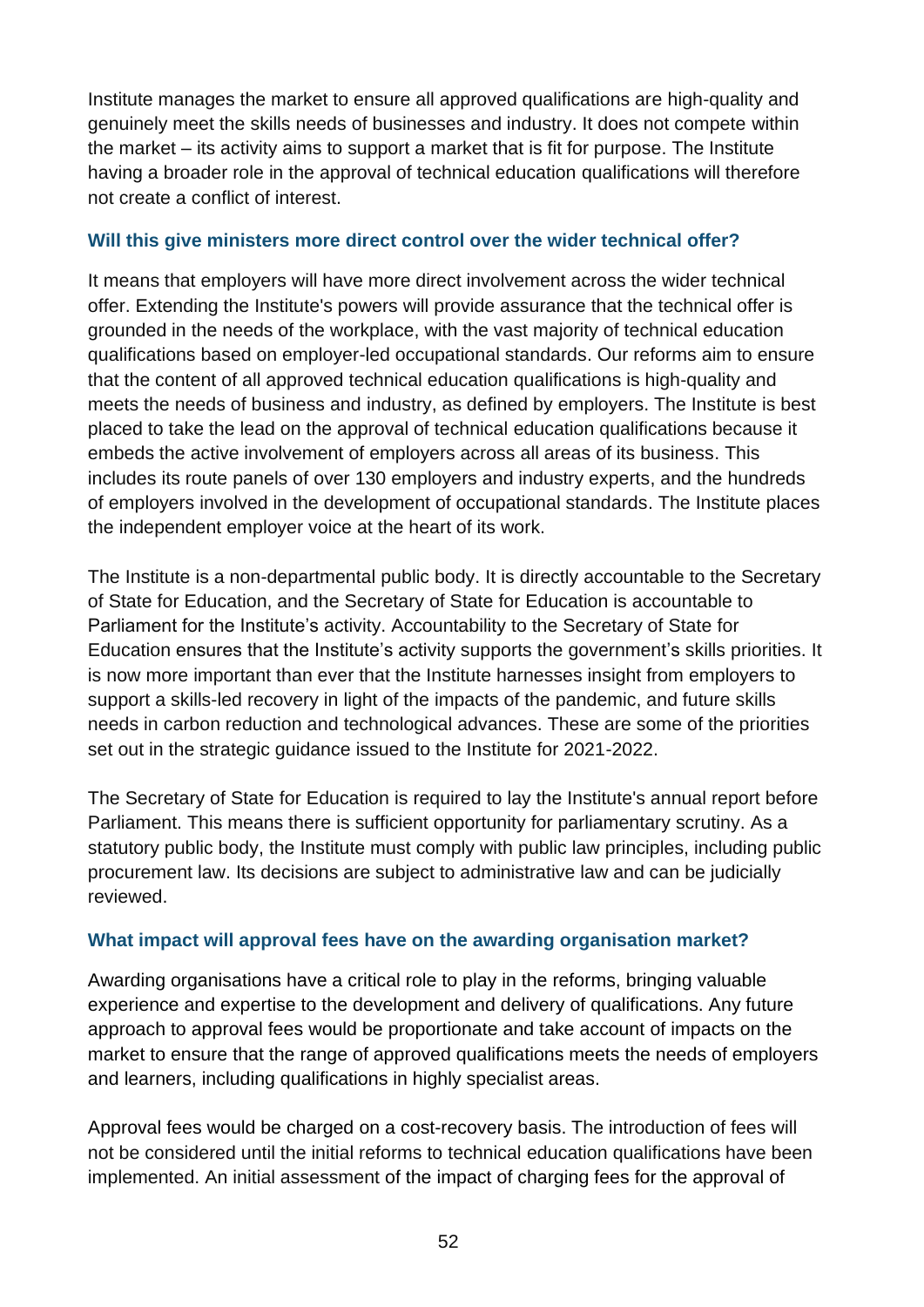technical education qualifications has been published as part of the wider Skills and Post-16 Education Bill impact assessment.<sup>18</sup>

The fee-charging power would be subject to regulations published by the Secretary of State for Education and there would be opportunity for Parliamentary scrutiny of the regulations. A further assessment of the impact on the market would be undertaken when the regulations are being made and would be based on evidence from the initial reforms.

## **Will the Institute own the copyright for the qualifications it approves?**

Transfer of copyright to the Institute only happens in relation to T Levels. Awarding bodies retain the copyright for the higher technical qualifications they develop, and this will also be the case for other qualifications at level 3 that are approved by the Institute in future. The new approval scheme, introduced by the Bill, does not facilitate transfer of copyright to the Institute.

## **Can more than one qualification be approved in relation to an occupation?**

Yes. The new approval scheme, introduced by the Bill, does not place a restriction on the number of qualifications approved in relation to an occupation. To be considered for approval, qualifications will need to meet the approval criteria for the relevant category of qualification, including the relevant statutory test and employer demand test.

But it is important to strike the right balance between quantity and clarity of choice. This is why the best technical education systems in the world have a clear, streamlined offer. As the Sainsbury review found, the proliferation of qualifications with few differentiating features creates a complex landscape that is confusing for learners and employers.<sup>19</sup> The government's reforms aim to deliver a technical offer that has clarity as well as quality. The defunding of qualifications that overlap with T Levels and A levels for 16-19 year olds and the quality bar set by the Institute's approvals process will support a streamlined landscape. In addition, the Bill makes provision for the Institute to introduce a moratorium on the approval of qualifications of a particular kind for a period of time. The moratorium power provides an additional lever to manage the risk of proliferation, should it be needed in targeted areas.

<sup>&</sup>lt;sup>18</sup> [Skills and Post-16 Education Bill: impact assessment and JCHR memorandum](https://www.gov.uk/government/publications/skills-and-post-16-education-bill-impact-assessment-and-jchr-memorandum) - GOV.UK (www.gov.uk)

<sup>19</sup> [Post-16 skills plan and independent report on technical education -](https://www.gov.uk/government/publications/post-16-skills-plan-and-independent-report-on-technical-education) GOV.UK (www.gov.uk)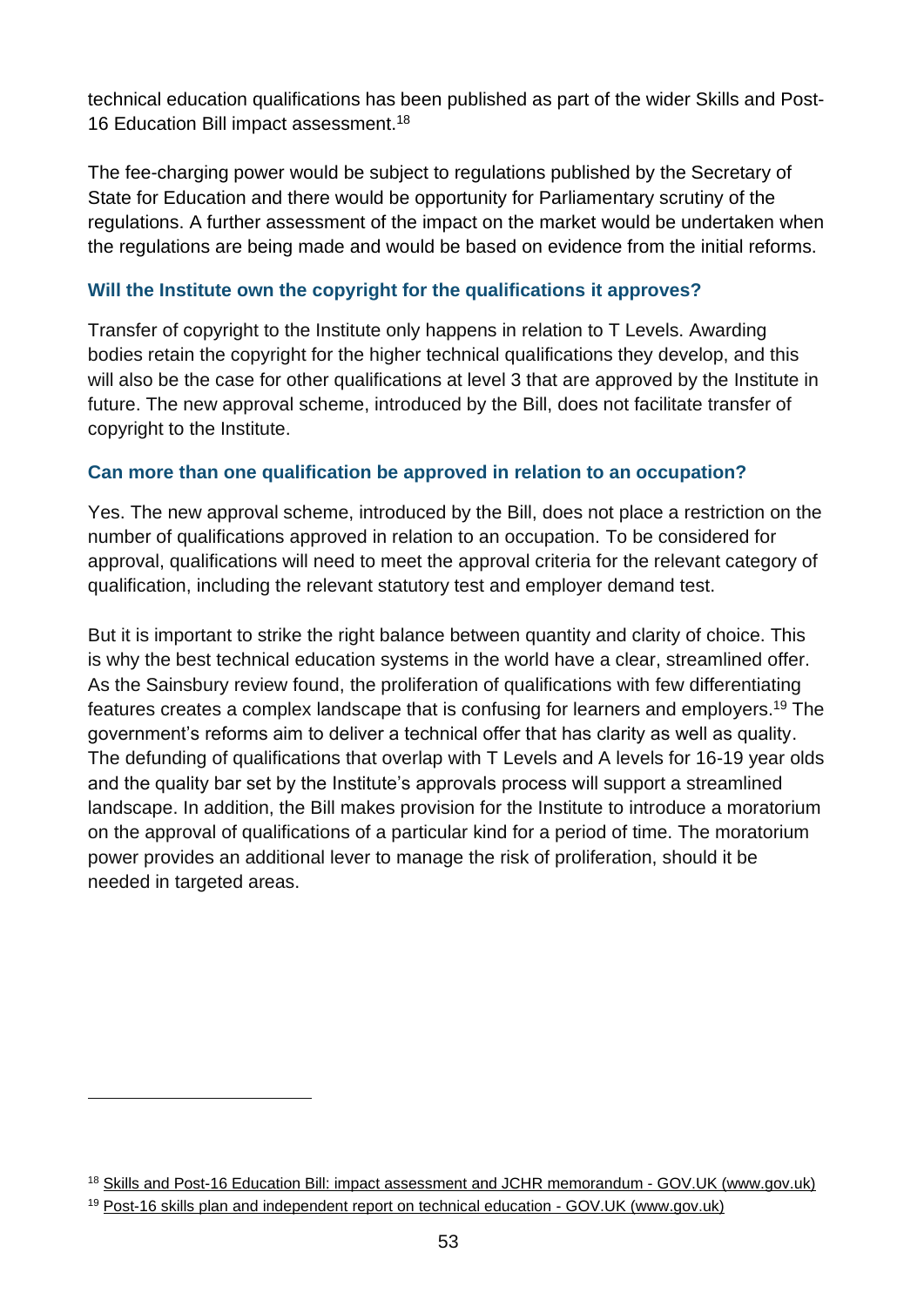#### **What else is the government doing?**

- The government response to the second-stage consultation of the review of post-16 qualifications at level 3 was published in July 2021.<sup>20</sup> The response sets out the qualifications that will be considered for public funding alongside A levels and T Levels.
- Alongside our reforms to level 3 qualifications, the government wants to improve study at level 2 and below, which has been neglected for too long. Getting level 2 and below right is key to making sure that students have clear lines of sight to level 3 qualifications, apprenticeships, traineeships, and for some, directly into employment.
- The government is considering feedback to the call for evidence which ran from November 2020 to February 2021 and will consult on proposals for reform later in 2021.

<sup>&</sup>lt;sup>20</sup> [Review of post-16 qualifications at level 3: second stage -](https://www.gov.uk/government/consultations/review-of-post-16-qualifications-at-level-3-second-stage) GOV.UK (www.gov.uk)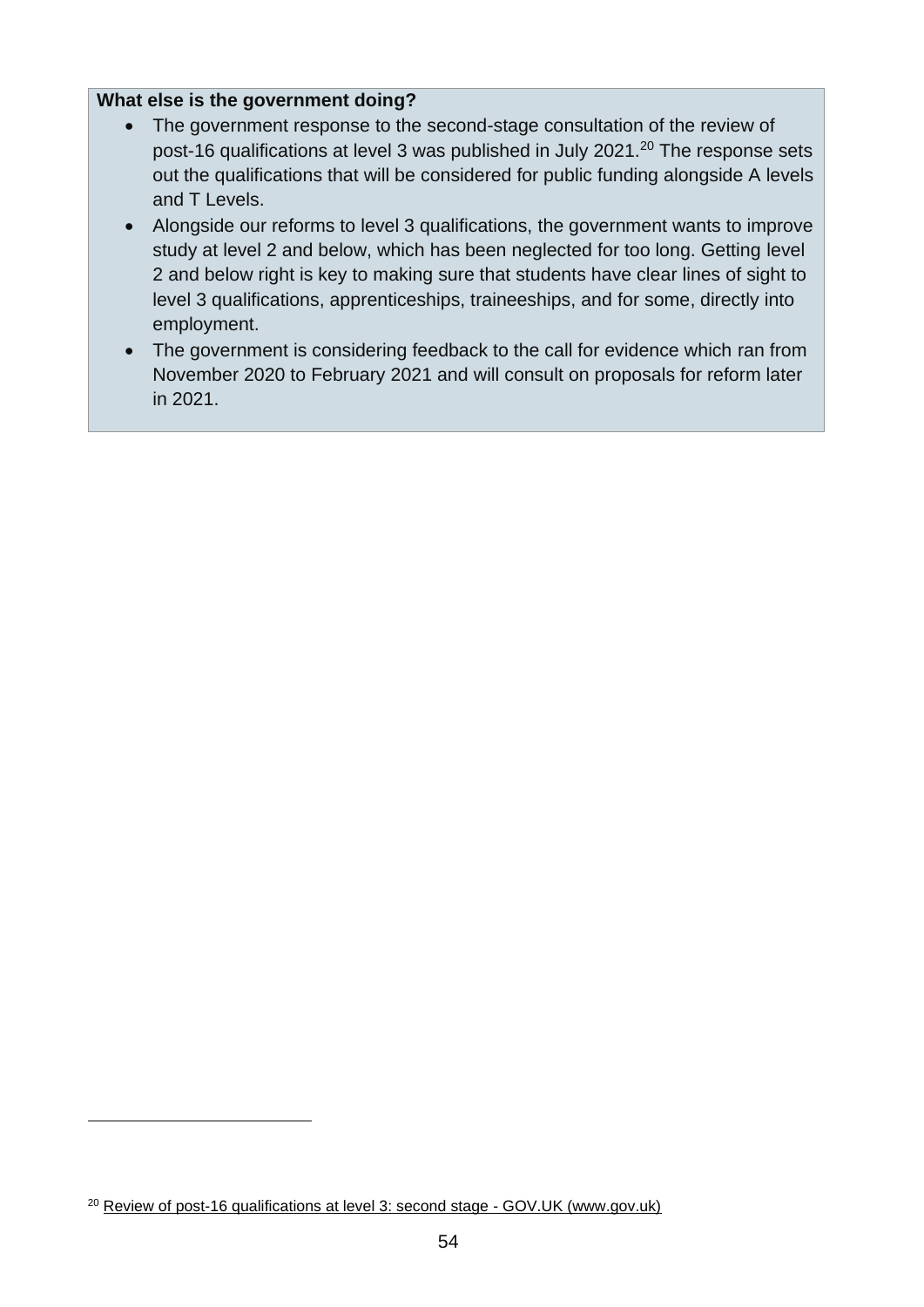

# **Skills and Post-16 Education Bill: Apprenticeship policy**

## **Success of the programme so far**

Apprenticeships are available to employees at all stages of their career (starting, upskilling and retraining), from aged 16, at levels 2-7 (GCSE to Masters) and in a breadth of sectors. Combining work and training, they bring benefits to both employers and individuals.

Following fundamental reforms, we have transformed apprenticeships into a prestigious technical education option that better meets employer needs, is higher quality and has sustainable funding through the Apprenticeship Levy.

We have made greater investment:

- The introduction of the levy has enabled the government to make £2.5bn available in this financial year to invest in apprenticeships for all employers, large and small – double what was available in 2010-11.
- As part of plan for jobs we introduced apprenticeship incentive payments for new apprenticeship hires. Between September 2020 - August 2021 employers have submitted incentive claims for 85,430 new apprentice hires.

We have introduced stronger quality requirements:

- Apprenticeships are now a minimum of 12 months.
- They have at least 20% of an apprentice's time spent off-the-job training.
- New independent end-point assessment proves occupational competence.

We put employers in the driving seat with the introduction of standards:

- There are now over 630 high–quality, industry designed apprenticeships standards available.<sup>21</sup>
- Since the introduction of standards in September 2014, there have been 931,300

<sup>21</sup> [Apprenticeship standards / Institute for Apprenticeships and Technical Education](https://www.instituteforapprenticeships.org/apprenticeship-standards/?)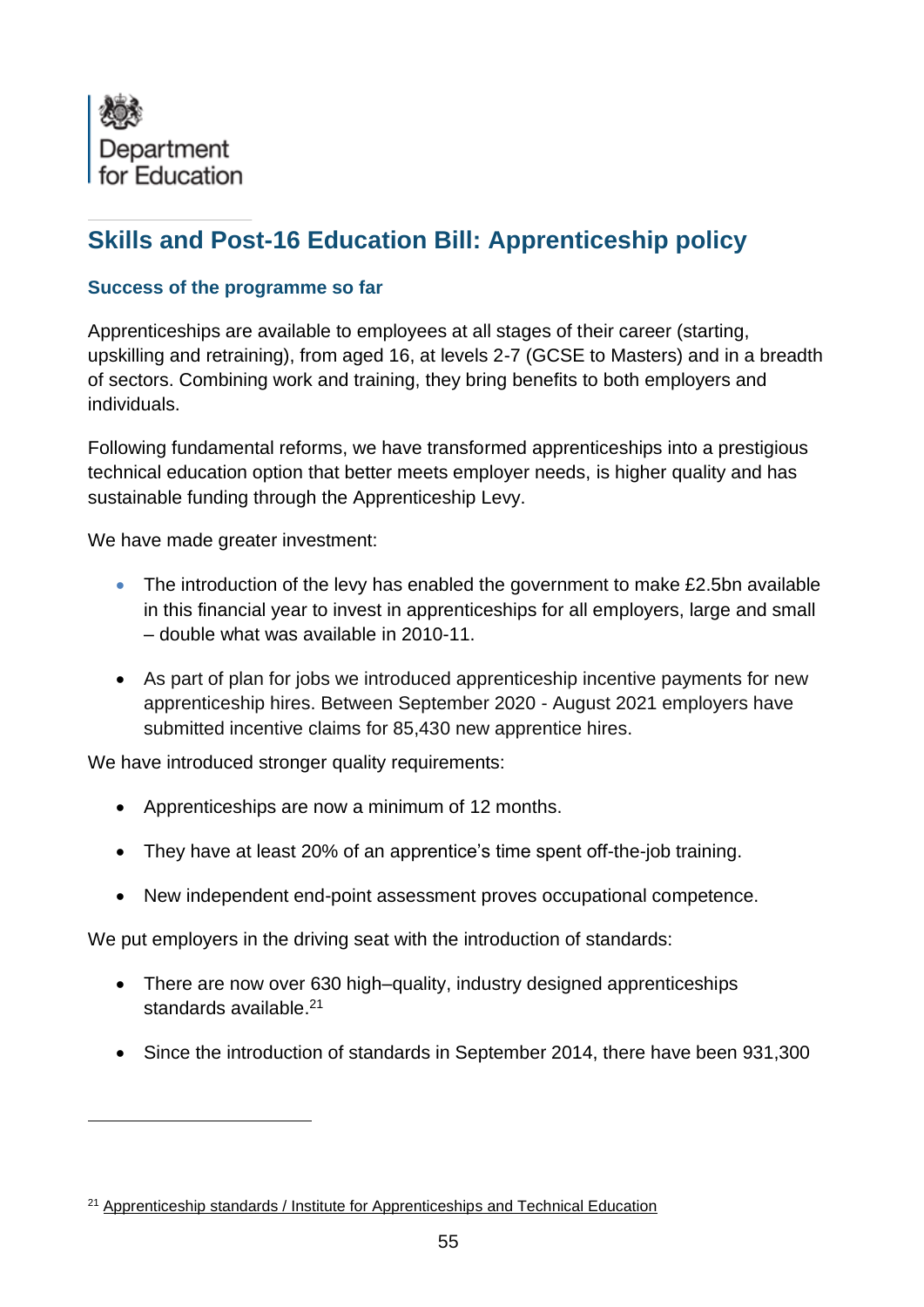starts. 22

• Since August 2020 there have been 298,000 new apprenticeship starts.

Apprenticeships are more successful at helping people secure employment than other training:

• 92% of apprentice achievers go into work or further training with 91% in sustained employment. 23

# **Apprenticeships within post-16 reform**

Apprenticeships form a core part of our reform of post-16 education. They provide employers and individuals with an offer that combines work with substantial training to support entry and progression.

As we build back better and greener, apprenticeships play a vital role in helping employers of all sizes access the skills they need to thrive and making sure people of all ages and backgrounds have the chance to get ahead.

Employers are continuing to design apprenticeship standards, ensuring we can meet the future skills needs of the economy. The Institute for Apprenticeships and Technical Education's Green Apprenticeships Advisory Panel will focus efforts to ensure that the right skills are in place for the future workforce to deliver the green technology shift the UK needs.

We now have strong foundations on which to build even higher quality apprenticeships that support more employers and apprentices to succeed.

The plans set out in the Skills for Jobs white paper<sup>24</sup> build on the principles we've established and position apprenticeships as a core part of the wider technical education offer, as well as improving quality even further.

We are setting out accelerated progression routes that create pathways into apprenticeships from other technical routes such as T Levels, some bootcamps and occupational traineeships, supporting, where appropriate, those with prior learning to accelerate their apprenticeship to complete more quickly.

To support people moving into apprenticeships we are undertaking the largest ever expansion of the traineeships programme. Additional funding will support up to 43,000

 $22$  [Apprenticeships and traineeships, Academic Year 2020/21 –](https://explore-education-statistics.service.gov.uk/find-statistics/apprenticeships-and-traineeships/2020-21) Explore education statistics – GOV.UK [\(explore-education-statistics.service.gov.uk\)](https://explore-education-statistics.service.gov.uk/find-statistics/apprenticeships-and-traineeships/2020-21)

<sup>&</sup>lt;sup>23</sup> [Further education: outcome-based success measures, Academic Year 2017/18 –](https://explore-education-statistics.service.gov.uk/find-statistics/further-education-outcome-based-success-measures/2017-18#dataBlock-691c4e0e-1f45-4638-ac0c-fc4bcf750c53-tables) Explore education statistics – [GOV.UK \(explore-education-statistics.service.gov.uk\)](https://explore-education-statistics.service.gov.uk/find-statistics/further-education-outcome-based-success-measures/2017-18#dataBlock-691c4e0e-1f45-4638-ac0c-fc4bcf750c53-tables)

<sup>&</sup>lt;sup>24</sup> Skills for jobs: lifelong learning for opportunity and growth - GOV.UK (www.gov.uk)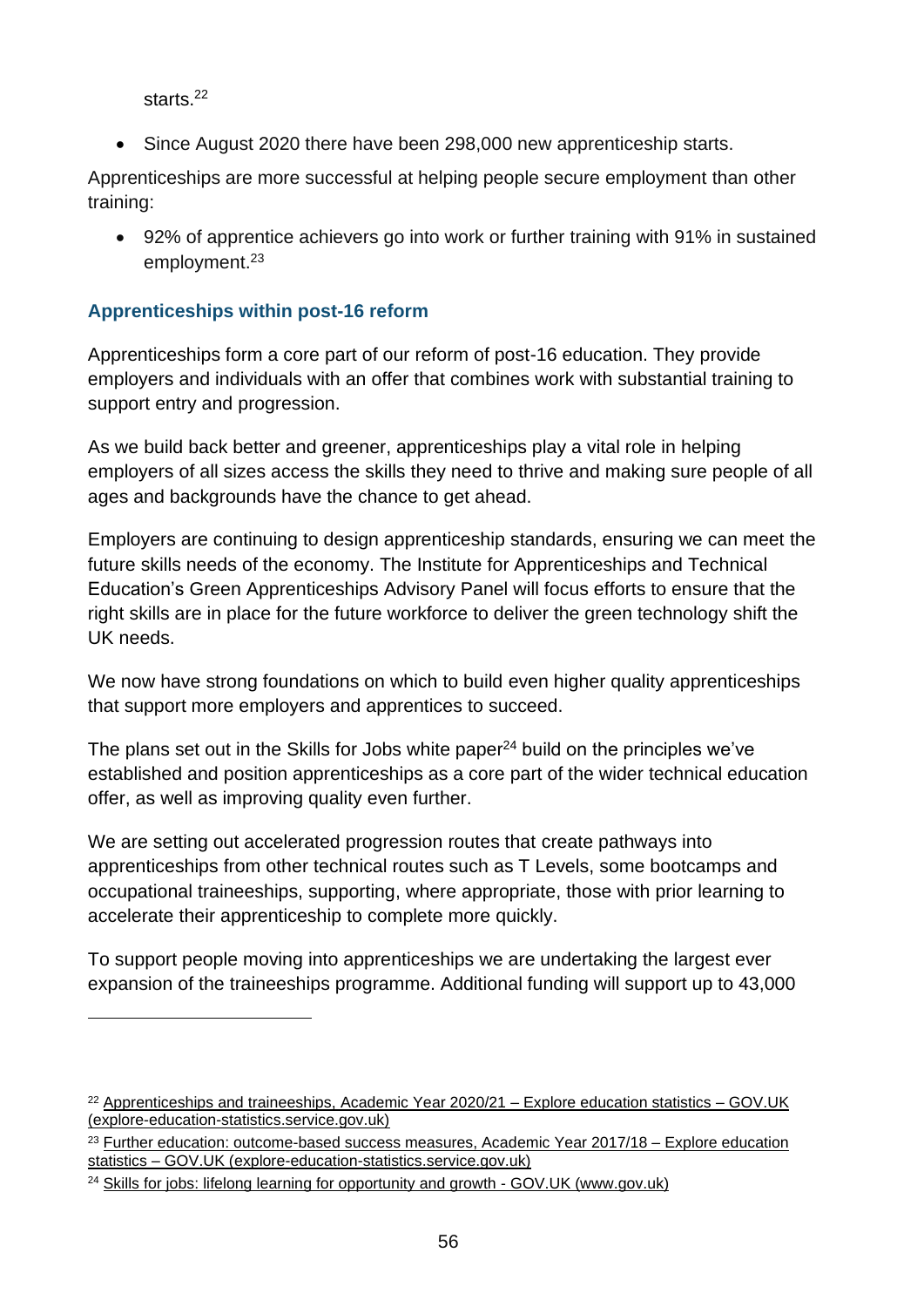starts over the 2021/22 academic year with employers benefitting from £1,000 payments for each traineeships work placement they offer until 31 July 2022.

We have started to deliver occupational traineeships. Developed alongside trade bodies and employers, these occupational routes will map to occupational standards to allow progression where appropriate through accelerated apprenticeships. The first pilots in the Construction, Adult Social Care, Transport & Logistics and Health & Beauty are already underway.

## **Improving apprenticeships**

We are making improvements for employers in direct response to their feedback, giving them greater flexibility to choose the apprenticeship training model that works for them. We are:

- Improving transfers to allow large employers to pledge unspent levy funds with SMEs who want to offer an apprenticeship, supporting starts in their supply chains and helping to address local and regional skills needs.
- Helping employers choose more flexible training models, like accelerated and frontloaded apprenticeships, which speed up apprenticeships training to ensure apprentices get job-ready more quickly.
- Supporting sectors of the economy that have flexible working patterns to make greater use of apprenticeships. The new £7 million flexi-job apprenticeship scheme will increase the portability of apprenticeships between jobs with different employers.

In addition to the quality requirements already in place, we are:

- Supporting employers to give a high-quality experience by providing quality roadmaps, benchmarking and self-assessment tools.
- Investing in professional development for providers through a new national online Apprenticeship Workforce Development programme.
- Undertaking a full refresh of the Register of Apprenticeship Training Providers with more stringent criteria for all providers. 25
	- $\circ$  Only providers who have the necessary capacity and expertise, are ready to deliver and are financially stable can access apprenticeship funding.
	- o We will take action to remove from the Register those who have not actively delivered training in the last 6 months and/or those who have received an [inadequate Ofsted grade](https://gov.uk/government/publications/removal-from-register-of-apprenticeship-training-providers) for apprenticeships (or for overall effectiveness

<sup>25</sup> [Register of apprenticeship training providers -](https://www.gov.uk/guidance/register-of-apprenticeship-training-providers) GOV.UK (www.gov.uk)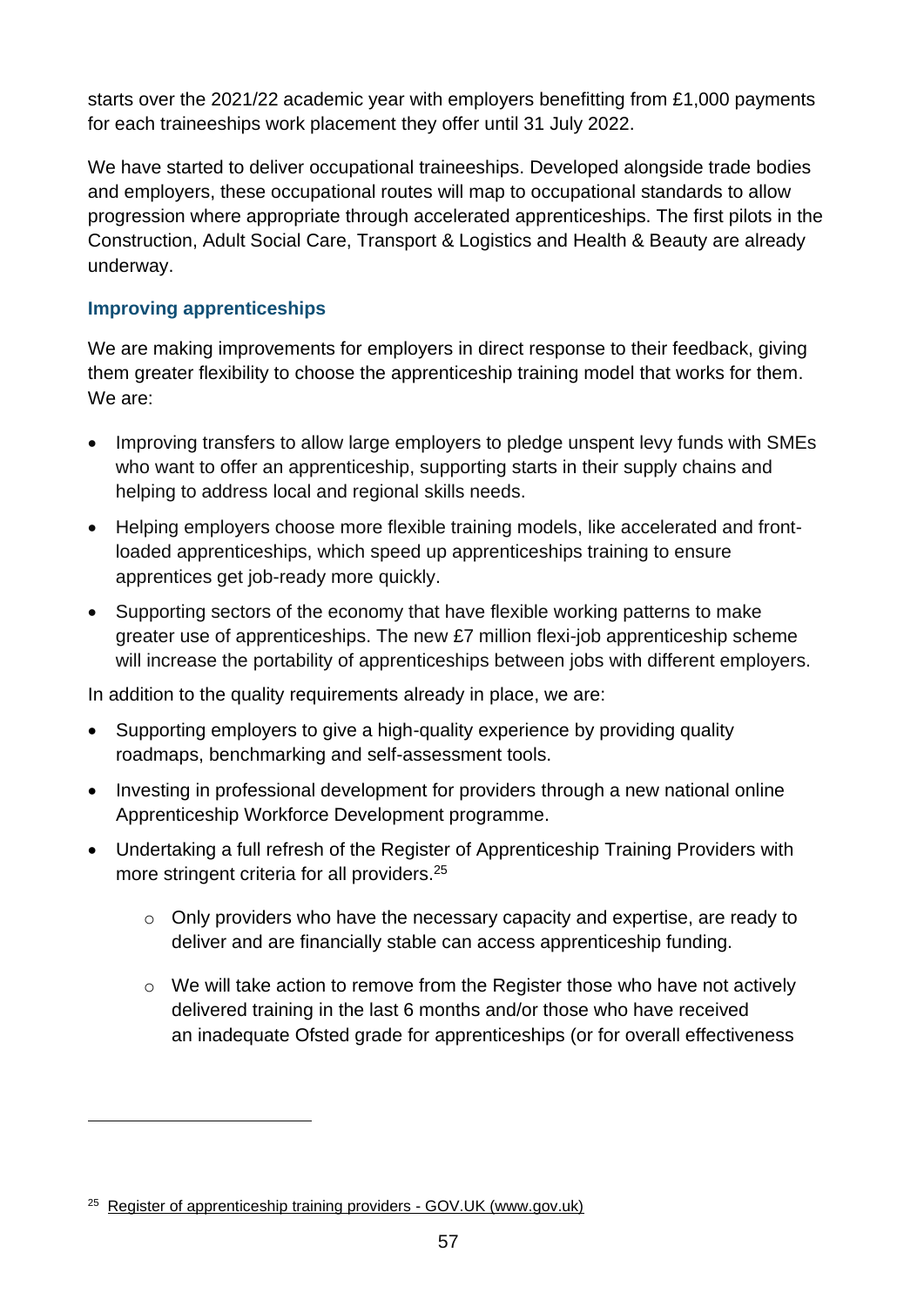under its FE and skills remit where there is no separate apprenticeships grade).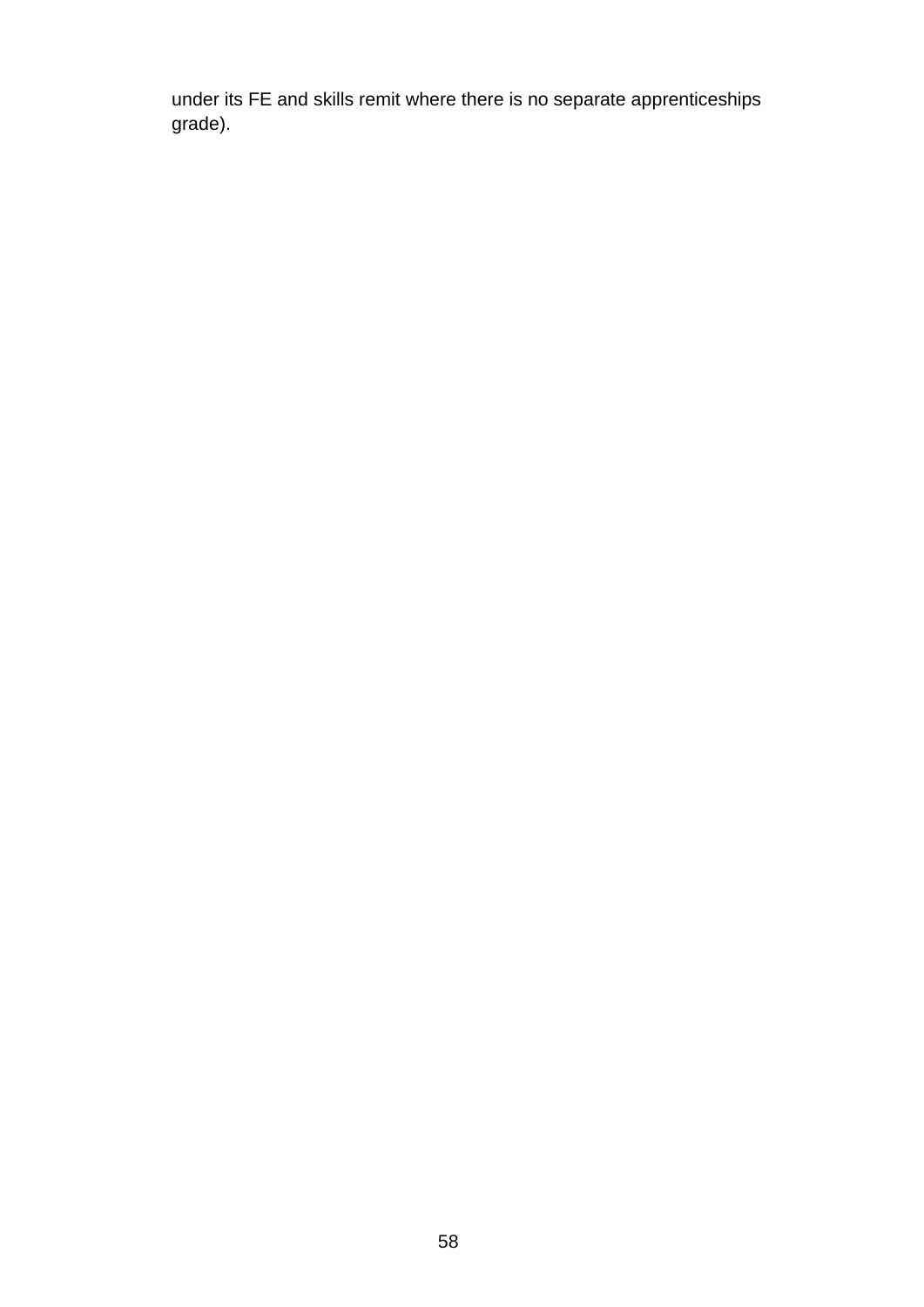

# **Support for those with special educational needs and disabilities in the further education system**

Everyone should be able to access the skills and training they need to be productive. We know that a significant proportion of participants in further education have special educational needs and disabilities (SEND) and that colleges have an important role to play in supporting these students to prepare for adulthood, including employment.

## **How will the reforms set out in the Skills for Jobs white paper help those with SEND?**

In further education, student support promotes the young person's independence and enables them to make good progress towards adult life, including employment. The reforms set out in the Skills for Jobs white paper will support people with SEND: for instance, we anticipate that the elements of our reforms relating to lifelong learning and a more modular approach will work better for some learners. We will consult on the Lifelong Loan Entitlement later this year.

We know that the quality of teaching is the single most important education-based factor determining outcomes for children and young people. This is why we have made a clear commitment through the white paper to strengthening the teaching profession in the FE sector, with a range of support to recruit, retain and develop more high-quality individuals as FE teachers – including specific incentives targeted at those who will be teaching learners with SEND.

## **What are the existing expectations of FE providers to support learners with SEND, including learners with low or moderate needs?**

In 2014, the Children and Families Act introduced significant reforms to the SEND system. It brought the FE sector into a single coherent system for SEND which spans early years, schools and FE, and covers provision for those with low or moderate needs, as well as those with more complex needs. The Act placed new duties on FE colleges and some other post-16 providers, who must have regard to the [SEND Code of Practice.](https://www.gov.uk/government/publications/send-code-of-practice-0-to-25)

Colleges have the following legal duties in relation to SEND:

- A duty to co-operate with the local authority on arrangements for children and young people with SEND;
- A duty to admit a young person when the institution is named in an education, health or care (EHC) plan;
- A duty to have regard to the SEND Code of Practice; and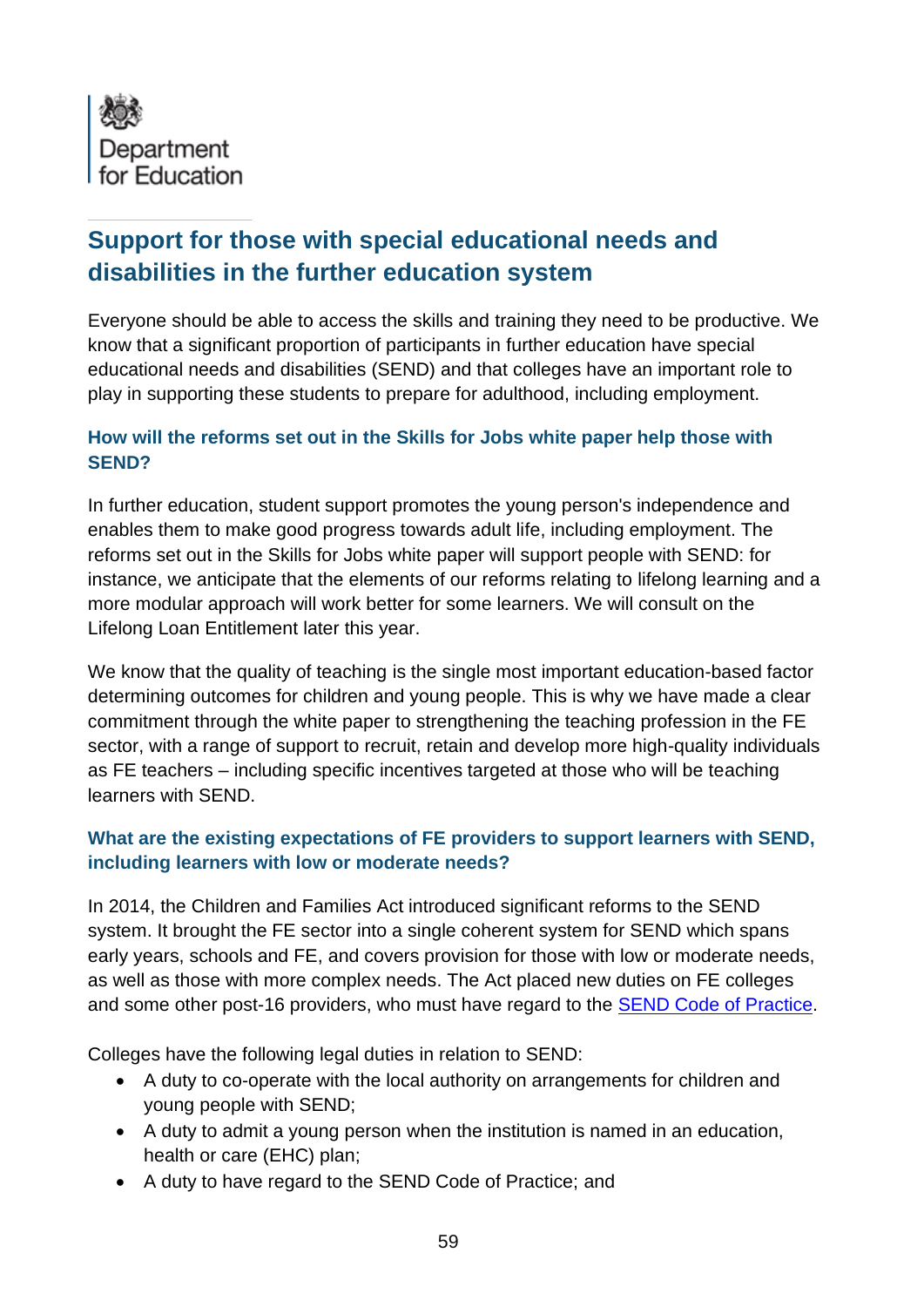• A duty to use best endeavours to secure the special educational provision called for by the student's special educational needs.

In addition, colleges also have duties and obligations under the Equality Act 2010 to ensure that they are acting inclusively and not discriminating against disabled students. As with other FE providers, they are obliged to make reasonable adjustments to prevent disabled students being placed at a substantial disadvantage.

# **What is the government doing to build on and improve the SEND system?**

The government is committed to building on current successes and improving the SEND system so that it delivers for children and young people, their families and the professionals working with them. The reforms to the SEND system introduced in 2014 were widely recognised as, broadly, the right reforms. The government know that the system is not delivering well enough for many.

The government established the SEND Review because it is determined:

- to improve the outcomes for children and young people with SEND and focus on preparing them for later life and adulthood;
- to improve people's experiences of the SEND system, with services working in coproduction with children, young people and parents; and
- to ensure we achieve better value for money, targeting and distributing resources in a way that best ensures children's needs are met quickly and effectively.

Throughout the Review, the government has worked, and continues to work, closely with a range of partners – children and young people with SEND, the Children's Commissioner, parents and carers, a wide range of system leaders, SEND sector organisations, representatives from educational establishments and others.

Based on what the government has been told through that extensive engagement, it wants to make sure the Review focuses on three things in particular:

- How mainstream provision, in early years, schools and post-16 settings, could provide more effective support for a wide range of SEND needs. This means a renewed focus on identifying and addressing needs early, quality teaching and understanding what works, and offering the right support faster than many currently experience.
- Strengthening roles and accountabilities for those who provide services and support for children and young people with SEND so that parents need to be clear of the pathways for redress. All so that services work better together and put children and young people at the centre of service design and delivery.
- How the government can ensure proposals can be implemented effectively so that they lead to real and lasting change, as well as taking account of the impact of the Covid pandemic.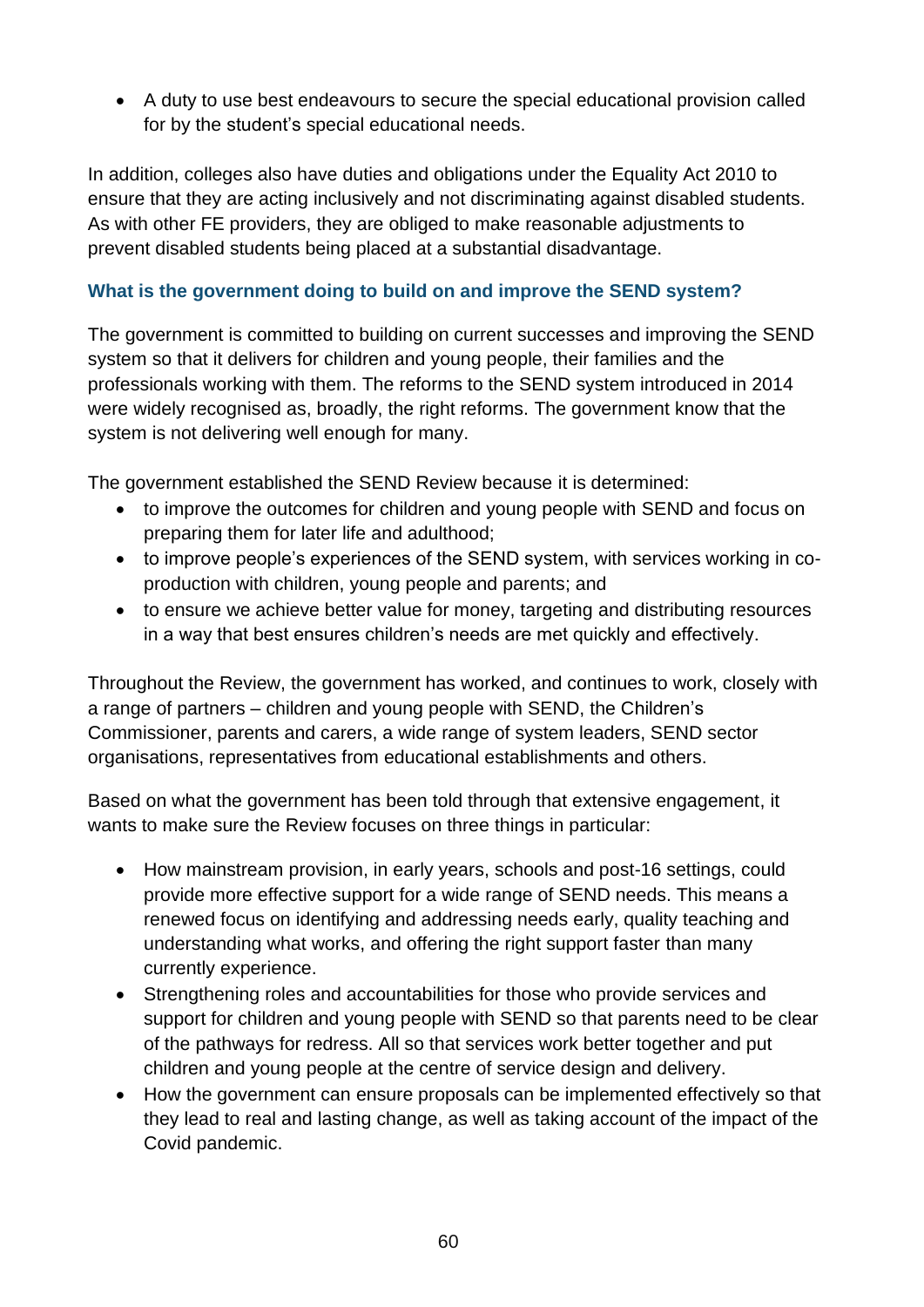The government will be finalising proposals over the coming months, and intends to publish proposals for public consultation that will give children and young people with SEND greater opportunities to succeed by fundamentally improving the way we deliver support. The government wants to get this right and will publish proposals as soon as possible.

## **How does the Skills and Post-16 Education Bill help learners with SEND?**

The measure relating to the duty to review provision in relation to local needs in the Skills and Post-16 Education Bill creates a new duty on FE sector providers that builds on the existing duties on local authorities to keep educational, training and social care provision for children and young people with SEND under review (section 27 of the Children and Families Act 2014).

The new duty requires the governing body of each FE college, sixth-form college and designated institution to review how well the education or training provided by that institution meets local needs. The draft statutory guidance published by the Department for Education makes clear that when governing bodies are reviewing how well their provision meets local needs, they should include consideration of the needs of learners with SEND, including those with education, health and care (EHC) plans, and ensure that reviews are carried out in a way that is compliant with existing statutory obligations including in relation to SEND.

The duty to review how well the education or training provided meets local needs complements our work on local skills improvement plans. Local skills improvement plans focus on better aligning technical education and training with priority skills needs, identified by employers. They should focus on the specific skills needs of local labour markets. For many colleges and other providers, these plans will be a key point of reference when reviewing how their provision meets local skills needs, including needs of learners with SEND.

The Bill also proposes new powers for the Secretary of State for Education to improve the quality of teacher training for the FE sector. Driving up the quality of teacher training and development in the sector is vital to ensuring that learners across the whole spectrum of needs can experience the best possible teaching and achieve their full potential.

## **How are FE teachers being trained to support students with SEND?**

The Department for Education does not regulate FE teachers or set a minimum requirement for their training, but does have a strong interest in making sure that FE teacher training prepares people to support all learners as best as they possibly can. Evidence is clear that the quality of teachers and teaching is the single most important factor in education determining outcomes for learners.

Although there is some excellent teacher training currently available, the government knows that the system as a whole could be stronger. The initial teacher training (ITT)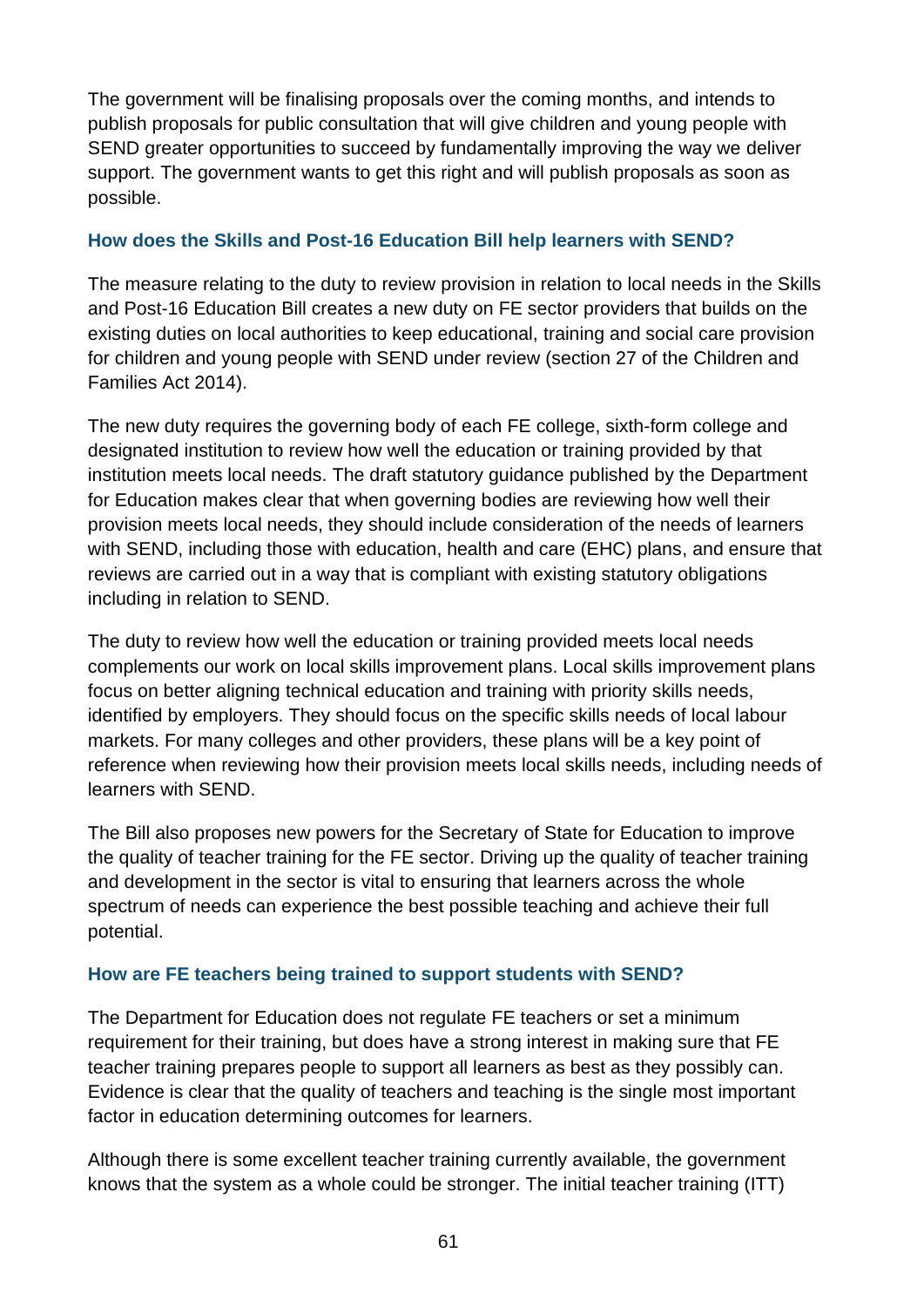measure in the Skills and Post-16 Education Bill underpins the commitment in the Skills for Jobs white paper to improve the quality of teacher training in FE. That is why the government is committed to making the new employer-developed occupational standard the basis of all FE teacher training.

This standard, developed by sector representatives who have experience of employing teachers, includes a specific duty that focuses on the importance of inclusion, which will support the early identification of learners' needs and enable teachers to respond effectively to them.

To improve the capability and confidence of the FE workforce to identify and meet the needs of children and young people with SEND, in 2021-22, the Department for Education is providing a grant of almost £1.2 million to the Education and Training Foundation (ETF) for supporting SEND. The Department for Education also contracts with the Autism Education Trust to develop training and resources to support teachers in every stage to meet the needs of autistic learners.

Activities supported through this funding will equip the FE workforce to effectively support young people with SEND to prepare for adulthood, with an ongoing focus on preparation for employment.

The government also offers bursaries and grants, worth up to £18,200 each in 2021/22 (maintaining a similar offer in the previous year), to support high-quality initial training for teachers who want to work with learners with SEND. Demand for these incentives has been high, helping to develop a strong supply pipeline of SEND specialists into the FE teaching profession.

## **What is the government doing on careers guidance for learners with SEND?**

The Department for Education is working in collaboration with various organisations to ensure careers advice for young people with SEND is of the highest quality. The Careers & Enterprise Company (CEC) works with special schools across England, as well as with Careers Leaders, who design and deliver careers education programmes tailored to the needs of young people with SEND regardless of their educational setting (i.e. mainstream schools and colleges, special schools or alternative provision).

The National Careers Service is designed to enable people to self-serve as much as possible, however some people need more intensive support. For self-service, the intuitive digital tools and smart use of data enable them to get a personalised service. Professional careers advisers will help provide people with additional advice and guidance, specific to their personal circumstances.

The Gatsby Benchmarks of Good Career Guidance define world-class careers education. The Department for Education expects all secondary schools and colleges to use the Gatsby Benchmarks to develop and improve their careers programmes. The benchmarks can be used for all young people and specialist implementation support is available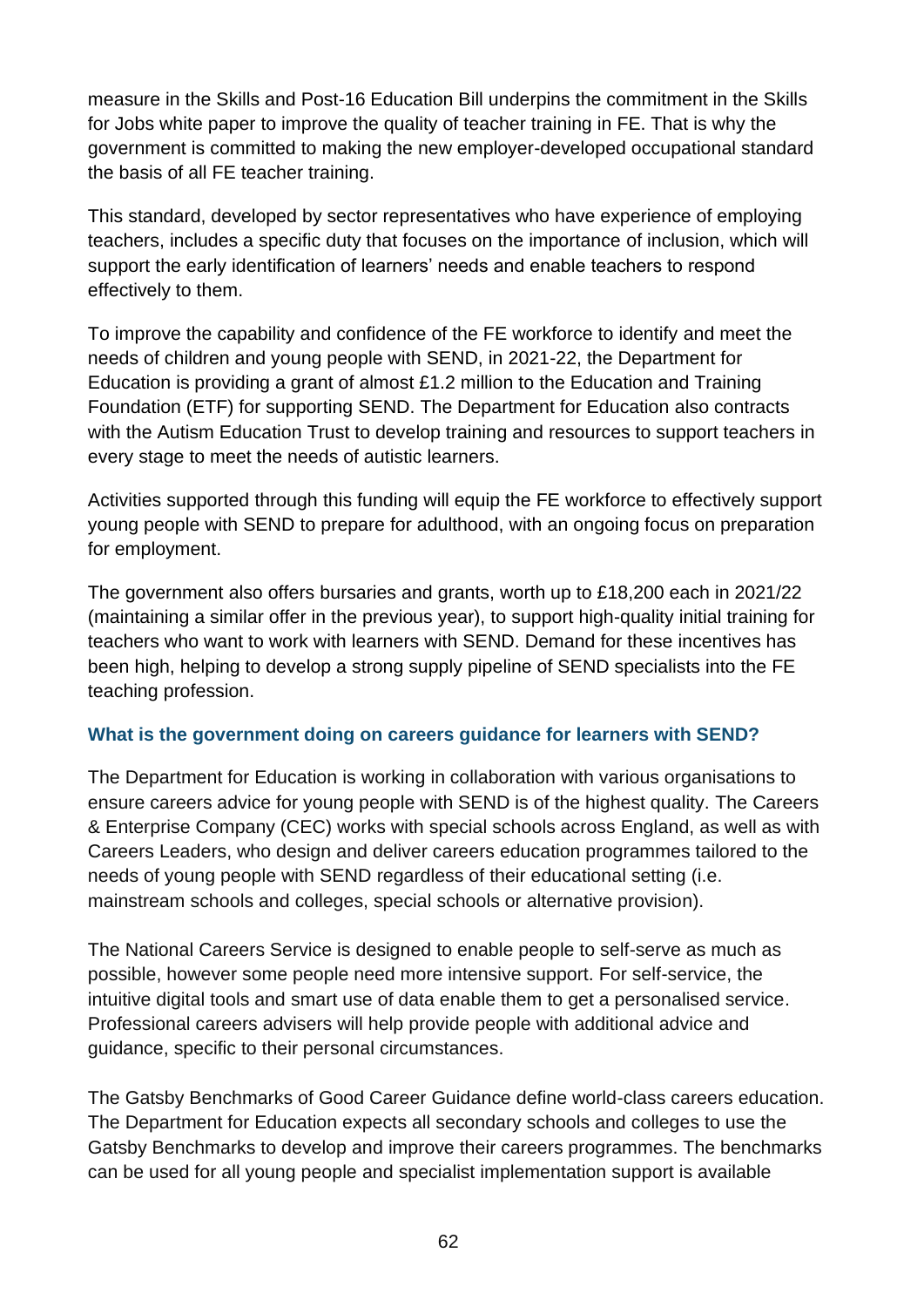through the CEC (all housed in an online [Resource Directory\)](https://resources.careersandenterprise.co.uk/) to assist delivery of the benchmarks for young people with SEND.

Examples include:

- The Inclusion Community of Practice (COP). Operating out of 32 Careers Hubs and reaching 628 educational establishments, this national community of best practice sharing was established in March 2020 to enable young people with SEND to be better supported in their careers education. This will be rolled out to all Careers Hubs in the next academic year.
- [My Skills My Future programme.](https://resources.careersandenterprise.co.uk/my-skills-my-future) Launched in June 2021 as a direct result of the work of the Inclusion COP, this initiative is a collaboration between Careers Hubs, employers, providers and voluntary organisations to support Careers Leaders to prepare young people with SEND for their next best steps.
- The CEC is also undertaking targeted work with employers to stimulate greater SEND [employer engagement](https://resources.careersandenterprise.co.uk/supporting-employers-working-young-people-special-educational-needs-and-disabilities-send) and will continue to make the case for employers to provide experiences of the workplace and supported internships for these young people.
- Training: CEC have established SEND specific training for CEC local Enterprise [Coordinators](https://www.careersandenterprise.co.uk/our-network-careers-hubs/our-network/) and [Enterprise Advisers](https://www.careersandenterprise.co.uk/employers/volunteer-with-a-school-or-college/) to enable them to better understand how they could support their schools.
- A [SEND Outreach Campaign.](https://resources.careersandenterprise.co.uk/resources/send-outreach-campaign-e-pack) This campaign saw a pack of SEND specific resources, including the [SEND Gatsby Toolkit](https://resources.careersandenterprise.co.uk/resources/gatsby-benchmark-toolkit-send) (developed in collaboration with Talentino, CDI and Gatsby Foundation), sent to every special school in England outlining its services.

The Education and Training Foundation (ETF) also provides professional development for careers advisers working with SEND young people.

# **How are FE providers funded to meet the additional needs of SEND students?**

Colleges receive additional funding (over and above their core funding) for students with additional needs, including those with special educational needs, through Disadvantage Funding. Like mainstream schools, colleges are expected to provide appropriate, highquality SEND support using all available resources.

The Education and Skills Funding Agency (ESFA) also allocates high needs funding to colleges and local authorities for students whose additional support costs more than £6,000. Colleges and local authorities should use their funding allocations to work together with young people with SEND to agree study programmes and support packages which are personalised to the student's individual aims, enabling the achievement of positive outcomes.

For adult learners, the Adult Education Budget (AEB) also funds colleges and providers to help adult learners to overcome barriers which prevent them from taking part in learning. This includes Learning Support funding which helps Colleges and training providers to meet the additional needs of learners with learning difficulties and/or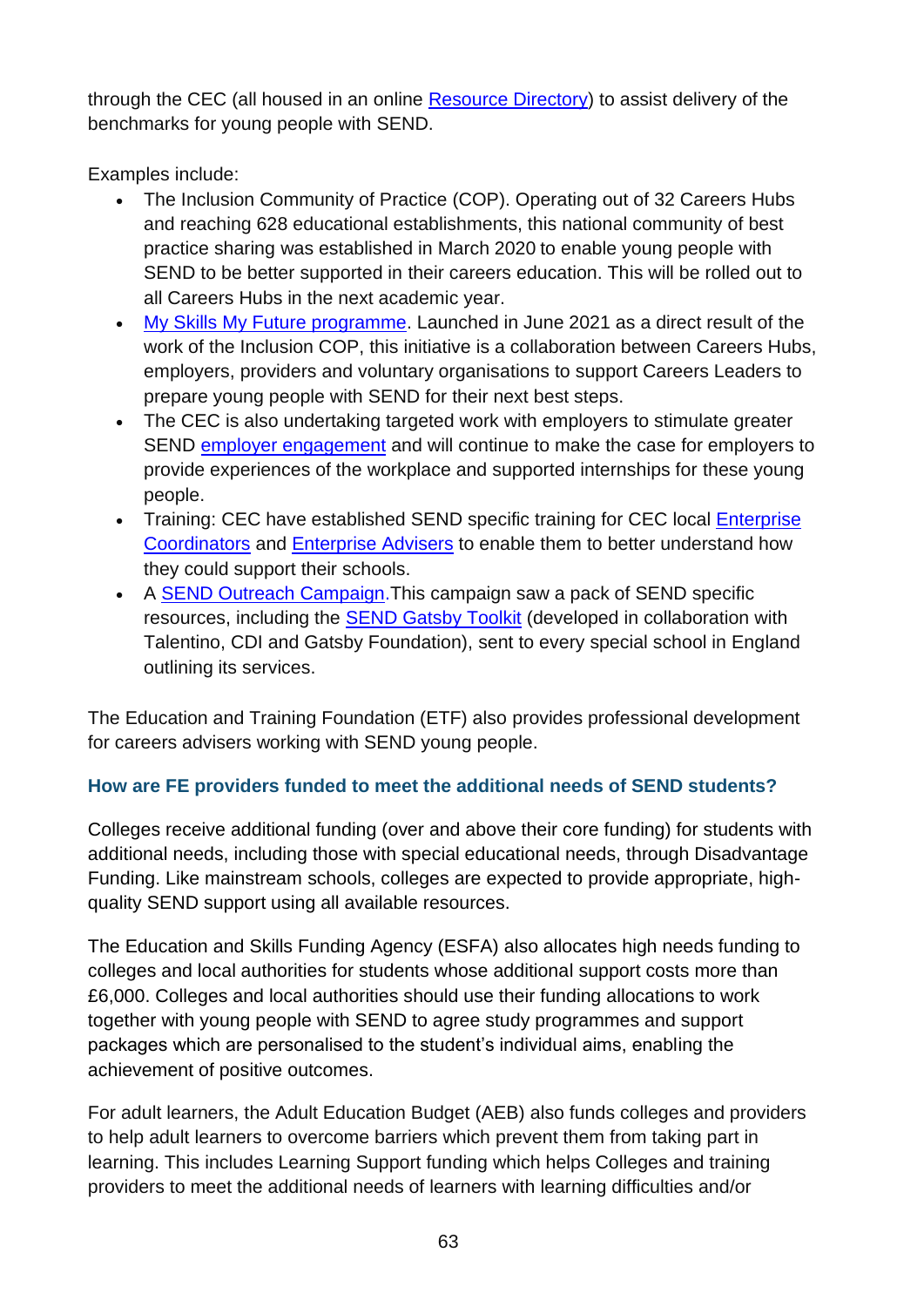disabilities and meet the costs of reasonable adjustments as set out in the Equality Act 2010. Learning Support can cover a range of needs including an assessment for dyslexia, funding to pay for specialist equipment or helpers and arranging signers or note takers.

#### **How are learners with SEND served by accessible technology?**

FE providers have legal requirements under the Equality Act 2010 to ensure that they are acting inclusively, including making reasonable adjustments to their teaching to support students with disabilities.

FE providers must use their best endeavours to meet the needs of those with special educational needs, one element of which would be thinking about how to deliver learning.

However, decisions about what technologies to use and how to apply them are for individual providers, as independent institutions, to make.

## **What support is available for those with SEND to transition out of the education system and into employment?**

Young people, no matter what their SEND, need the right support to succeed in their education and transition to adult life. The government wants colleges to be flexible in the study programmes they provide for young people with SEND and to include training for adult life where it is needed.

The SEND Code of Practice explicitly states that all children and young people with SEND should be prepared for adulthood. For those with an EHC plan, there must be a focus from year 9 onwards on preparing the young person for adulthood as part of their plan's annual review. This continues while the young person is attending college until they are 25 years old or earlier if their EHC plan ceases.

With the right preparation and support, the overwhelming majority of young people with SEND are capable of sustainable paid employment. All professionals working with them should share that presumption, and should provide the career advice and support that helps young people to develop the skills and experience, and achieve the qualifications, to succeed in their careers.

Supported internships and traineeships are work-based study programmes specifically designed to prepare young people for employment. Supported interns and trainees can apply to Access to Work for financial support for specialised equipment and job coaching.

The Department for Education is also supporting the Department for Work and Pensions to develop an adjustments passport that will help to smooth the transition into employment and support people changing jobs. Pilots will be taking place this year focussing on young people leaving education and service leavers leaving the armed forces. The adjustments passport will capture the in-work support needs of the individual and empower them to have confident discussions about adjustments with employers.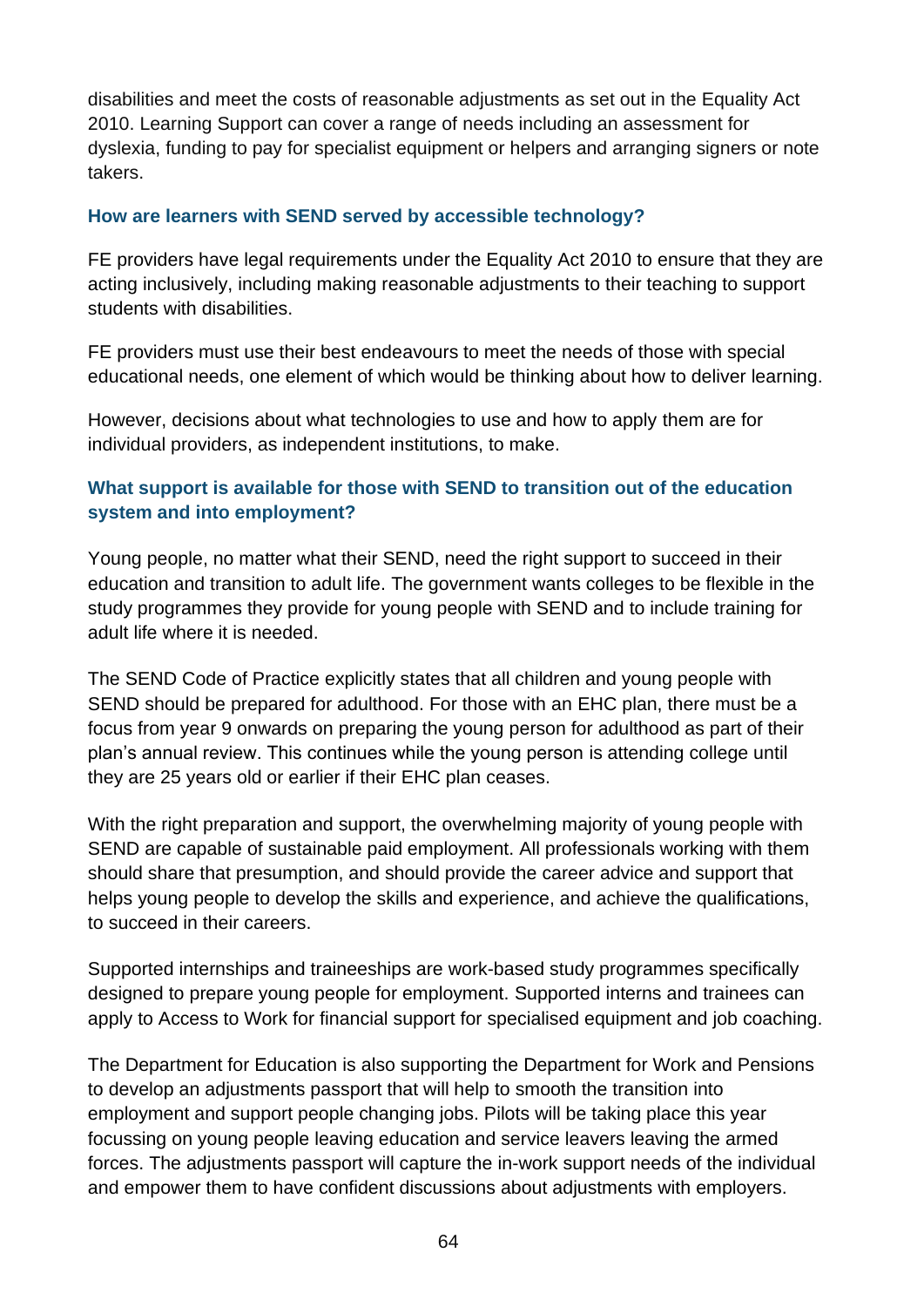

# **Skills and Post-16 Education Bill: mental health in higher education**

## **What are the government's aims in supporting mental health in higher education (HE)?**

Higher Education Providers (HEPs) are autonomous bodies, independent from government, and have responsibilities to support their students. HEPs are experts in their student population and are best placed to identify the needs of their particular student body, and provide tailored welfare and support services.

The Department for Health and Social Care (DHSC) has overall policy responsibility for young people's mental health. The Department for Education continues to work closely with DHSC to take steps to develop mental health and wellbeing support.

The government has addressed the unprecedented challenges of COVID-19 in relation to student mental health in a number of ways set out below. This includes additional investment in mental health support for students, driving more integrated partnerships between the HE sector and healthcare colleagues to ensure students are well supported, and working with the Office for Students (OfS) to provide Student Space, a dedicated student mental health platform in direct response to the challenges posed by the pandemic.

The government expects all HE providers to engage actively with suicide prevention and share effective practice across the sector. It is key that HE providers investigate the circumstances around student deaths and continuously improve their practice. The Office for Students is taking a leading role in disseminating effective practice to the sector.

## **What is the government currently doing to support mental health and prevent suicide in HE?**

### Government funding for mental health services

The government is committed, through the NHS Long Term Plan, to investing at least £2.3 billion of extra funding a year into mental health services by 2023-24. This will see an additional 345,000 children and young people and adults able to access support through NHS-funded services. As part of the government's Mental Health Recovery Action Plan, this year the NHS will receive around an additional £500 million, to address waiting times for mental health services, give more people the mental health support they need, and invest in the NHS workforce.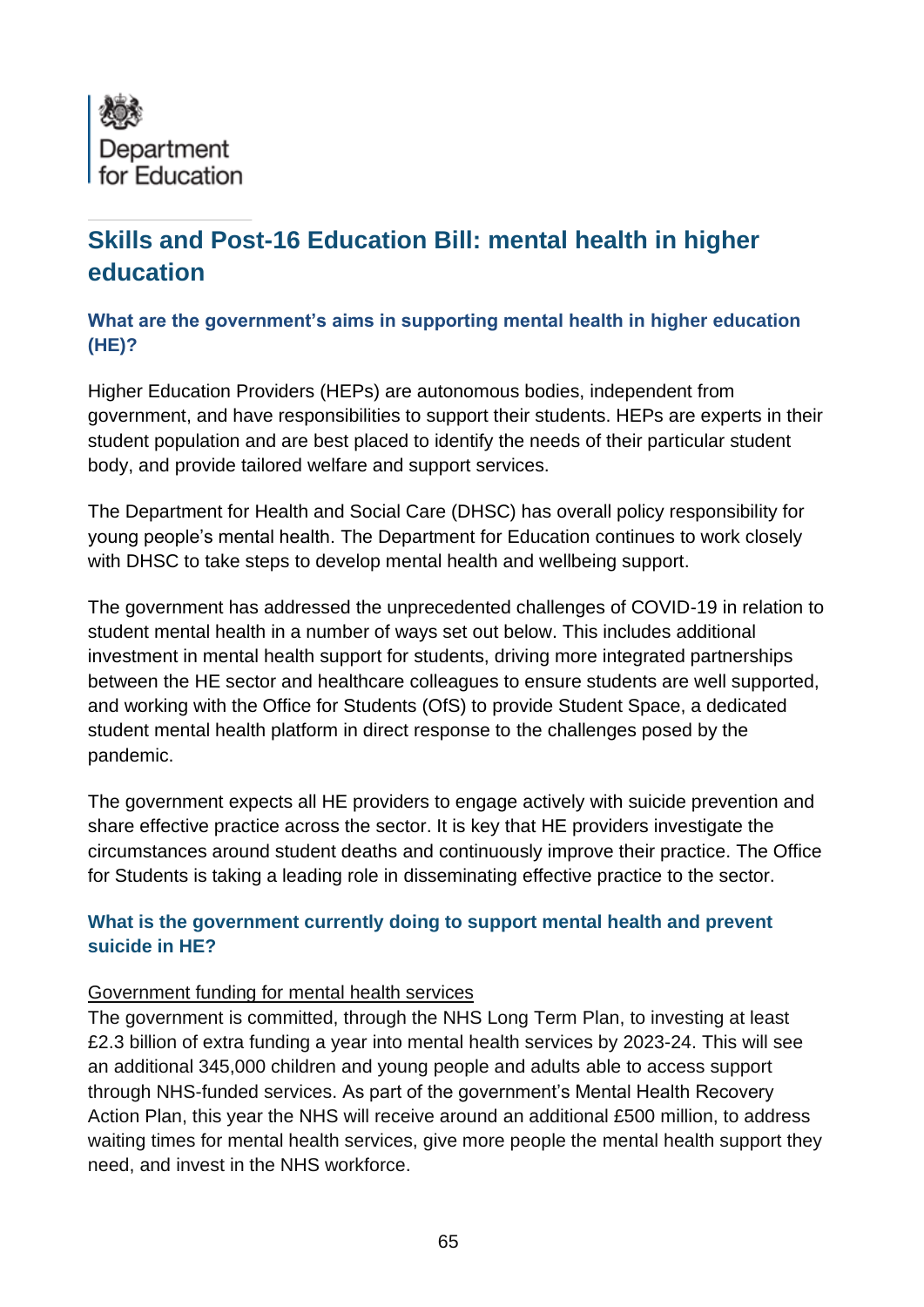£13 million has been allocated to ensure young adults aged 18 to 25, including university students, are supported with tailored mental health services, helping bridge the gap between children's and adult services. Students are a key part of this population and face some unique challenges in the transition from school/college to university, including access to support from NHS mental health services where they move area or GP practice. A DHSC ministerial-chaired Mental Health Recovery Board has been set up to provide oversight and assurance of the delivery of the additional mental health recovery funding.

We are continuing to work with our counterparts in DHSC, as well as with stakeholders in the HE and health sectors sector through the Mental Health and Wellbeing Taskforce Subgroup, and the Mental Health in Education Action Group to ensure that supporting students through these transitions remains a priority.

## HE Frameworks

The HE sector is proactive in leading work to establish and promote standards of practice, with oversight from government. Standards of practice are driven by Universities UK (UUK); the Mental Health in HE Advisory Group (MHHE); and Step Change: Mentally Healthy Universities which promotes a whole institution approach to health and wellbeing.

The university [Mental Health Charter,](https://www.studentminds.org.uk/charter.html) developed in collaboration with students, staff and partner organisations, is intended to drive up standards of practice across the HE sector, including leadership, early intervention and data collection. Open for applications in April 2021, the [University Mental Health Charter Programme](https://universitymentalhealthcharter.org.uk/) means members can work towards the Charter Award, which recognises HE providers that promote good mental health and demonstrate excellent practice. So far 40 HE providers have signed up to the first cohort of the University Mental Health Charter Programme. The Parliamentary Under Secretary of State for Higher and Further Education has made clear the ambition for all HEP's to sign up to the Charter programme.

## OfS role

Student mental health continues to be a strategic priority for the OfS. Through the access and participation regime, HE providers are challenged to address gaps in outcomes between disabled students, including students with mental health conditions, and their peers, particularly where there is evidence of gaps in access, progression and attainment. This is intended to enable all students to fully participate and succeed at university. The OfS can also receive notifications from students, their families or third parties where they consider there have been systemic failures to provide adequate student support, and will consider regulatory action where this risks breaching conditions of registration.

The OfS have funded [Student Space](https://studentspace.org.uk/) with up to £3 million, which is a mental health and wellbeing platform designed to bridge any gaps in support for students arising from the pandemic. Student Space is designed to work alongside existing services, providing dedicated one-to-one phone, text and web chat facilities as well as a collaborative online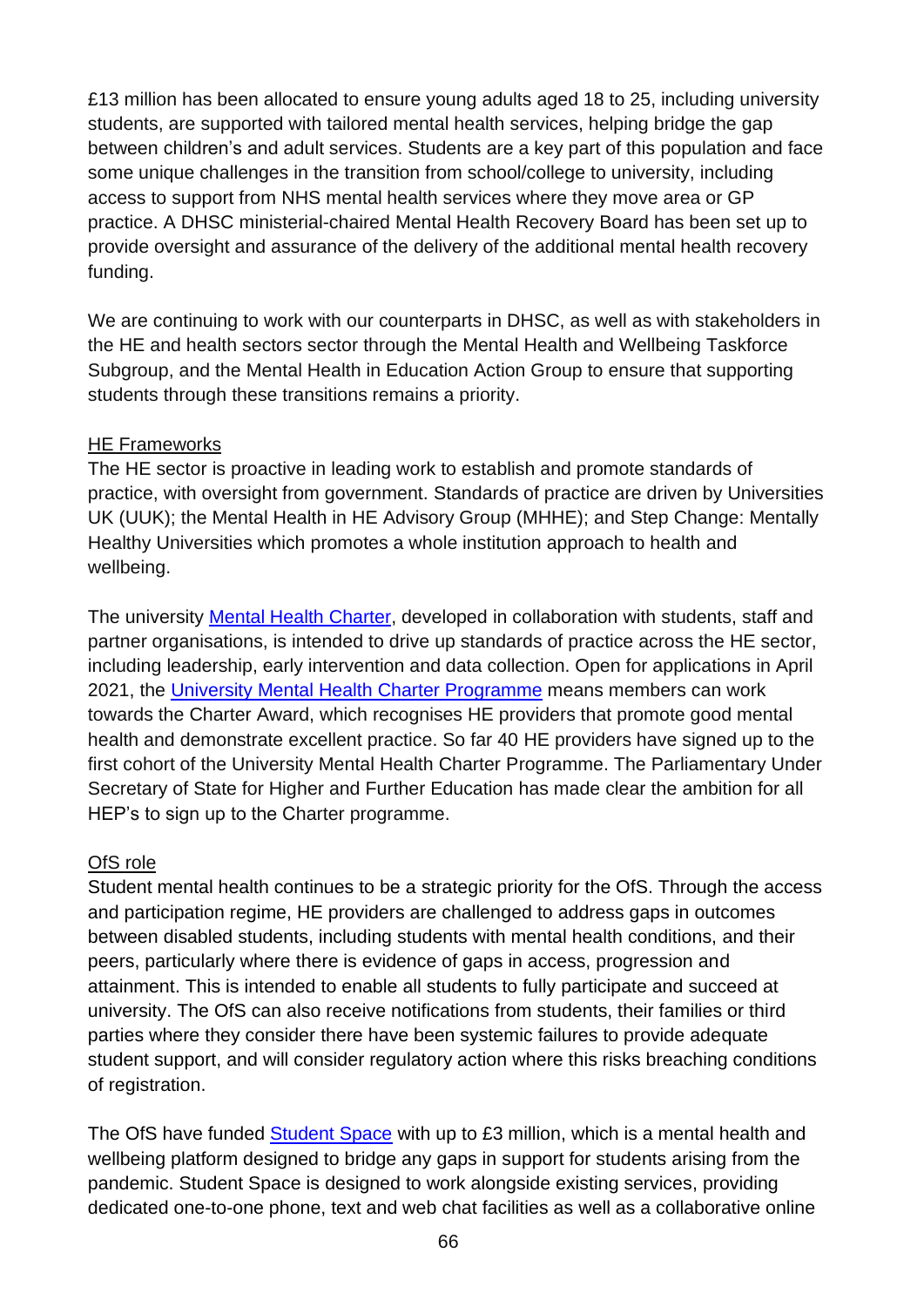platform providing vital mental health and wellbeing resources. The Office for Students is continuing to fund Student Space into the new academic year, which will mean that students can continue to receive this expert advice and support.

The OfS have invested £6m in ten large-scale projects through a [Challenge Competition](https://www.officeforstudents.org.uk/news-blog-and-events/press-and-media/innovation-partnership-and-data-can-help-improve-student-mental-health-in-new-14m-drive/) to develop innovative approaches to address student mental health issues. The projects involve over 60 different universities, colleges and other organisations including NHS services, the police and charities, together contributing matched funding taking the investment up to £14.5m. An additional £3m of funding will be invested in the 2021/22 academic year to develop digital and innovative proposals to drive improvements in mental health support and early intervention for HE students. The [18 successful projects](https://www.officeforstudents.org.uk/advice-and-guidance/funding-for-providers/mental-health-funding-competition-using-innovation-and-intersectional-approaches/) were announced in August 2021 to develop partnership working between the health and higher education sectors.

Through [strategic](https://www.officeforstudents.org.uk/media/48277145-4cf3-497f-b9b7-b13fdf16f46b/ofs-strategic-guidance-20210208.pdf) guidance to the OfS in February 2021, the Department for Education asked that it continue to support initiatives in relation to mental health in the short and long term, and asked the OfS to allocate an additional £15 million towards student mental health in 2021-2022 to help address the challenges to student mental health posed by the transition to university, given the increasing demand for mental health services. This should target those students in greatest need of such services, including vulnerable groups and hard to reach students.

### Suicide Prevention

The Suicide Safer Universities framework, authored by UUK and Papyrus, sets out the key elements of a suicide prevention strategy for university leaders to adopt. In June 2021 Minister Donelan and incoming President of Universities UK, Professor Steve West, jointly chaired a new roundtable on suicide prevention. The roundtable highlighted the importance of adopting and embedding the Suicide Safer Universities framework and promoted good practice in the sector, helping to make sure students are well supported during their time at university.

Minister Donelan has written to university leaders to set out expectations in this important area, and the [OfS have recently published a range of resources](https://www.officeforstudents.org.uk/advice-and-guidance/promoting-equal-opportunities/effective-practice/suicide-prevention/resources/) to support the HE sector in embedding effective practice. In line with the Suicide Safer Universities framework, all universities should adopt a structured approach to learning from deaths to ensure that incidents are identified correctly, investigated thoroughly, and learned from to reduce the reoccurrence of incidents. Public Heath England are currently scoping a preventable deaths framework for the higher education sector. The Department for Education are working with ONS to improve the frequency of analysis of student suicide data and risk factors, which is central to informing preventative action.

## **What is the government planning to do to improve mental health and suicide prevention in HE?**

The government asked UUK to investigate how HE providers could be better at sharing information with family and friends when students are at risk of suicide or serious self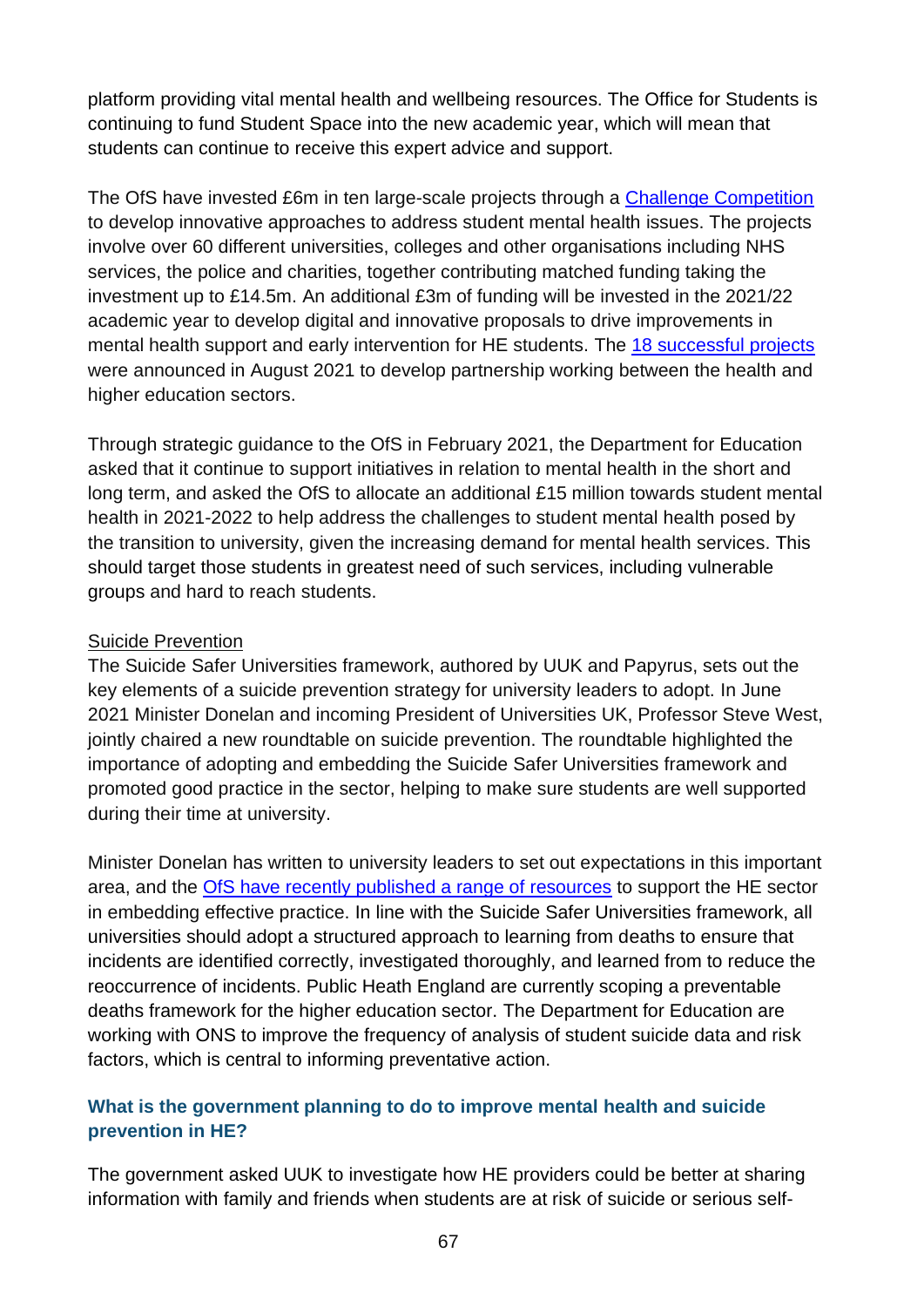harm. UUK's consensus statement and guidance, which will be published in the autumn term, will set out when and how information should be shared.

Through the Strategic Priorities guidance, the then Secretary of State asked the OfS to work with the HE and health sectors to contribute to guidance and strategic frameworks to share good practice, such as practical toolkits and resources for the HE sector. The Department for Education are working with the OfS to oversee this work and sector engagement and intend to measure the improvement of institutional policies and practices around mental health through following up the recently published [sector](https://www.gov.uk/government/publications/he-student-mental-health-and-wellbeing-sector-insights)  [insights study.](https://www.gov.uk/government/publications/he-student-mental-health-and-wellbeing-sector-insights)

The Parliamentary Under Secretary of State for Skills will write to university leaders this term to set out expectations that they continue to prioritise supporting their students, including adopting and embedding the whole university approach from Step Change, and sign up to the University Mental Health Charter programme and Award Scheme to continuously improve their practice. This will include a clear ambition for all providers to have signed up to the programme in the next 5 years.